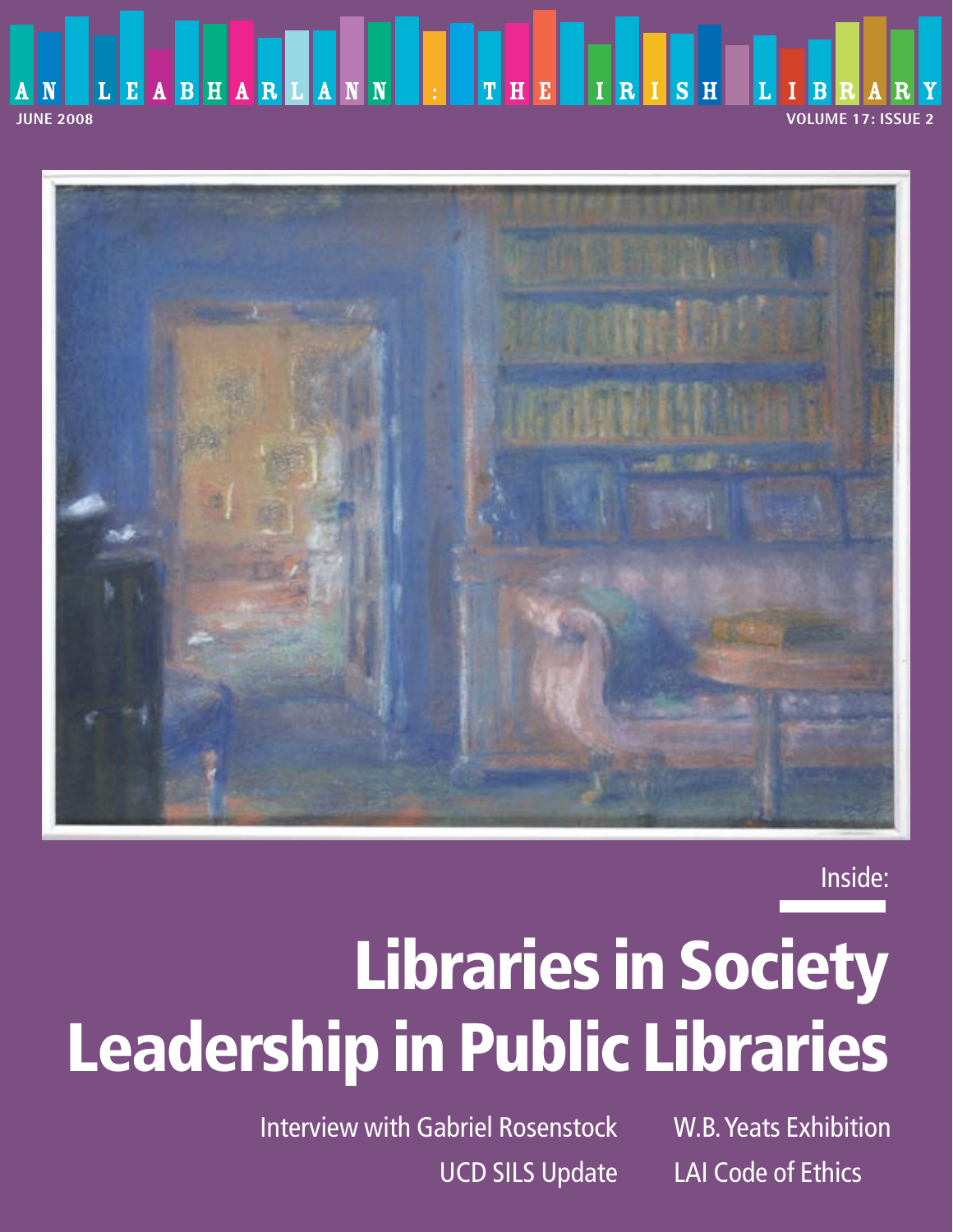

## Publication Details

*An Leabharlann: The Irish Library* is published by The Library Association of Ireland and The Chartered Institute of Library and Information Professionals (Ireland). ISSN: 0023-9542.

## Editor

Marjory Sliney, (Fingal County Libraries)

## Editorial Board

Mary Burke (School of Information and Library Studies, UCD) Beatrice Doran (Royal College of Surgeons in Ireland) Micheál Ó hAodha (University of Limerick) Brendan Teeling (An Chomhairle Leabharlanna)

## Production

Production: Marian Keyes Original design: Doop Design Layout: David Cooke Print: Dual Printing Co Ltd

## Frequency

*An Leabharlann: The Irish Library* is published twice a year. From 2009, it is hoped to publish in March and October.

## A note for periodicals librarians

For a variety of reasons, *An Leabharlann: The Irish Library* has appeared intermittently in recent years. The last issue was Volume 17: Issue 1 in February 2007. Volume 17 will be published with this issue and another in October 2008.

**Front cover: William Butler Yeats' pastel drawing of the library in Coole Park. Back cover: Embroidery of THE LAKE ISLE OF INNISFREE designed by Diana Murphy and embroidered by Lily Yeats. From exhibition 'Yeats: the life and work of William Butler Yeats' at the National Library of Ireland.** 

Library Association of Ireland, *Cumann Leabharlann na hÉireann,* 53 Upper Mount Street, Dublin 2. www.libraryassociation.ie

## Honorary Officers 2008/2009

**President:** Deirdre Ellis-King, City Librarian, Dublin City Public Libraries **Vice-Presidents:** Siobhán Fitzpatrick, Librarian, Royal Irish Academy; Fionnuala Hanrahan, County Librarian, Wexford County Libraries **Hon. Secretary:** Michael Plaice, Senior Executive Librarian, Cork County Library & Arts Service **Hon. Treasurer:** Hazel Percival, Executive Librarian, Wexford County Libraries **Hon. Auditor:** Gerard Maher, County Librarian, Laois County Libraries **DEVELOPMENT MANAger Server Manager:** Manusum Manager:<br>
Manusum Manager:<br>
Development Manager:<br>
Manusum Manager:<br>
Development Street, Dublin 2.<br>
Manager: Mount Street, Dublin 2.<br>
Manager: Mount Street, Dublin 2.<br>
Manager:

## Executive Board 2008/2009

Mary Burke, SILS, University College Dublin Philip Cohen, Dublin Institute of Technology Ciara Cunnane, Donegal County Libraries Carmel Daly, Clare County Libraries Joseph Donnelly, Judges' Library Louise Farragher, Health Research Board Ruth Flanagan, Cork County Library & Arts Service Pat Lonergan, Kildare County Libraries Mary Murphy, Meath County Libraries Áine O'Connor, Arup Consulting Engineers Willie O'Dowd, Longford County Libraries Gobnait O'Riordan, University of Limerick Maedhbh Rogan, Meath County Libraries Liam Ronayne, Cork City Libraries Marjory Sliney, Fingal County Libraries Kathryn Smith, University College Dublin Brendan Teeling, An Chomhairle Leabharlanna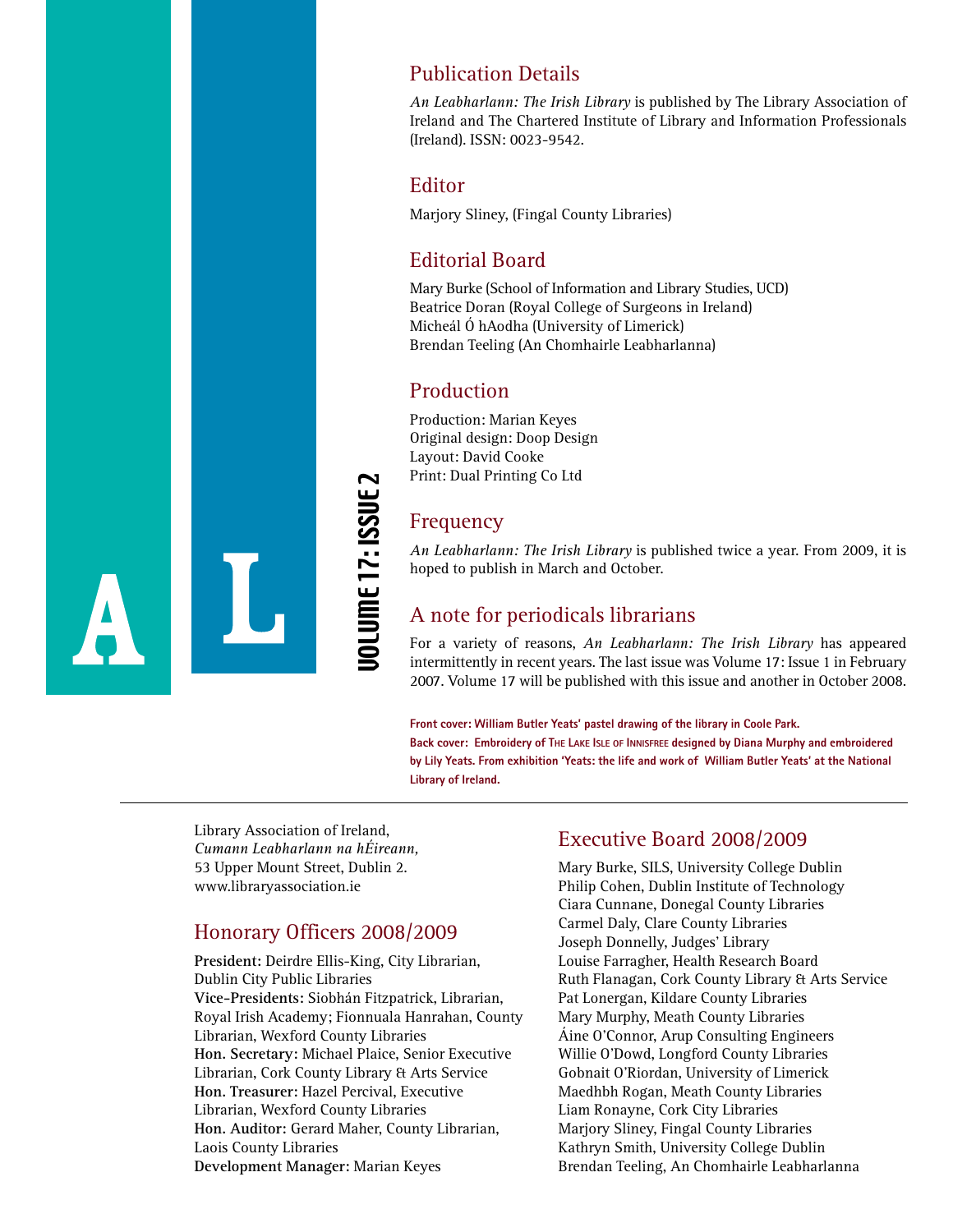

Libraries in Society: Address by Deirdre Ellis-King, President, Library Association of Ireland, at Joint Conference of Library Association of Ireland and CILIP Northern Ireland Branch, Portlaoise 2007



Leadership in the public library service. John Mullins explores the topic of leadership as perceived and practised by public library leaders



Conference Reports

CILIP in Wales – Michael Plaice

40-41

Do na Glúine a chuaigh Romhainn a Scríobhaimse. Micheál Ó hAodha interviews Gabriel Rosenstock



Library Association of Ireland Code of Ethics with Introduction by Marjory Sliney, European and International Affairs Panel



Ciara Kerrigan describes the current exhibition at the National Library of Ireland on the life and work of William Butler Yeats



35-39

School of Information and Library Studies at UCD Ian Cornelius outlines recent developments at SILS

EBLIDA and Advocacy and Libraries- Marjory Sliney

Book Reviews – Máire Kennedy

Kevin Murphy

Ken Bergin





Associateship of the Library Association of Ireland, ALAI LAI Membership Application Form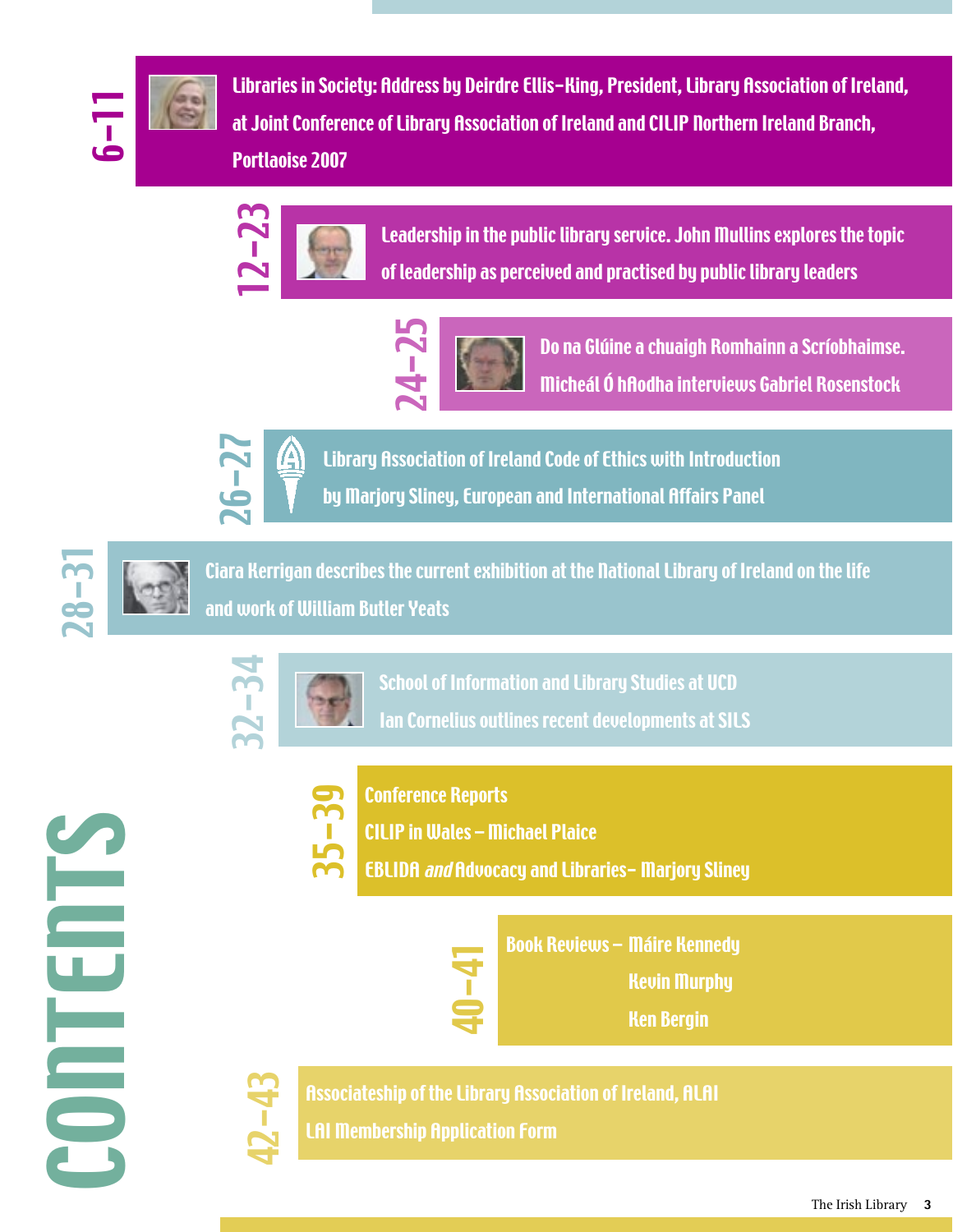## Guidelines For Contributors

*An Leabharlann: The Irish Library* publishes articles on libraries, librarianship and other topics of interest to the library and information community on the island of Ireland. The Editorial Board invites original, unpublished articles for publication. Articles should be between 1,500 and 5,000 words. Occasionally, longer articles may be published.

## Articles

Manuscripts will be reviewed by the Editorial Board.

Authors are asked to submit an informative abstract of not more than 200 words. Authors are responsible for the accuracy of statements and references in their articles.

Images which visually support the article are welcomed. Authors should also submit a photograph of themselves. Original photographs and/or high-resolution scans (300 dpi) would be most helpful.

## Format

Manuscripts should be submitted by email attachment or on disc as Rich Text File (RTF). Text should be formatted in Times New Roman 12 pt., double-spaced, with margins of 2.54cm (i.e. standard A4 margins). Formatting of text (e.g. italics and bold) should be kept to a minimum.

Authors should provide their name, organization, position and the title of the article at the top of the first page. If the article was presented at a conference, details of the sponsoring organization, the date and title of the conference should be given.

Book reviews should include the full title, author or editor, publication details and price.

Conference reports should include details such as the sponsoring organization, the date, place and title of the conference.

## Style

Microsoft Word and other word processing programs allow for a language to be selected. Please ensure that the language selected is either UK or Ireland English (i.e. NOT United States English).

*The Oxford Style Manual* should be followed for acronyms, capitalization, captions, punctuation, quotations and tables.

*An Leabharlann: The Irish Library* uses the Harvard system for references.

## Editing

*An Leabharlann: The Irish Library* reserves the right to make revisions and amendments.

Substantive changes to articles will be discussed with the author. For consistency, all material submitted will be copyedited.

For additional information on style and referencing, please consult: Ritter, R.M. (Ed.). (2003)*The Oxford Style Manual*. Oxford: OUP

## Copy Deadlines

31 July 2008 for October issue

#### **2009 issues**

31 December 2008 for March issue 31 July 2009 for October issue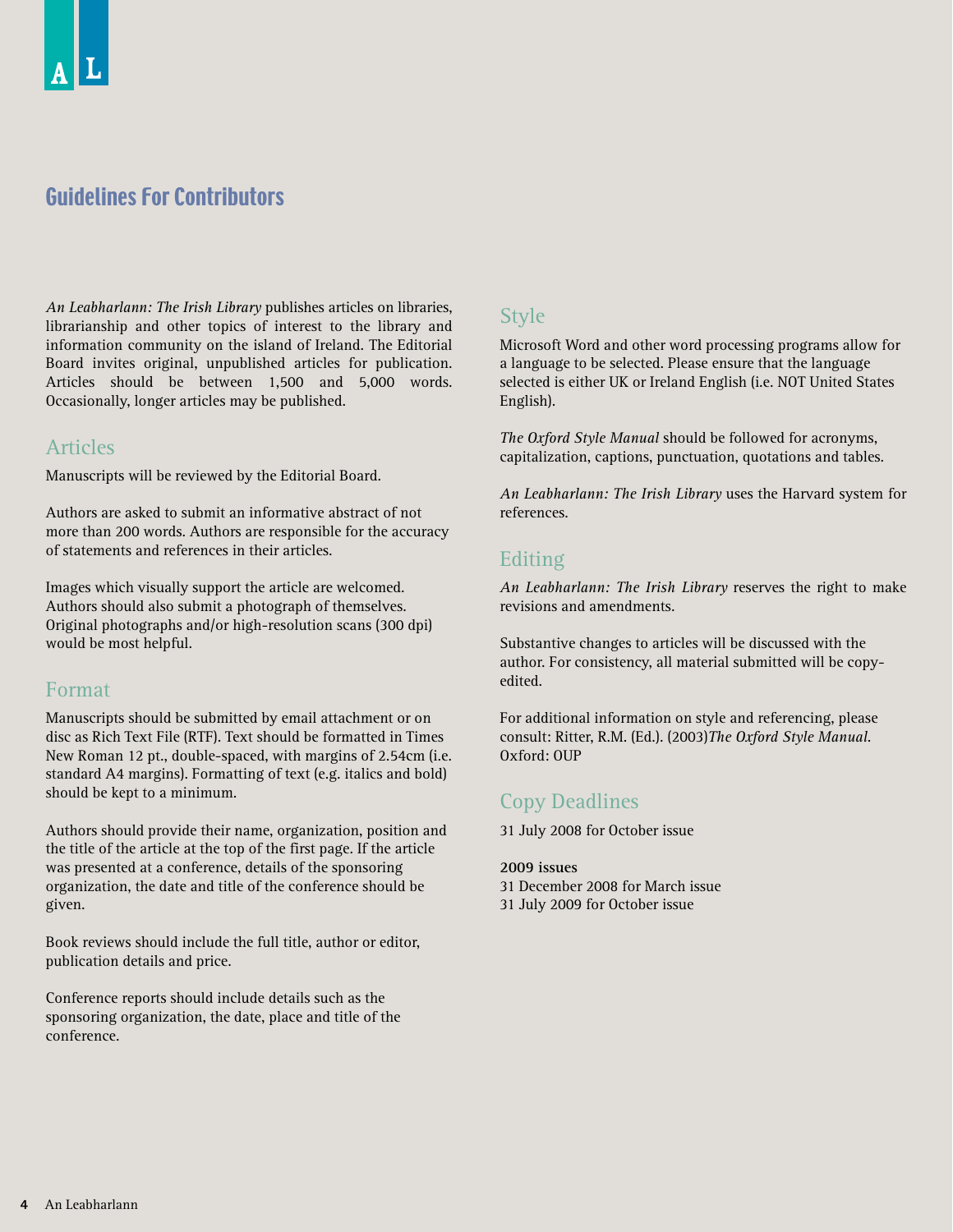## Editorial

I have recently taken over as Editor of *An Leabharlann: The Irish Library.* 

It is hoped to publish a second issue in October this year. Thereafter, we intend to publish two issues per year. To enable the Editorial Board to do this, we need contributions from you, the practitioners. Exciting developments have been

taking place across Ireland in recent years. We have seen new library buildings, including award-winning ones, in all sectors. There have been examples of consortia purchasing in the academic sector where economies of scale have been achieved. There are numerous examples of best practice in Knowledge Management in the corporate sector. Academic and public libraries have been involved with a variety of cultural heritage and digitization projects to make the vast richness of library collections available to a virtual public.

The current issue includes the *Code of Ethics* adopted by the Library Association of Ireland (LAI) in 2007. The Address of the LAI's President, Deirdre Ellis-King, at last year's Joint Annual Conference is also published. We have a timely

article on leadership in the public library service by John Mullins. The subject will have resonances for librarians in all sectors, especially the issue of succession planning. The Yeats Exhibition at the National Library of Ireland, recently made available online, is described by Ciara Kerrigan. The exhibition introduces us to the poet's work and some of the influences on his writings. The influences on another writer are also explored in Micheál Ó hAodha's interview with Gabriel Rosenstock. Rosenstock informs us that he writes for those who came before him.

There are three conference reports which I hope will be useful to colleagues. The theme of leadership recurs in the Welsh Libraries, Archives and Museums Conference which is reported on by Michael Plaice. Developments in copyright and advocacy were topics discussed at two conferences in The Netherlands. In the issues planned over the next 18 months, it is hoped to carry various conference reports especially those from international conferences.

Ian Cornelius writes on recent developments at UCD School of Library and Information Studies. Your attention is drawn to the availability of single CPD modules for practitioners.

Details of the Associateship of the Library Association of Ireland (ALAI) and an application form to join the Library Association of Ireland are included. Please join the Association

if you are not already a member.

There are three book reviews in this issue. It is intended that there will be regular book reviews. The number in each issue will depend on the availability of suitable titles and space considerations.

I sincerely hope that you will have found something of interest in *An Leabharlann: The Irish Library*. At the very least, you will have engaged in some Continuing Professional Development (CPD) by reading thus far. Anyone interested in submitting an article on any relevant topic will be very welcome.

I am indebted to all contributors who have kept to the deadlines. This made my work easier. I

also wish to record my thanks to Editorial Board members especially Professor Mary Burke and Beatrice Doran. The logistics were managed by LAI Development Manager, Marian Keyes, to whom I am most grateful.

As we go to press, the policy document *Branching Out: Future Directions* has just been published. In the October issue, we hope to have this volume reviewed. In addition, we will have a review of the last ten years – the years since *Branching Out: a new public library service.*

I would like to thank the former Joint Editors, Brendan Teeling (An Chomhairle Leabharlanna) and Crónán Ó Doibhlin (University College, Cork).

Marjory Sliney editor@libraryassociation.ie.

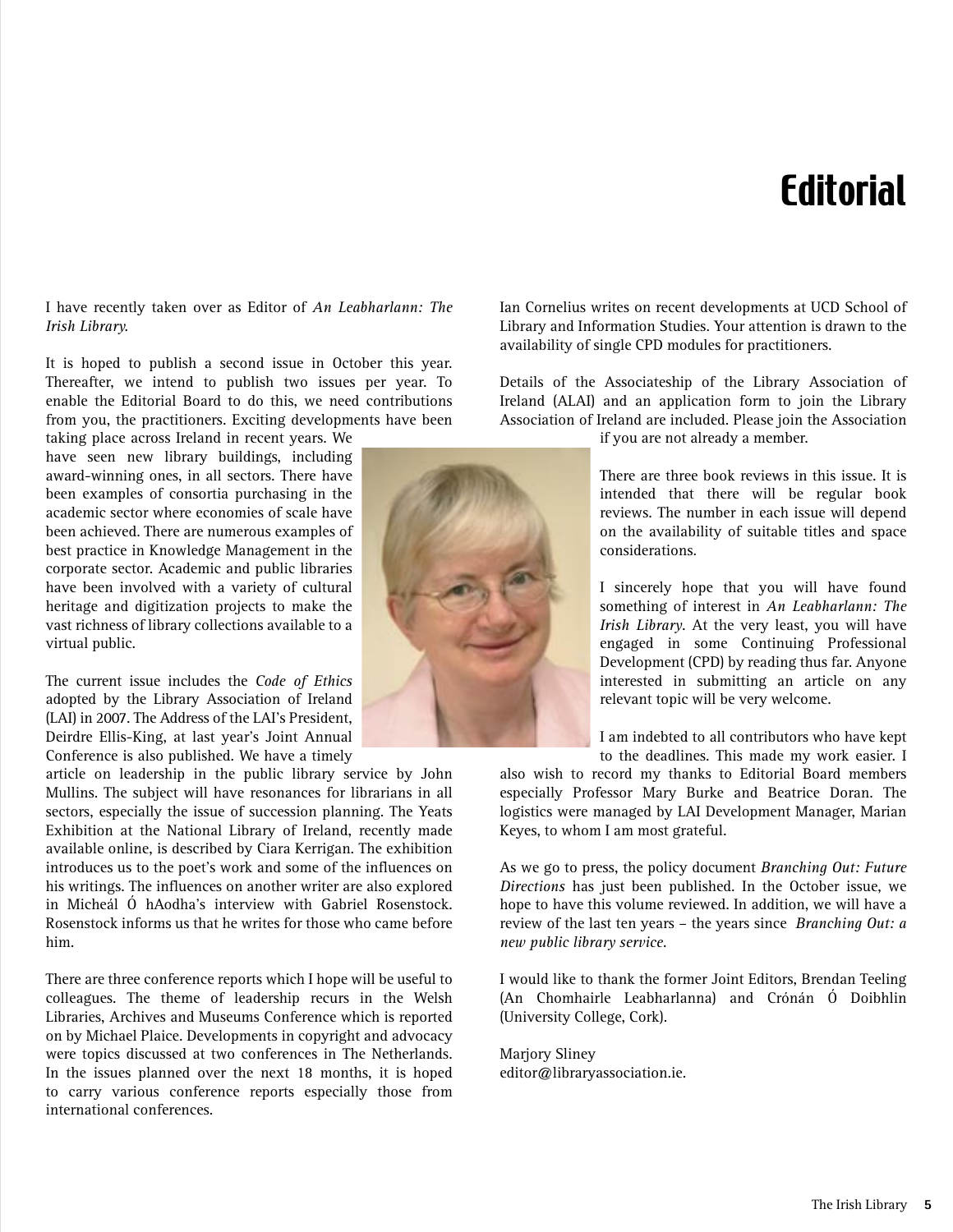## Libraries in Society: The People's Imperative

Colleagues and guests, this Joint Conference has provided a forum for debate about professional issues over many years, some forty-four to be precise. The first joint Conference took place in 1963 following recognition within Associations, north and south, of the strength to be found in professional co-operation. That lengthy timespan has seen significant change in all aspects

of life on this island – including change in libraries which, of course, have developed out of all recognition, by comparison to that which existed in the 1960s. Nevertheless, libraries like other services build on the blocks of previous times, not only those of 1963 but on those which emerge from the more distant shadows of process and of collection building which with the benefit of hindsight, we professional librarians recognise today as heralding the beginning of libraries.

In this context, when contemplating the topic of my address, I perused the subject matter of that first 1963 Joint Conference and indeed *An Leabharlann* of that year, seeking some indication of a sustaining philosophical base-line with which we might identify in 2007.

A clear thread of continuity related to the 'nuts and bolts' of service delivery can be observed in the themes of the 1963 Conference and in subsequent Conferences which include papers indicating a gradual movement of continuous change both in process management and in the chain of technological development. The thread continues in 2007 with papers and presentations dealing, for example, with current circulation control mechanisms such as radio frequency identification (RFID) and web-based search engines such as Google being debated at this Conference. Detectable also in 1963, was concern, equally applicable today, for structures and resources, this being expressed in respect of what was then, and is even now, a relatively young profession, through a focus on training and professional qualification. However, core Conference deliberation on issues which might be described as a philosophy of



librarianship is less evident until recourse is had to the untitled Presidential address, published in the June 1963 issue of *An Leabharlann*. In this, Daniel Doyle, President of the Library Association of Ireland, providing a social and philosophical context to discussion, noted, "We have come to a Desert Place Apart". Let me paint a picture of 1963 in his words:

Libraries have grown and changed over the past thirty years as the education of the people has grown and their way of life has changed. States spend countless millions annually on education to meet the challenges of a new world. Our generations have had to carry an unheard of load. They have been born into a time when health and strength have not been enough to earn bread for a family. … Job after job becomes mechanised and automated. Our people have had a hard time accepting the new ways. Workers have been sacked because machines could do routine jobs and the people have had to get over the horror of displacement and have had to go back to school and learn to master and to direct the monsters which have taken their places. The more the machine could do, the more man has had to rely upon his intelligence, the more his intelligence has had to rely on his education, and year by year the problem has mounted a seemingly endless stairway (1963: 43).

Doyle could be perceived to have been somewhat prophetic in his day, given an early 1960s social context of relative educational deprivation, i.e., less than 5% of eighteen year olds were then enabled to avail of third level education as opposed to 60% of eighteen year olds in 2007 (Hyland, 2007).

How more prophetic indeed seems Doyle's reference to that endless stairway linking intelligence and education, for in 2007 the educational chain points evidentially to a stairway of change which positions at its top those who realise best their intellectual as opposed to their physical strength. In this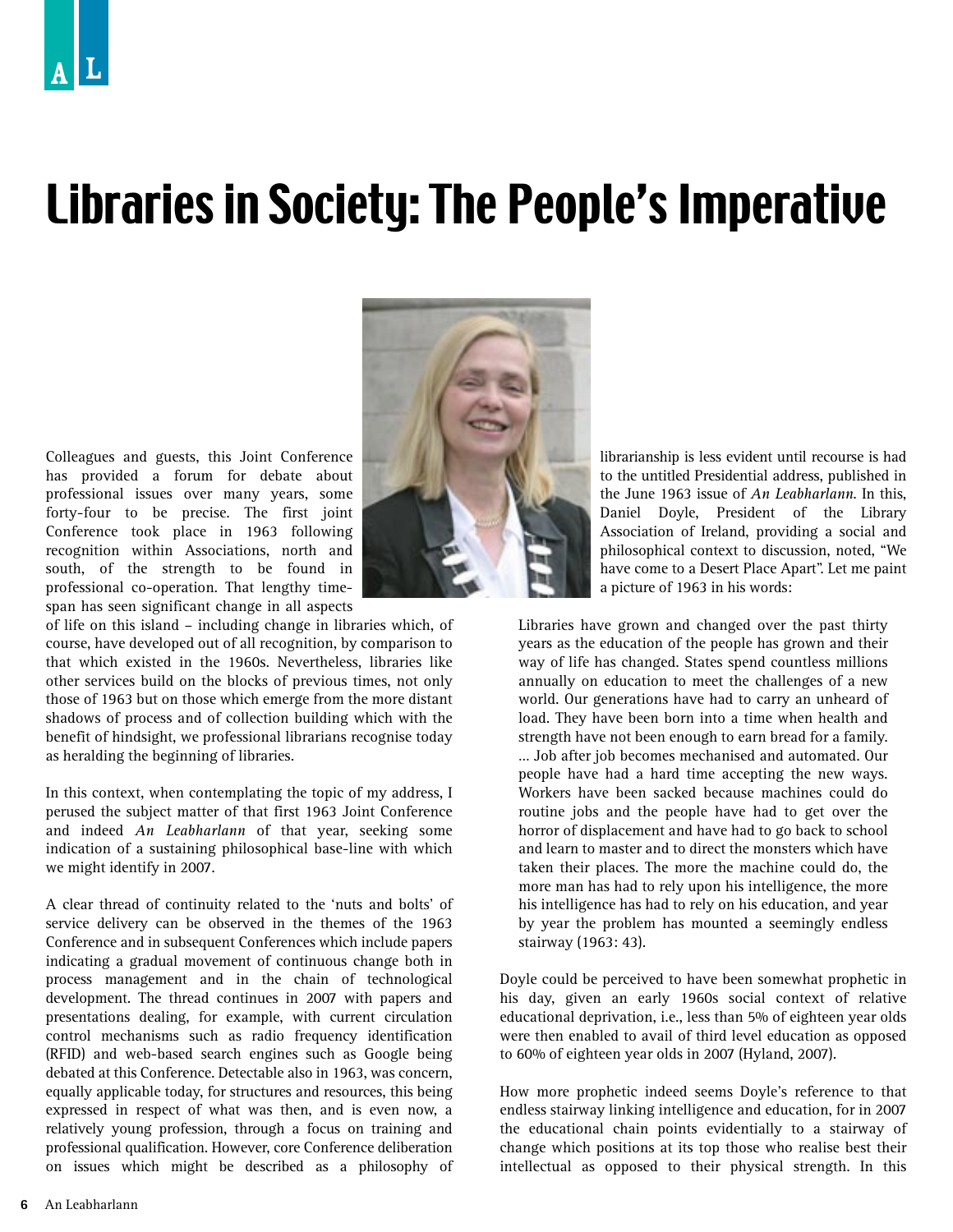## Address by Deirdre Ellis-King, President, Library Association of Ireland, at Joint Conference of Library Association of Ireland and CILIP Northern Ireland Branch, Portlaoise 2007

realisation, we can indeed, in an era of global competitive economies, observe the truth of the old Irish proverb as quoted by Doyle 'An te nach bhfuil laidir ni folair do a bheith glic' [sic] (translated as 'He who is not strong must needs be clever').

This truism envisions power resting with those who have access to education. Implicitly, it also envisions power resting with those, including Librarians, who control and afford access to information for others.

I have no doubt that in 2007, the Library profession in Ireland, across both the public and private information sectors, plays a critical role in assisting opportunities for all citizens to develop the strength, indeed the power which comes from education, albeit adopting radically different tools and methodologies to those utilised by our predecessors across countless generations.

Yes, the practice of Librarianship has come a long way in Ireland and world-wide, building on practices which came before, with each generation meeting challenges of an entirely different order, unique to its age. One could say that the challenge for library staffs in contemporary Ireland is that of continuously adapting to a technological revolution within which we manage knowledge appropriate to public and private sector needs in a growing and competitive economy. But it is

Ireland is now very much a part of a global community with its citizens being exposed to increasing diversity of cultural experiences and expression both within, and beyond, the shores of this small country. In the context of a shared global reality of diversity requiring technology assisted mediation of information access and exchange at a new level, the working environment of Irish professional librarians is radically different to that which pertained in 1963. But, this changed reality is not unique to Ireland. The challenges of dealing with growing diversity in a knowledge-driven society are shared by a global community of colleagues who manage complementing power-houses of knowledge, some within contexts of extreme poverty and illiteracy on a scale unimaginable to us, some within contexts of political unrest or censorship affecting freedom of expression.

It could be too easy, even for library professionals, to lose sight of the magnitude of such issues in a developing Ireland and within the framework of a modern profession dedicated to, and being supported to assist freedom of access for all to sources of opportunity and power. Indeed, it is easy to forget the reality of members of our profession operating in a context of limited freedoms in other parts of the world. However, it might be equally easy to take the existence even of the modern Irish library and its services for granted, easy to lose sight of the

"... the Library profession in Ireland, across both the public and private information sectors, plays a critical role in assisting opportunities for all citizens"

also, in a socially inclusive context, that of dealing with population mobility on a global basis and in consequence addressing issues arising from diversity in culture, which no one in the relatively homogeneous Ireland of 1963 could reasonably have been expected to predict.

story of the evolutionary pathway from which libraries, both in Ireland and world-wide, emerged.

So, taking a philosophical as opposed to a practical approach to consideration of the state of libraries, can I pose a question,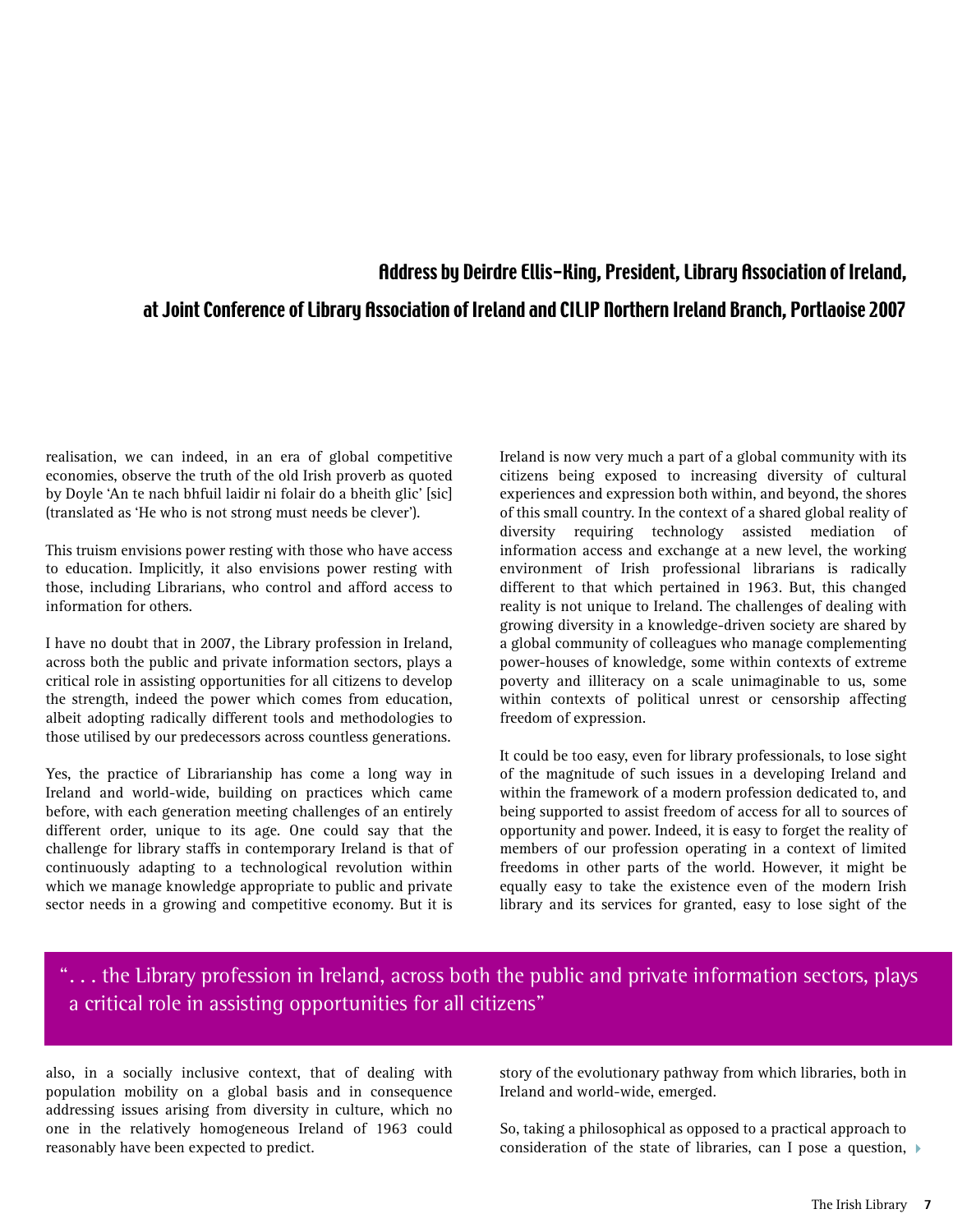indeed a series of questions? The first is why do we, or why should we, come to a Conference such as this?

To acquire knowledge about best practice of course. But, I hope you will agree with me that, as a collegiate group of professionals and others interested in libraries, we come primarily with a common purpose to share and grow in professional wisdom.

We come with a view of returning to our libraries, enriched and renewed in belief about the value which underpins the very existence of libraries, for it is from such enrichment and renewal, that we gain the inspiration to action, albeit using all the tools of technological innovation which have enabled in recent years, unparalleled levels of client access to library resources worldwide.

Dan Doyle had prefaced the earlier remarks I quoted, by noting 'There is no great need to spend time telling of the past.' Possibly, this was because library development in 1963 heralded a new pathway of significant improvement over preceding years, and nobody wanted to be reminded of the poverty of resource and spirit in the then, recent past. But, in 2007, it is precisely because the leap of progress, by comparison to that of the 1960s and even of the 1990s, is so much greater, because new and ever changing technologies in particular are enabling widespread accessibility to library resources, that I believe there is a need, indeed an imperative for reasons of philosophical continuity and certainty, to look back not just to 1963, but to a beginning from which a philosophy of librarianship emerged. It is in that beginning which is rooted in using the power of knowledge in the interest of societal development, that we find our sustaining ethos.

On occasions such as Annual Conference, I believe it is useful to look beyond tools and methodologies of service delivery, to look beyond structures and buildings and remind ourselves of how libraries emerged and additionally, to remind ourselves of why libraries continue to exist.

I had the pleasure recently of speaking to a group of second level students about the power of libraries in a life-longlearning context and in doing so I posed them a number of rhetorical questions dealing with the power of the public library. A quick search on the world-wide-web throws up some rhetorical questions which might equally be useful in reminding ourselves of the roots from which our profession sprang.

Why, for example, is it that Ptolemy 1, around 300BC, set up the great library of Alexandria? Why did he burn with the vision of having every single printed work in the 'then known world' under one roof? Why did he pursue this dream to the point where visitors to Alexandria had their books and

manuscripts confiscated at the gates to the city for the purpose of transcription, and why at another level of society, do we find continuing evidence of the existence of private libraries having been developed over centuries by individual collectors and indeed, by noteworthy global organisations?

Perhaps the answers lie in power – the power of knowledge.

Why do countries, even those in the lowest state of economic development have, or aspire to have, a National Library such as the Bibliotheque Nationale in Paris, the British Library in London, the Library of Congress in Washington, DC and indeed other scholarly libraries, in which students and researchers might find works which record the story of a country's past and that of its continuing evolution? And is it not inconceivable, in considering, for example, the continuing existence of a library such as that of Trinity College Dublin, founded in 1591, or that of University College Dublin, founded in 1854 for a changing Ireland, that any university which seeks to encourage research, could function without a library being at its heart? I suggest that the reason, perhaps, these libraries exist is that they represent a need in mankind to discover, record, share and inspire, a seeking of truth.

But, the depth of societal inspiration apparent in its decision to set up great libraries, vast knowledge stores, can perhaps best be understood in relating such inspiration specifically to libraries available to the general public – a relatively recent phenomenon. What an absolute inspiration can be observed, for example, in Irish society's decision to embrace the spirit of the *Public Libraries (Ireland) Act, 1855,* a decision enabling local communities to set up public libraries for all, a decision which heralded the development of a system which, according to Thomas Davis, quoting the historian and essayist Thomas Carlyle, was 'the true university of our days' (Davis: 1914).

Such a perception that the Public Library had an inherent power to extend university access to all people has been echoed by many, including Vartan Gregorian, a former President of the New York Public Library, who refers to a library as a real

"... we come primarily with a common purpose to share and grow in professional wisdom."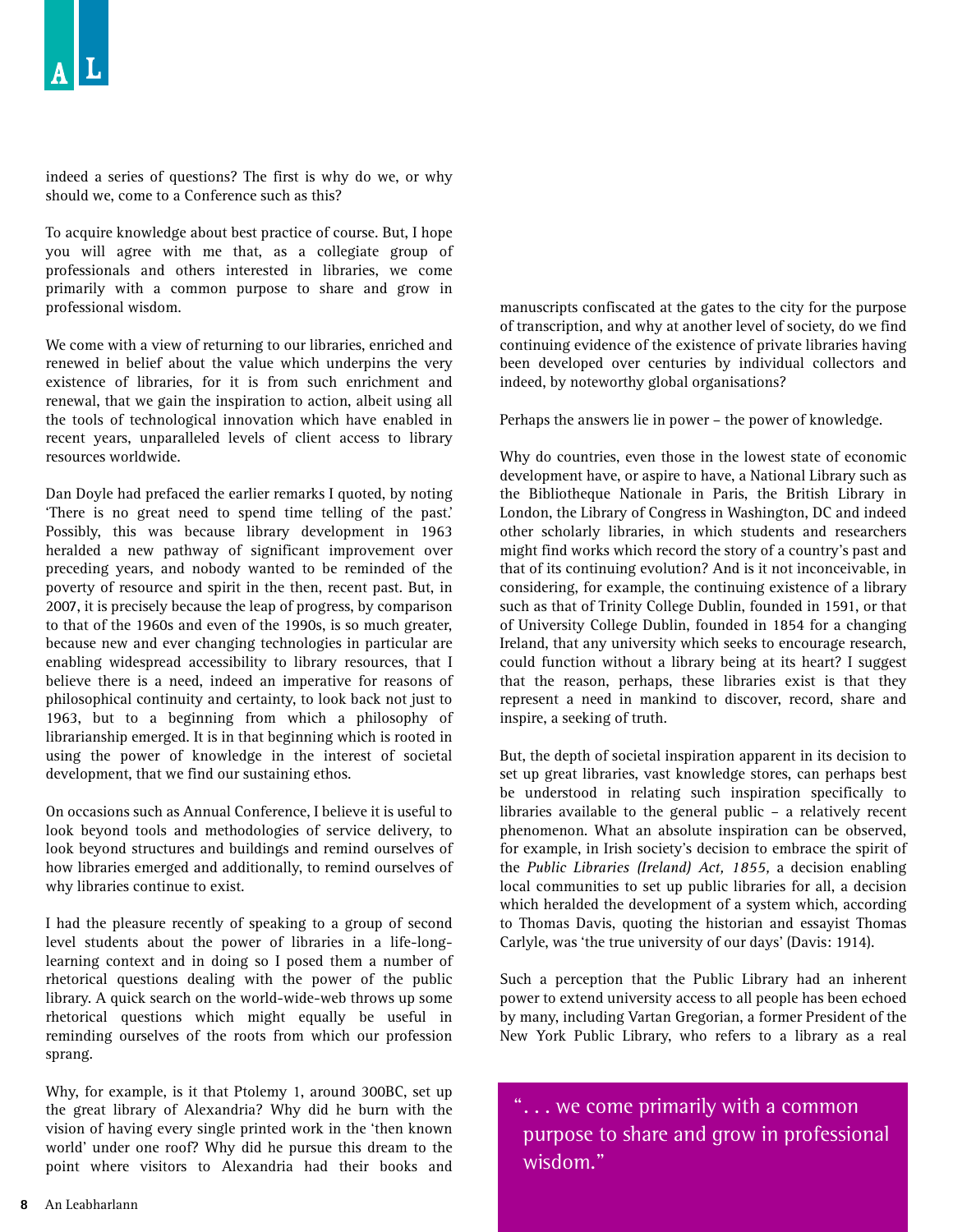'University of Universities' and notes that Ralph Waldo Emerson, essayist and poet, (1803-1882) had it right when he called the library 'the People's University' (Gregorian: 2002). Others have equally described the public library using similar phrases which reflect a common belief that the public library offers a socially inclusive beacon of learning opportunity for all.

If I may echo the sentiments expressed by these and others, I believe that the public library represents the best of mankind's aspirations to achieve a future in which all people are equal, a future in which all have the potential to participate as active, communicating, knowledge–building citizens. I believe the public library stands as a symbol and fountain of knowledge, a true and free university – a place which, uniquely, stands as an independent source of personal and societal learning opportunity for everyone, regardless of social, economic or educational status. The conferred 'Award' available from this 'public university of universities' arises from personal intervention with library resources and is available to all who enter its doors, both physical and virtual, or who are touched by its reach.

I believe, that to claim a library as being 'a university of the people', rightly positions it as a place of knowledge and of continuing learning throughout life, rightly places it at the heart of its community. This is particularly so when the community it serves is identified with the general public, for through knowledge collections of all kinds, publicly available, society protects, preserves, and offers access to a collective memory which could be described as a cultural DNA, one which extends over the entire output of human endeavour and experience – past, present and future. What better explanation is there as to why libraries exist, what better explanation is there to understanding the value society places on national and public libraries, than that they are the chosen mechanism through which mankind's 'collective memory' is protected and made accessible?

I suggest that libraries for the general public arise from a people's imperative to symbolise and enable sharing of the totality of knowledge and experience including that of the imagination expressed through creative literature. However, all libraries which employ members of our sister Associations, including those in private professional practice or business, are part of the global knowledge pool comprised of the entire output of human endeavour and experience. Their resources

add to collective memory, the cultural DNA, through specific knowledge creation of global magnitude, for example in specialist fields including the sciences or technologies and indeed, that of business. The resulting value to society cannot be denied simply because the general public is offered limited, or even no direct access to the knowledge product, for the reality is that all knowledge, howsoever disseminated, impacts through a global market economy on people everywhere.

Notwithstanding differing motivations for collection and library development among early or even current day knowledge keepers, can I pose another question? What caused,

## "... the answers lie in power - the power of knowledge."

and even in recent times, still causes people to destroy libraries and their collections? What of the great library of Alexandria, a place of inspiration, which, with its 700,000 volumes, was a repository of the then "known world collective memory." It was burnt to the ground in the 7th century by unidentified marauders who destroyed a legacy, a global interest legacy, of unimaginable wealth.

Equally, what was the thinking behind the shelling in 1992 of the National Library of Bosnia and Herzegovina? Most of its collections were destroyed, and when a librarian, one of a chain of ordinary citizens and library staffs tried to rescue some priceless works from the rubble, what rationale lay behind shooting her? Questions as to the rationale of such acts can equally be asked about the systematic destruction of libraries in China during the so-called cultural revolution of the 1960s. Nearer to home, what thinking led to the burning of the Cork City Library in 1920 and equally, why, in 1922, was the Dublin Four Courts building burned, and with it, a large part of the records of Irish cultural heritage – our documented cultural DNA in a very real sense?

And why, as if natural disasters are not enough, does history record countless deliberate incidents, worldwide, of books and manuscripts recording a broad range of differing opinion and fact, being burned, of libraries being damaged or pillaged, of keepers of books and manuscripts – librarians, archivists, booksellers and collectors, being imprisoned, or suffering even worse fates?

Underpinning a perspective which, as library professionals, we may all share, perhaps it is indeed because destroyers of libraries and books do understand, and fear, the value and power of collective memory; do fear the value and power of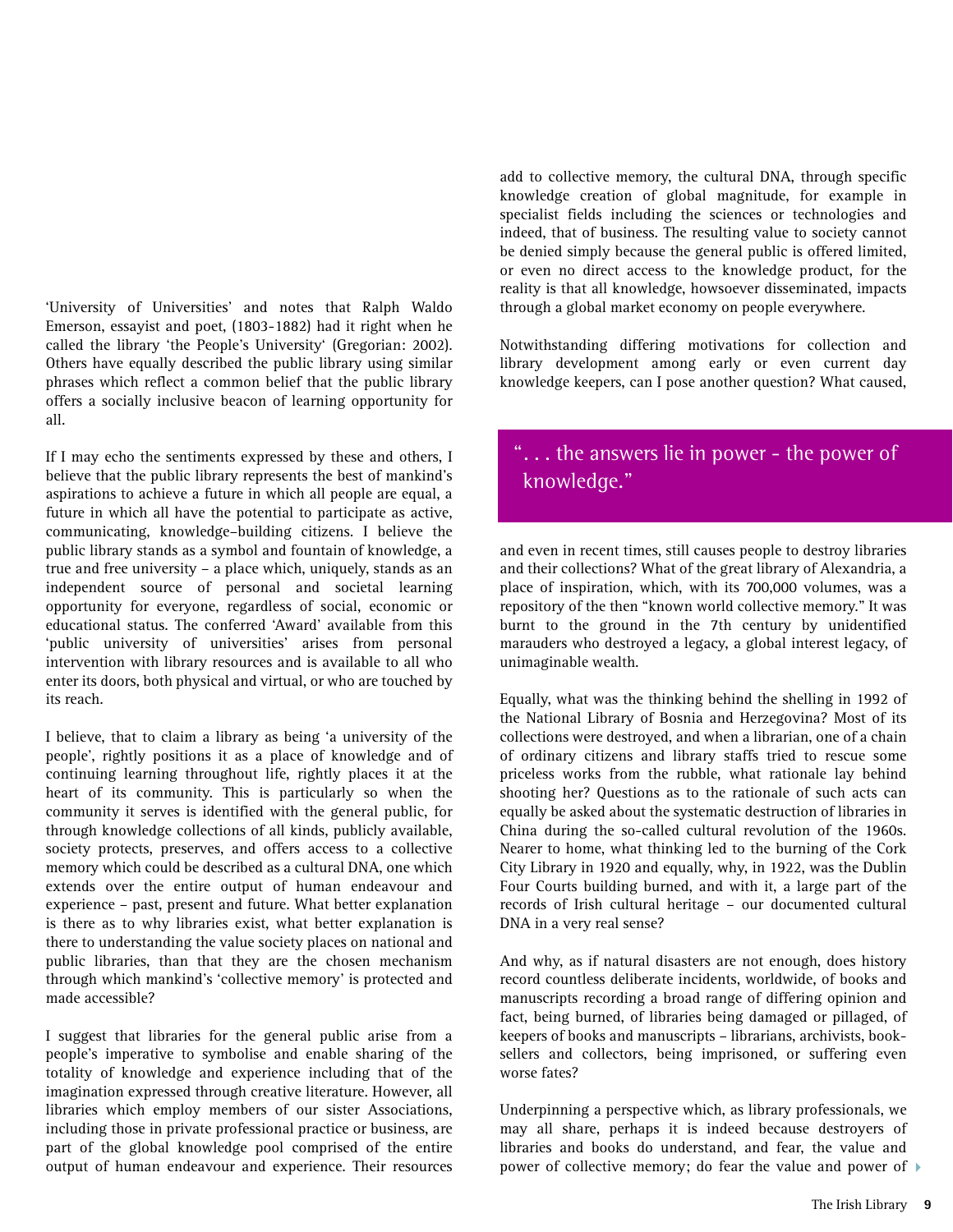knowledge which is freely expressed and open to all. Perhaps, it is because they do understand, and fear, library collections which reflect differing points of view, different ways of thinking, of seeing. Perhaps, it is because they do understand, and fear, the influence of collections, freely available, which encourage constructive, evidence-based questioning and research. Perhaps, it is because they do understand, and fear, the content of collections which signal knowledge of different or alternative, and therefore what might be perceived as being threatening, orders of power. Perhaps, it is all or some of these things. But, somewhere in the equation, I believe that such wanton destruction is about power and, critically, who has that power.

Certainly, in 2007, the power of knowledge is central to societal development as it was in previous eras when power arose from unlocking knowledge of things we now take for granted. Imagine, for example, the power held in times past by those who had discovered a secret trade route, of those who had

"... the public library stands as a symbol and fountain of knowledge, a true and free university"

learned to make fire or tools from stone: it would have seemed akin to magic. Imagine equally, the power of those to whom the secrets of early scientific research or medical discovery, were revealed. Such power presenting in the Middle Ages, would have been equivalent to that arising from current day oil discovery and methodology extraction or from space exploration, software development or underwater research capability.

The record of history in fact shows that discovery and consequential knowledge growth over thousands of years, and in every generation, brought power in its wake. That power arising from knowledge led, for some, to the freedom to act and moreover to gain advantage and opportunity through intellectual, rather than physical strength. In the context of a modern knowledge–driven society, the library profession, particularly in the public sector, has the capacity to extend that power to an ever broadening community of citizens worldwide:

in effect, the power to offer them access to the potential afforded by intellectual freedom.

In the context of journalism, the issue of intellectual freedom will be explored in another paper to be presented at Conference. But, intellectual freedom is integral also to the very existence of libraries. Significantly, it is integral also to the very reason for being of the professional Librarian who enables freedom by protecting, preserving and encouraging broad-based public access to the power engendered through access to knowledge.

This is an age which places considerable value on social inclusion and opportunities for all citizens. It is an age which supports in a way unknown to previous generations, a concept of equal participation in learning and democratic processes and in that context undoubtedly, libraries for the general public have been entrusted with a role in supporting a people driven imperative to build a sustainable society.

Librarians should be well positioned to undertake this responsibility leading with the dynamism of a profession enriched and enthused by philosophical traditions related to preservation and dissemination of the human record in the interests of everyone.

How can our role be best realised? Certainly by adopting best practice in an increasingly global economic and cultural community; by identifying and seeking to reach new audiences using the best technologies available to us. But also by being conscious of our increasing dependence on each other in a world knowledge access context, a context which necessitates working together, not just on this island but in all corners of the world where sharing of access to globally held resources gives library users access to the power of knowledge. By recognising knowledge as a global asset and assisting in broadening the level of shared access to its benefits, I believe contemporary librarians assist in shaping societal development and follow a pathway forged by scholars of previous times for whom the knowledge record *was* the future.

A journey along the pathway of knowledge building from previous times links the profession of librarianship not only with its past, but with a future in which knowledge and knowledge management represents today the power which will drive societal change into a new and more sustainable tomorrow.

One of our greatest challenges I believe, as a future oriented profession, lies in ensuring that libraries and librarians remain positioned to exercise the power entrusted to them through the ages. This is particularly critical in a highly technological era as other disciplines emerge which do not share philosophical traditions and beliefs which are allied to facilitating shared access to knowledge within a framework of common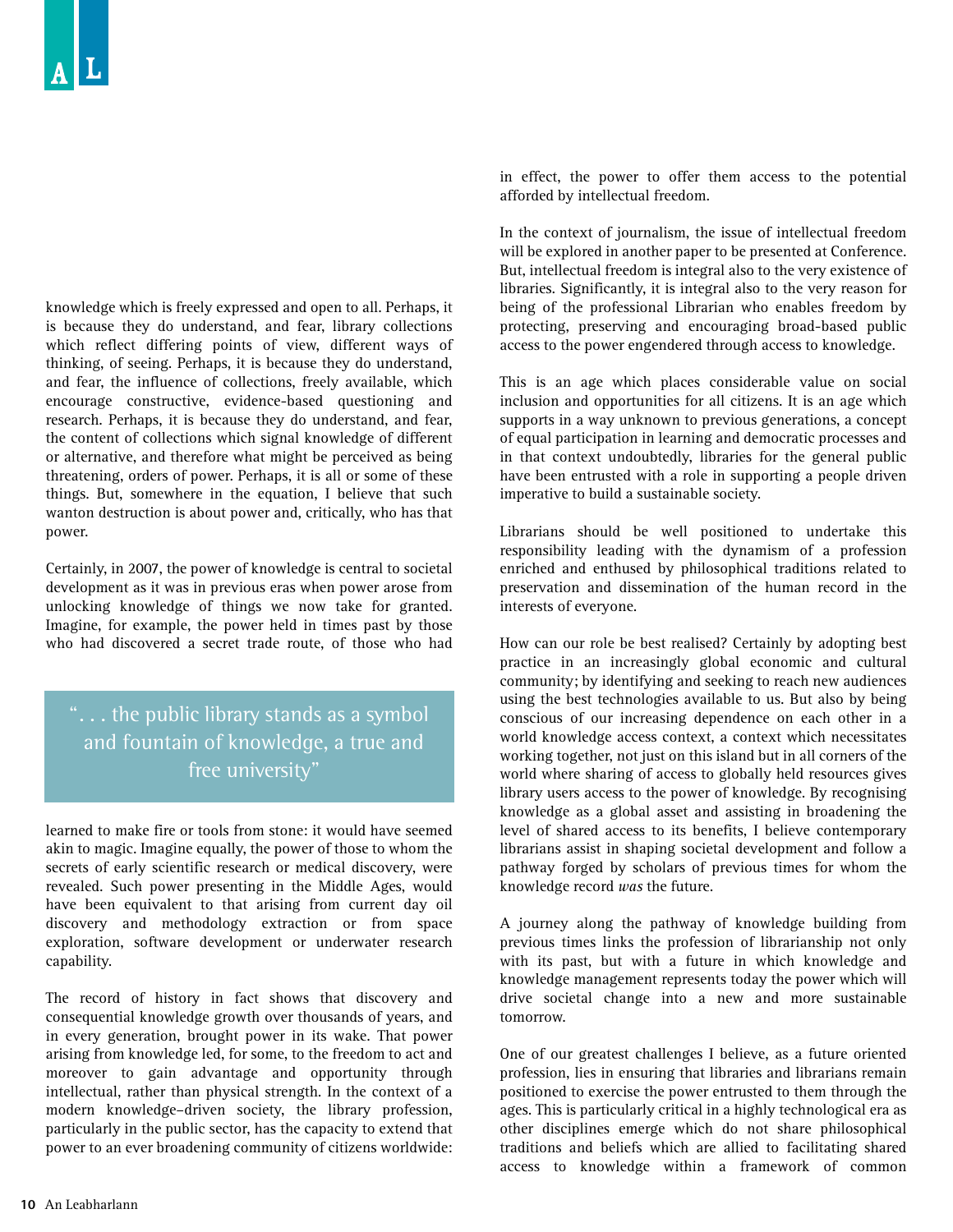community interest. In order to meet that challenge, we need the strength which comes from a collegiate ethic, which reaches across the borders of time and space and indeed, difference. It is that ethic, I believe, this Joint Conference and our professional values symbolise.

*Deirdre Ellis-King, BA,DipLib, MPhil, ALAI is President of the Library Association of Ireland and Dublin City Librarian.*

## References

Davis, T. (1914) *Essays, Literary and Historical,* with preface notes by D. J. O'Donoghue and an essay by John Mitchell. Dundalk: W. Tempest.

Doyle, D. (1963) Presidential Address in *An Leabharlann: Journal of the Library Association of Ireland*, 21(2): 43.

Gregorian, V. (2002) 'Libraries as Acts of Civic Renewal' speech delivered at Kansas City Club, October, 17, 2002. Carnegie Corporation of New York. New York. <http://www.carnegie.org/sub/pubs/gregorianspeech.html> [Accessed 24/06/2008]

Hyland, A. (2007) Head 2 Head: are standards falling in our third-level colleges, *The Irish Times*, 23 April, p.14.

"And why . . . does history record countless deliberate incidents, worldwide, of books and manuscripts recording a broad range of differing opinion and fact, being burned"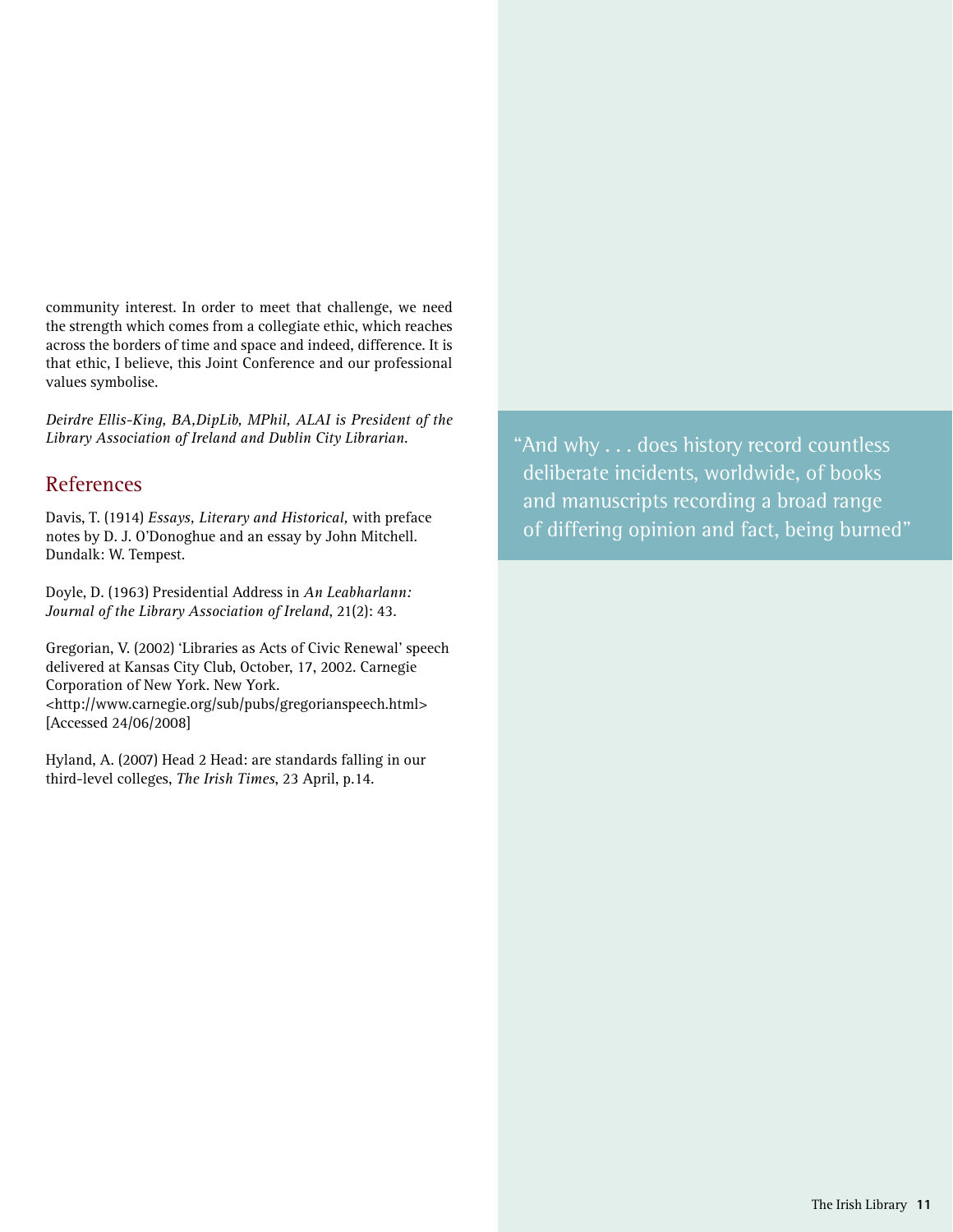# Leadership in the public library service

John Mullins

**We have got to remember that library leadership is very influential. We are not selling mere commodities; we are affecting people's lives.** Pat McMahon, Galway County Librarian

#### Abstract

**This paper explores the topic of leadership as perceived and practised by public library leaders. Library leaders have a wide-ranging impact on society but have been largely overlooked as the subject of serious study. This is the first study researched and published outside North America and exclusively on face-to-face interviews with public library leaders. It is also the most in-depth to date, as it draws on interviews with thirty public library leaders, using a thirty-question interview guide. As this research was undertaken in three jurisdictions — Ireland, Britain, and the United States of America — it is also the first transnational study on the topic.** 

**This paper outlines varying leadership styles practised by librarians, and confirms the absence of universal or common traits, even within national boundaries. The research findings are summarized under headings such as styles of leadership, mentoring, communication, leadership difficulties, views on librarianship as a career, and future prospects for librarianship, as well as critically examining if the interviewees understood the difference between management and classic leadership.** 

*Keywords:* Public library leaders; Leadership; Libraries; Public librarians.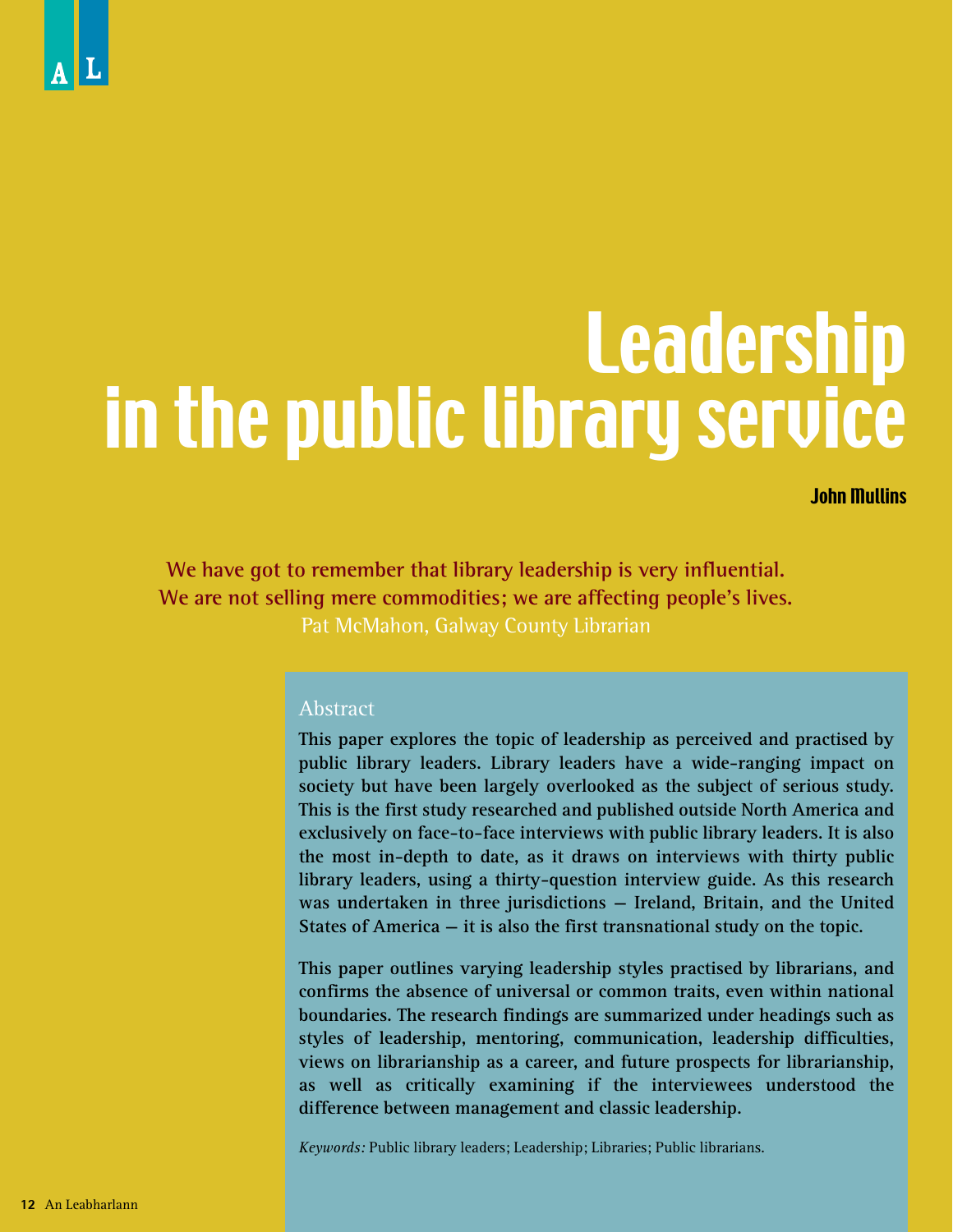Within the limited body of the literature on leadership in librarianship, many scholars and practitioners emphasize the centrality of leadership to librarianship. Knott (1997) suggested that the practice of librarianship is fundamentally a process of leadership. Susan Goldberg Kent (1996), an American Public Librarian, contended that one of the requisites for public libraries to survive and prosper is solid and sound leadership, adding that the "public library needs reasoned, outspoken, and well-articulated leadership if it is to flourish in a digital future" (1996: 213).

The key research question in this study focuses on senior-level public library leaders in Ireland, Britain, and the east coast of the United States. Thirty top-level public librarians were selected for inclusion in this study. Rather than choosing 30 chief librarians from Ireland, it was deemed of greater value to interview 15 Irish county/city librarians and another 15 library leaders from outside Ireland, including five American and ten British librarians. Each of these face-to-face interviews lasted about one hour. Factors influencing the selection of interviewees included their relatively high national profile, availability, and convenience for research itineraries. Prior to this study, one interview-based study (Sheldon, 1992) used a modest total of five questions for brief interviews with 13 public library leaders

(among other library leaders) while another six survey-based studies (e.g. an e-mail questionnaire on desired attributes, by Hernon et al., 2003) were undertaken about selected aspects of library leaders/leadership, but all of these were in North America, and with their primary focus on academic librarians.

Before conducting the interviews for the current paper, an exploration of the literature on leadership in public librarianship confirmed the paucity of research on the topic. A semi-structured open-ended 30-point interview guide (Appendix) was used so that interviewees would address the same topics, while allowing respondents to elaborate on related issues. A qualitative analysis of the findings used a grounded theory (Easterby-Smith et al., 2001; Glaser, 2001) approach to categorize the data. From this process, broad thematic areas emerged from the findings, including:

- overview of leadership in librarianship
- central role of the library leader
- qualities/traits of library leaders
- career narratives (career choice, foremost contributions, whether mentored, etc.)
- leadership and communication
- developing new leaders, role modelling, mentoring, nurturing successors
- people-centred leadership styles
- difficulties associated with leading
- library leaders looking to the future.

This paper summarizes parts of a much larger study for a PhD degree, which included a major review of theories of organizational leadership from the extant literature, but that review is outside the scope of this paper, except for the following observations. Literature on organizational leadership is very wide-ranging, diverse, and sometimes contradictory (Hersey et al. 2008; Bennis & Thomas, 2007), and 'leadership' or 'leaders' defies definition, as it is widely accepted that there are as many theories on what constitutes leadership as there are<br>leadership theorists (Scholtes, 1998). leadership theorists (Scholtes, 1998). Fitsimmons (2007) suggested that leadership as a concept is not understood. The OECD/PUMA Secretariat (2000) acknowledged that "leadership is difficult to define and means

different things in different countries" (2000: 2). Kellerman & Webster (2001) suggested that such lack of clarity is a positive, insofar as it forces an ongoing engagement with "some of the most complicated and richly textured questions about the nature of human affairs", and that lack of prescription liberates the parameters of leadership studies (2001: 486). Rather than critiquing the literature on organizational leadership, however, the focus of this paper is on summarizing the perceptions of library leaders on the phenomenon of leadership as espoused/practised by the senior librarians interviewed for this study. Summarily, leadership was seen by the interviewees as an agent to influence organization behaviour and effectiveness.

The current study first explored if chief librarians distinguish classic leadership from management practices, both conceptually and in their work lives. In addition to exploring a number of core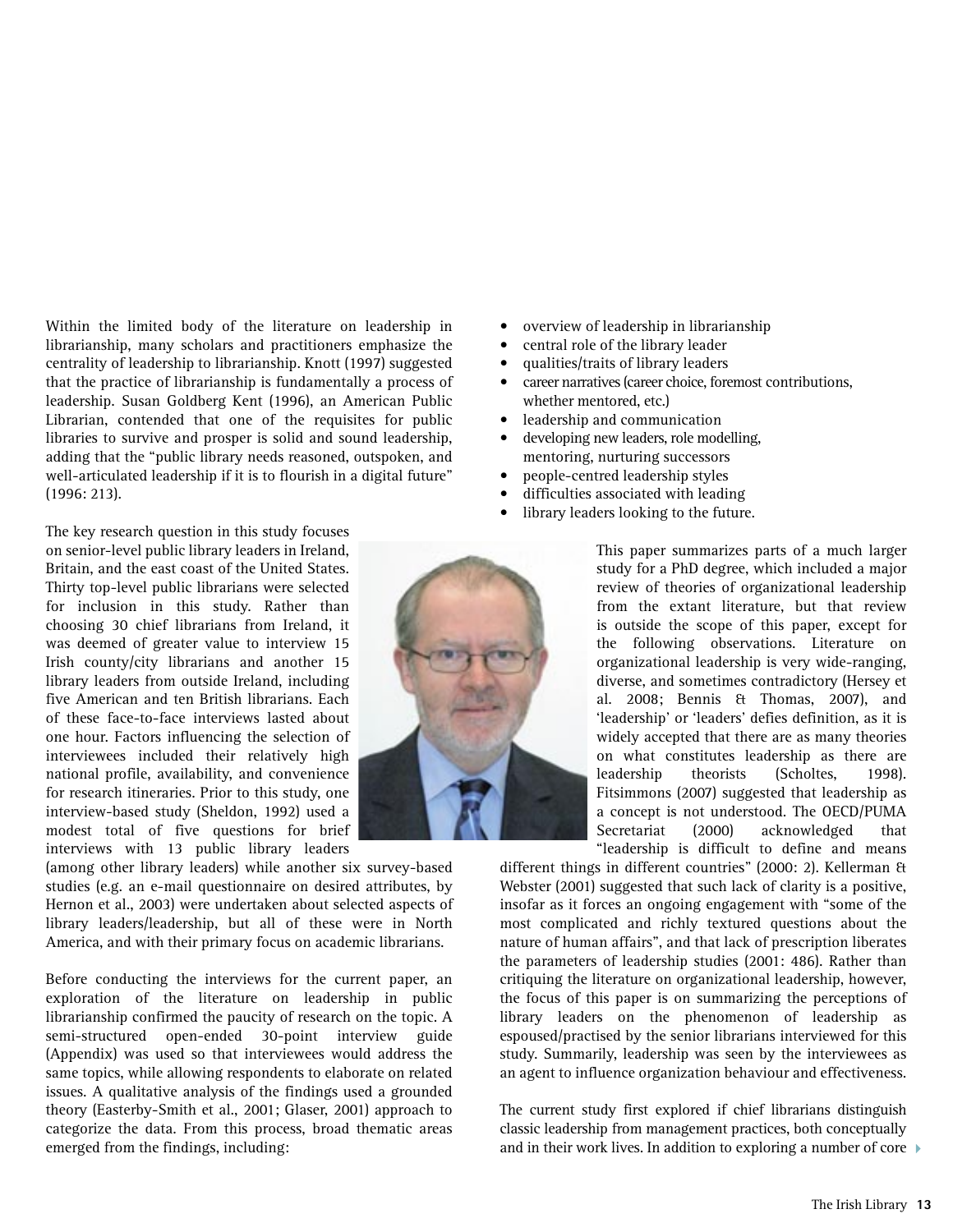leadership issues, the research also investigated the perceptions of library leaders on matters closely connected with their careers, such as the impact of public library leaders on followers and on the broader society they serve. The results showed that classic leadership is apparently a relatively scarce quality in public libraries, as many public library leaders articulated that they focus on management and administration issues rather than leadership. This confirmed Riggs (2001): "For too long, libraries have been over-managed and under-led"; Riggs also asked, "Why are we not giving greater attention to, writing more about, and talking more about library leadership?" (2001: 5, 16).

Arguments throughout the study support the centrality of leadership for optimal strategic and operational practices in the field of public librarianship. Since the early 1990s, many writers assert that leadership has become the most critical factor in an effective organization (e.g., Pors et al., 2004; Pors & Johannsen, 2002; Day, 2001).

## Leadership and librarianship

One of the main findings of this research was that many of the interviewed senior librarians were not aware of any distinction between leadership and management. While many of the classic arguments in the literature illustrate how the routine preoccupation with operational issues typically hampers strategic/classic leadership, the thrust of views on 'leadership' frequently referred to routine management issues. The majority of respondents (80%) tended to confuse leadership with headship, management, administration, or bureaucracy, or a combination of these — instead of classic leadership as distinguished by Bennis (2003), Kotter (2001), and other writers. One interviewee commented critically that most librarians did not make the leap from management to leadership. Another librarian admitted that he did not give much thought to leadership, while yet another respondent saw the distinction as arbitrary. One participant suggested that leadership was all about attention to detail, contradicting the literature on leadership which sees the latter as a function of management. Only six leaders (20%) in this study expressed an awareness of classic leadership — emphasizing, for example, vision, innovation, and strategic thinking — as an agent of influence or motivation for organizational success. One of these six argued that "leadership is about leading people while management is about tasks". This twenty per cent argued that leadership is the driving force and determinant of organizational success, asserting that without the primacy of a leader "an organization would be without direction, without goals, and without proper monitoring", resulting in poor organizational outcomes. This group suggested that leaders determine the overall culture of the organization, since "staff tend to hum the same tune as the leader". The majority, however, reflected Pateman's (2001) view on "the failure of public library managers to break free of management orthodoxy and become leaders of staff and passionate advocates

of the communities they serve" (2001: 90). The respondents also confirm Riggs (2001), that, within library organizations, "It is common to confuse management with leadership; notwithstanding the fact that both are necessary, management and leadership are two separate hemispheres" (2001: 6).

## Dearth of leadership practice in librarianship

As well as many respondents not apparently understanding the theoretical distinction between management and leadership, a core finding in this study supports arguments in the literature suggesting a widespread dearth of leadership practice in public librarianship. One Irish and five British librarians articulated that: "many head librarians are not making that changeover from librarians to leaders", "some library chiefs do not have the mental picture of themselves as real managers or leaders", or "they are books people, sometimes they are authors, but they are not leaders". Another respondent argued, "Leadership never featured highly in librarianship before". Two participants suggested an apparent distinction between leadership and librarianship: "some librarians are very good professionals but are lousy leaders", and "the assumption that a good library professional can be a good leader is not always true". Despite the perceived lack of leadership in past years, some of the interviewees who expressed an understanding of a distinction between leadership and management suggested that a change is more evident recently: "I used to go to chief librarian meetings where the topic of leadership was not high on the agenda, but that is changing now", "The role is now a leadership role", and "some leadership techniques that are common in other fields are beginning to impact now in librarianship". Some of the British librarians complained that, because of an extra burden of duties, the post of chief librarian is discouraging many potentially good leaders from seeking advancement to that role: "Many people are too smart to want a leader's job", "people see the toll that pressure takes on their leader", "my job has taken over my life, requires so much personal sacrifice, and it upsets work–life balance". Similar comments included: "I have a good member of staff who says she is not interested in becoming a leader", or "People in the next layer down see the challenges at this level and do not want to engage with those challenges". These comments illustrate a number of barriers contributing to a dearth of true leadership in public librarianship.

## Dilution of library leaders' powers

British Librarians were particularly critical of the dilution of powers that chief librarians previously used to have, because of the reorganization of local government in the mid-1970s which transferred many executive powers to more senior local authority officials. As well as having to answer to new hierarchical layers, some also complained that they have to deal with much wider portfolios and new work responsibilities, such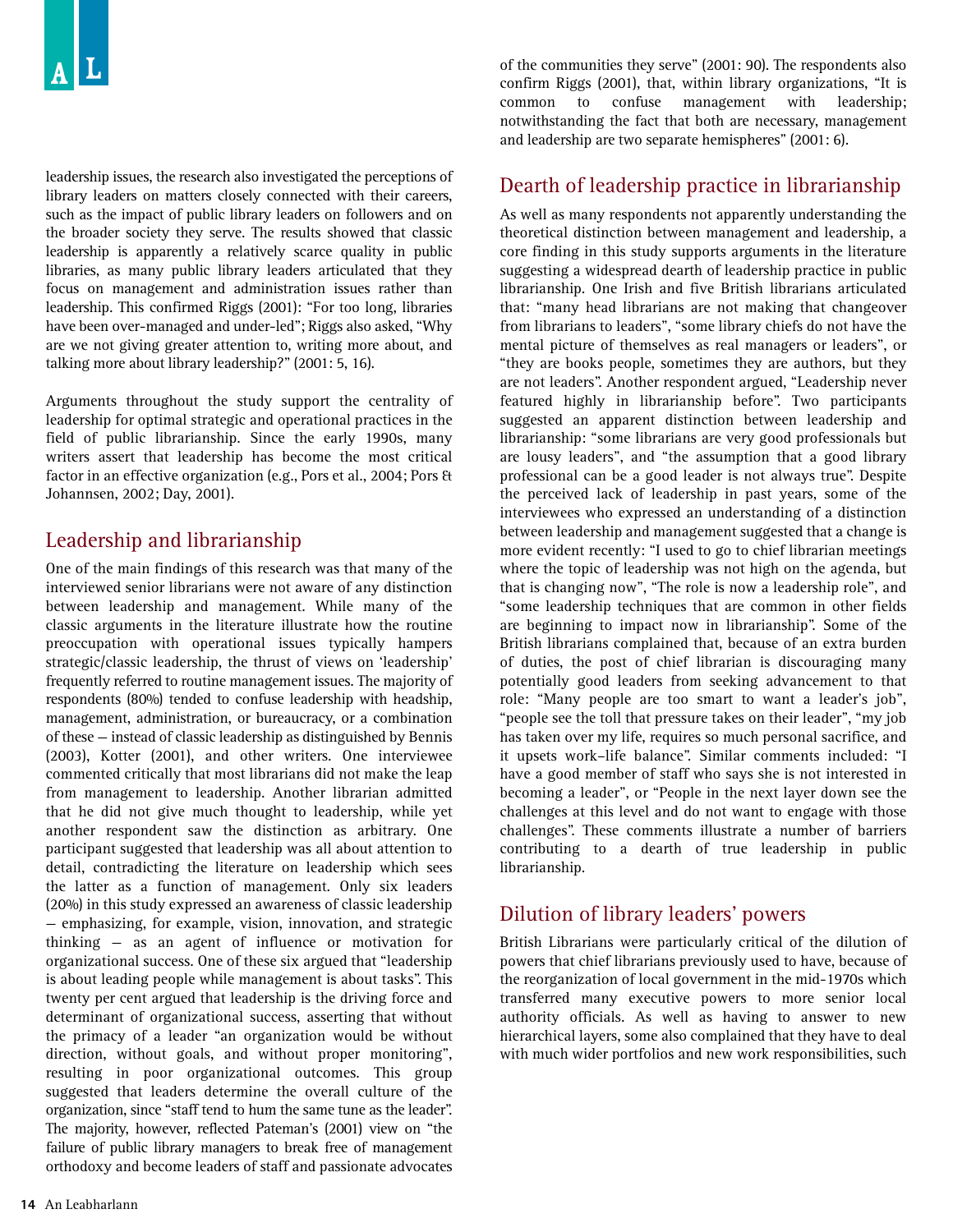as arts, archives, museums, education, and even registries of births, marriages & deaths.

## National cultures and leadership

Interestingly, Irish librarians appear to share more leadership traits with their American counterparts than with their British counterparts. One example of this was where all the Irish and American respondents allow junior staff to communicate directly with news media about library activities, while only one of the ten British interviewees would permit a more junior member of staff to communicate directly through the media. Even at senior level, only forty per cent of British respondents were in favour of the chief librarian having a high media profile. Deference to bureaucracy was very evident in the British replies, for example: "Nobody is allowed to speak to the press without permission from the council" or, on the same

Interestingly, another distinction, based on nationalities, was on humour as a catalyst for more effective leadership. One in three of the Irish respondents, all male, spoke of the benefits of having humour and happiness as part of the culture of their organizations. One of these argued that the absence of humour was a sign of weakness; another said humour should help to prevent leaders from taking their personal status too seriously; and another saw humour as a catalyst for better organizational effectiveness. Contrasting with the Irish examples, none among the fifteen American or British respondents raised the issue of humour.

"The results showed that classic leadership is apparently a relatively scarce quality in public libraries, as many public library leaders articulated that they focus on management and administration issues rather than leadership."

topic, "The council policy is very clearly: 'No'." This contrasted with the full support of the American and Irish librarians for junior staff personally promoting library niche activities in the media.

A contrast between the three nationalities was also evident where Irish librarians felt strongly that the chief librarian was the primary determinant of the prevailing culture in their libraries; whereas British librarians affirmed that local authority officials primarily determined the library culture; while the American librarians said that the librarian and staff collectively determined the culture of their respective libraries. Overall, 63% of the respondents believe that the library leader *determines* the library culture, while 37% believe that the leader only *contributes* to the culture.

American and British librarians were more similar on the issue of formal meetings with staff. A marked difference was evident in the paucity of staff meetings conducted by Irish librarians in contrast to the frequency of meetings held by their American and British counterparts. While all five American interviewees and nine of the ten British interviewees do hold weekly meetings with senior library staff, only two of the fifteen Irish librarians held weekly meetings with senior staff. Twenty per cent of the Irish respondents said they never hold any formal meeting with staff, with one of these remarking that they meet *informally* on a daily basis.

### Vision

Two-thirds of the interviewees prioritized attention to the implementation of *vision* (guiding purpose / compelling goal) as the most essential element of library leadership. The following two quotes are typical of the widespread emphasis on vision: "The most essential qualities of a public library leader are: having a vision, having the ability to communicate that vision, and having commitment and drive to implement one's vision", or simply, "Leadership is articulating vision". This reflects recent literature, e.g., Williams (2006), who declared, "The most important thing for a leader to have is vision" and to share that vision (2006: 4). The interviewed leaders in the current study furthermore advocated recruiting and assisting staff who show vision.

### Library leaders' traits

Goffee & Jones (2000) reported that researchers, despite numerous studies, have not found common personal attributes that are shared by the countless number of effective leaders, worldwide. In the current study, when asked to name the most desired qualities of public library leaders, the thirty respondents prioritized a cumulative list of about sixty different attributes, such as: being strategic; having a strong vision for directionsetting; exercising good judgement; inspiring and motivating; exercising PR and political skills; being a good networker; being a good negotiator; being committed and enthusiastic; being energetic; having tenacity; willing to take reasonable risks; being people-centred; skilled in communication; and being continually aware of the big picture. Yet no two participants coincided with the same list of required qualities, coinciding with findings in the literature on leadership.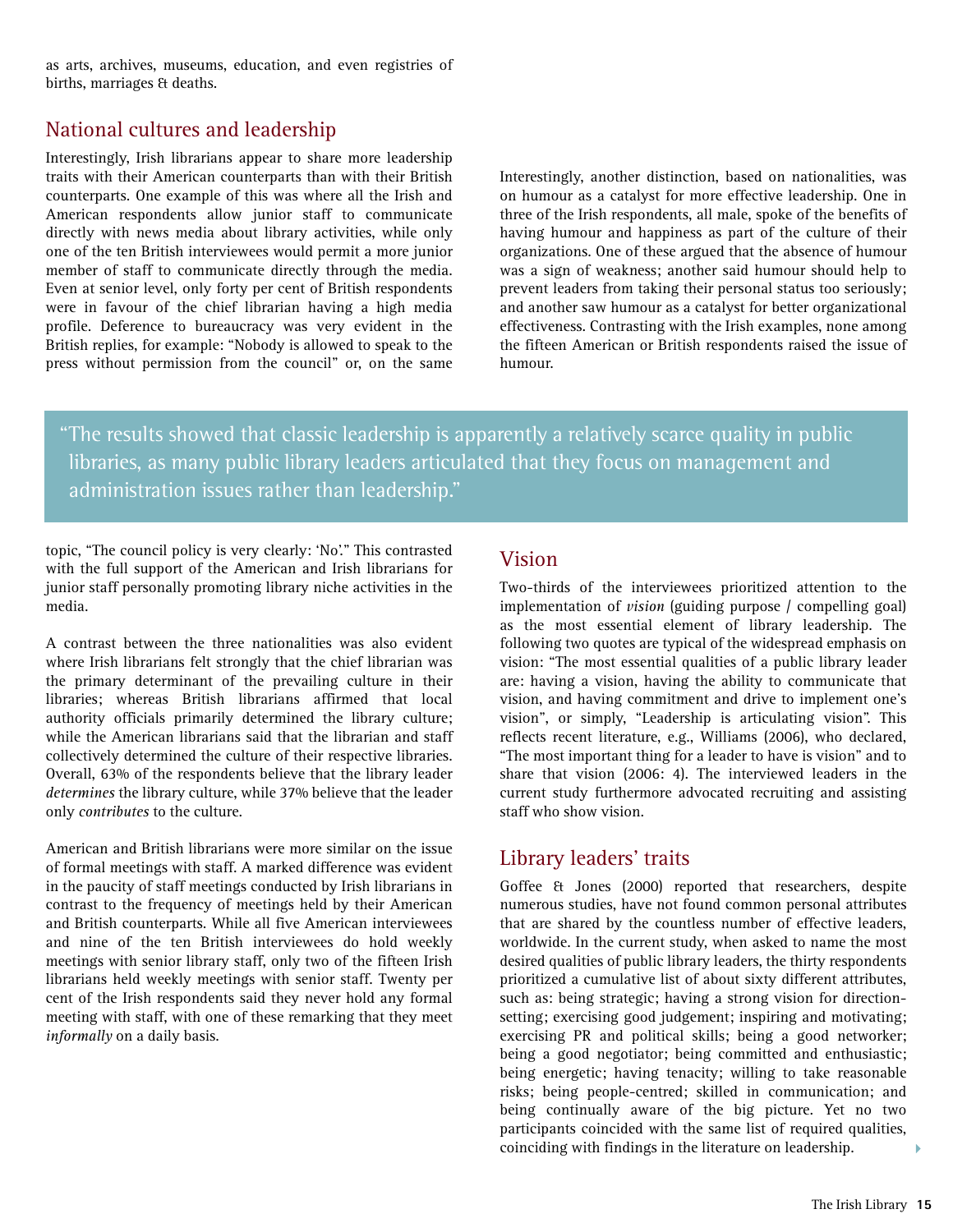## People-centred leadership

All thirty respondents espoused people-centred leadership for dealing with staff. Describing this style, interviewees used terms such as: participative, encouraging, supportive, empowering, democratic, consultative, proactively approachable, communicative, open, team-leader, or collegiate. Trust was one of the many elements articulated for people-centred leadership. All thirty respondents saw trust as essential to leadership: "you cannot be an effective leader if you are not trusted" or "Trust is as important as leadership itself". Almost all felt that integrity was an essential part of people-centred leadership, some because it was good in itself, others because it produced results by motivating staff. Just two respondents placed a negative connotation on integrity, paradoxically believing that integrity could be a Machiavellian ploy. The majority espoused integrity as an essential aspect of leadership, suggesting that "People are not going to follow somebody they question". Another aspect of people-centred leadership was the willingness to be challenged by staff. Ninety-three per cent of participants said they tolerate challenge, seeing it as a creative force, resulting in a "healthier" and "happier" organization. Two-thirds responded emphatically that emotional or psychological support for staff should be provided by library leaders. The remaining respondents were divided between those who saw such support more as fire-fighting instead of an ongoing positive exercise, or those who felt they were not qualified to serve this role, or that it was impossible to provide such support for all staff. The majority saw associated organizational benefits, arguing that "you are doing it for the good of the organization", since "People do not leave their private lives outside the door when they come to work" and "If you do not nurture the emotional well-being of staff, you cannot expect staff to work well".

## Varying leadership styles

The respondents practised different styles of leadership. Thirteen per cent described their style as a dynamic or changing style, while the majority (87%) saw their predominant leadership style as having fixed or ongoing traits or styles, e.g., "collegiate", "supportive", "laid back", "hands-on", or "delegating". All participants said they had more than one style of leadership: "every leader has a mixture of styles", or "you need appropriate styles of leadership for the circumstances you are in". Some leaders described this approach as "pragmatic, because one needs appropriate styles of leadership for the circumstances one is in". Approximately one in four practised *leadership by example*: "my style is fundamentally based on example". One American leader reported that she practises servant leadership (Greenleaf, 1996) to providing ongoing support for staff. Storytelling was a style used by ten per cent of respondents for influencing staff behaviour, through repeatedly articulating organizational culture and identity. Tenacity, espoused by one leader, was a leadership style recommended

"Overall, 63% of the respondents believe that the library leader determines the library culture, while 37% believe that the leader only contributes to the culture."

for acquiring additional resources for service development. Miscellaneous qualities, such as "networking", "commitment", or "realist" were articulated by others. The overall thrust of the replies suggests that current library leadership styles are now less authoritarian, as participants claimed that they are more democratic, participative, and supportive of individual and team requirements than their predecessors were.

## Followers

All leaders in the current study acknowledged the importance of followers. The participants discussed leader–follower interdependence, admitting that leaders exist "only because other people are willing to be led" and that their own effectiveness is "only as good as the support" they receive. Other respondents suggested that "a good team without a good leader will not succeed" because "staff move according to the person beating the leadership drum". They articulated that library service is dependent on front-line staff, making a "partnership with staff" central to library leadership, acknowledging that their followers deliver the service. About one quarter of the respondents (27%) said they deliberately share leadership functions with their experienced staff, arguing that "leadership is more than just one person at the top", since "organizational culture is not so much determined by the leader as much as by the leadership" which is "layered throughout the organization". Other respondents suggested that "unless leadership applies in other areas of the organization it is not going to work", as "a leader of a section can determine the success of that section". This did not mean that chief librarians did not "set the tone and set the style", but wanted "a teambased approach to leadership", "throughout the organization" and "at all levels", since "the leader cannot do everything" and "it is very important that there are different people in the organization" contributing their own specialities.

## Negative leadership

On the negative side, participants narrated accounts of library bosses whose organizational styles were antithetical to peoplecentred leadership. Looking to previous bosses, or to current bosses outside their own institutions, most of these criticisms were made against leaders who were perceived to have negative people-skills or who were considered ineffective. The interviewees articulated examples of negative or toxic library leaders and how such leaders inflict long-term damage on a library service: "A bad leader can ruin a *generation* of staff". Carson et al. (1997) observed that a leader, rather than an employee, with a negative profile is much more damaging to an organization as they have "the legitimate power of their offices to influence an organization's direction", declaring that, "most people with sociopathic tendencies don't typically wind up in prison — in fact, many wind up in the cushioned leather chairs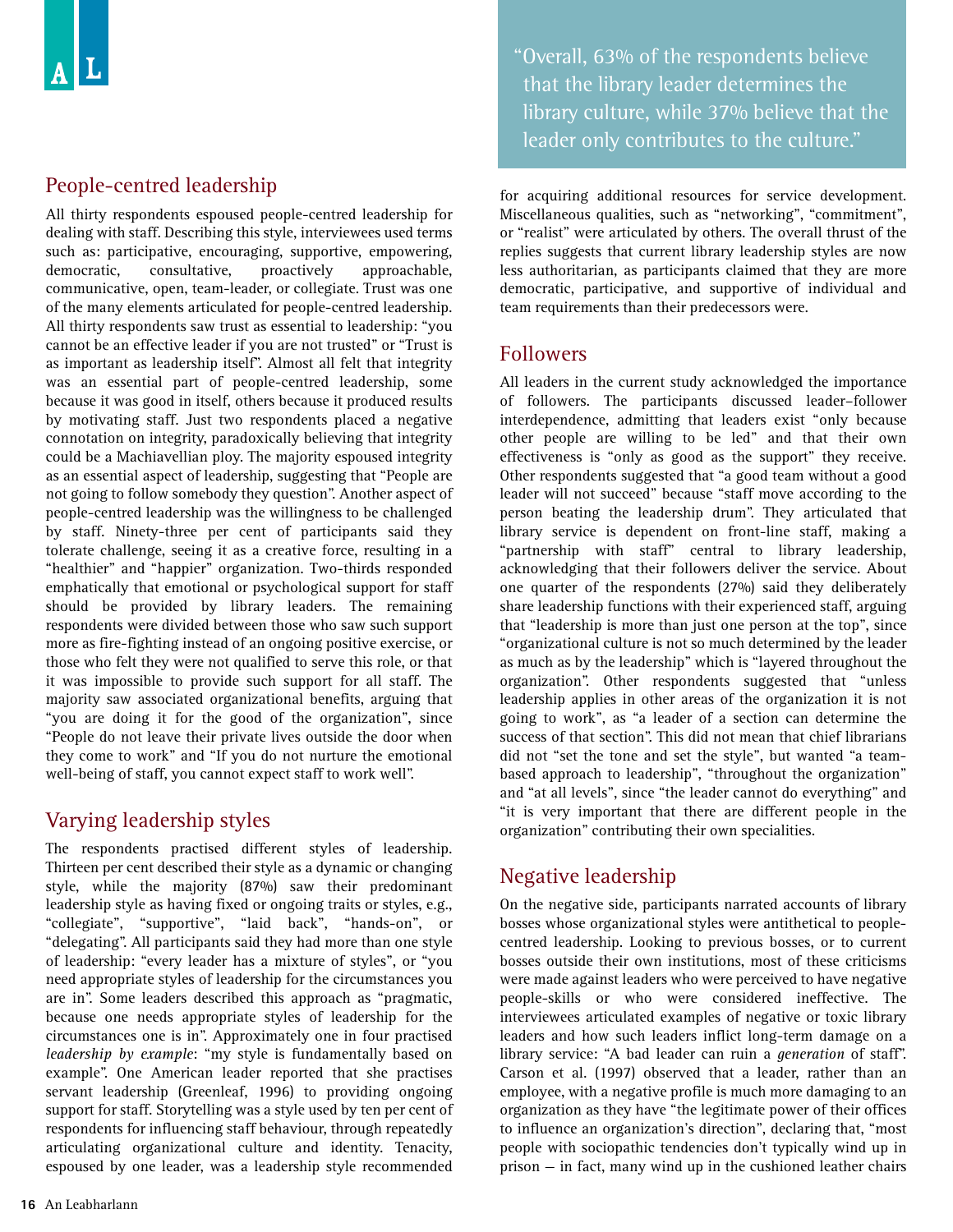of administrative offices"; and they added that, "trying to change sociopathic library administrators is impossible — it can't be done", and colleagues who attempt to change them can "be setting themselves up to be scapegoated, victimized, abused" (1997: 158, 161-2). In the current study, all respondents accepted that poor leadership qualities do exist but they did not suggest how negative leadership might be addressed in library organizations where negative leadership might prevail.

### Participants' most valued leadership contributions

The personal contributions of which respondents were most proud were mostly intangibles, such as, changing the culture from a dogmatic leadership environment to collegiate leadership, or otherwise improving the working climate: "I made people feel comfortable and made people feel they can contribute, particularly at the most senior level", or "people are much more open to new ways of doing things, to their own development, and to being more customer focused". The interviewees appeared to be as proud of such staff-support improvements as they were of more tangible and customeroriented developments such as the provision of new premises and other customer facilities.

must improve the physical quality to compete with people in the marketplace, as people will judge us on the quality of our buildings; if people see a dingy, dark library they perceive a dingy, dark service".

## Absence of succession planning

Gandossy & Verma (2006) and Collins & Porras (1998) found that successful long-lasting companies in the private sector had one thing in common: a culture of succession management. The current study, however, found a widespread absence of succession planning, underlining the dearth of focus on developing leadership in the profession. Moreover, prevailing policies tended to discourage talented staff from seeking career advancement in other library institutions. Another factor which might not contribute to a culture of developing new leaders was the widely held view that chief librarians do not see themselves as having a teaching role. All interviewees reported the complete absence of formal mentoring, admitting this hindered leadership development in public libraries. This confirms Usherwood et al. (2001) who also found that career development is given low priority in many library authorities. Ninety per cent of respondents did, however, see themselves as role models, influencing or determining the behaviour of followers, arguing that followers tend to emulate senior grades,

"The current study, however, found a widespread absence of succession planning, underlining the dearth of focus on developing leadership in the profession."

### Choosing a career in librarianship

Of major significance to recruitment policies for public librarianship is that almost three-quarters (73%) of the interviewed librarians began their careers by happenstance, rather than from any medium- or long-term ambition. One American librarian said he got the job "perfectly by accident; I ran out of money, had to get a job, got a job in a public library". An Irish librarian said, "I had an offer of three jobs after I graduated but took the librarian job as it was the nearest", while another Irish librarian mundanely explained, "When I got news that I was chosen to go for a medical, I was painting a hay shed for a farmer that day and I said anything was better than that". Despite these sample haphazard reasons for taking up a career in librarianship, these three librarians went on to become exemplary leaders in the profession.

Only about one in four participants (27%) were drawn to the career because of their previous experience of libraries, such as part-time work in libraries or because they were users of libraries. This finding has significant relevance to the area of attracting and recruiting high calibre candidates to the profession. The relatively low profile of librarianship as a career among job seekers was seen by the leaders to narrow the potential for recruiting more candidates with leadership abilities. Interestingly, one Scottish interviewee suggested that library architecture plays a role in attracting new recruits: "We particularly the leader. The same percentage believed that they informally nurture leadership through facilitating the development of staff with leadership potential by exposing them to a wider range of responsibilities, by empowering them generally, or simply by inspiring them.

### Communication

All thirty interviewees concurred that good communication is an essential element of leadership. Despite emphasising the essential role of communication for organizational effectiveness, fifty per cent of respondents articulated that inadequate communication typically prevails in any organization. One interviewee said that "Communication is the biggest continuing problem". As communication is dynamic, it is, axiomatically, never complete. Participants reported that, even with the best efforts, adequate communication is virtually impossible to achieve because leaders depend on upward communication from staff, which is largely outside their control, and particularly because the increasing pace of environmental change means that leaders often have to deal with information overload.

## Networking

Networking was highlighted by respondents as a requisite for public library leadership, as a public relations exercise, and,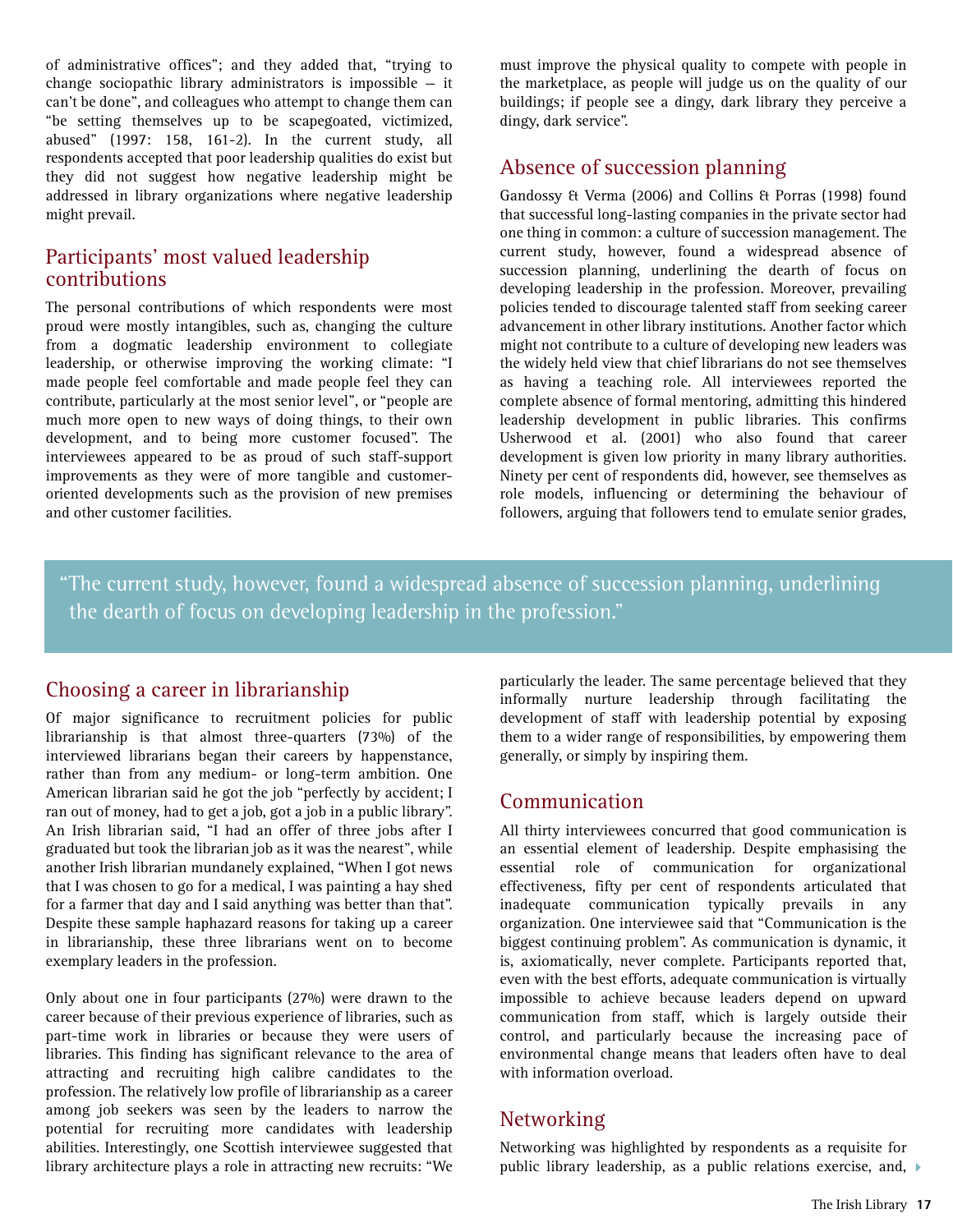especially, as a method of garnering greater support for increased allocation of library funding from local authorities and other sources. The majority of the interviewed librarians emphasized the importance of networking, particularly with senior officials of their local authorities, with local politicians, the news media, and with fellow librarians. Respondents also

## "... good communication is an essential element of leadership."

claimed that major policies are often decided through networking outside formal meetings, and that the leader should partake in such ongoing networking. As well as networking with financial and policy stakeholders, librarians also believe that leaders should network among their own professional colleagues in order to share processes and ideas.

## **Politics**

Forty per cent of the Irish interviewees endorsed a need to act in a political manner, since "We work in a political environment", and "Exercising political skill is a required quality for any chief librarian". This concurs with the IFLA/UNESCO (2001) recommendations for advancing the cause of library development through political networking (2001: 72). In contrast, only one each of the British and American interviewees referred to a need for chief librarians to behave in a political manner.

## Socializing with staff

As an exercise in improving communications, eighty-seven per cent of the respondents were in favour of socializing with staff, in varying degrees. Some of those who disagreed with the practice believe that socializing between leader and staff can cause confusion during work hours, or that it might not be "good management", since "You can't be friends", "it is not only impossible but is unwise to be friends with your employees", or "socializing starts to bring artificiality into things, especially the more you formally celebrate things".

## Isolation

When asked if there was a risk of the leader being somewhat isolated from true communication with staff, most respondents agreed that this is a real possibility and that leaders need to make efforts to reduce such isolation. All fifteen Irish librarians agreed that this risk was real: "I don't think there is a chief in any organization who could say he or she is not isolated", and "Leaders must realize that staff will always keep a certain distance from a leader". The only respondents who did not

acknowledge such a situation for leaders were five of the ten British librarians and one of the five American librarians — who claimed in their own cases they did not suffer any loss of communication from staff. Comments from the majority, however, belie such camaraderie, as most respondents expressed that "it is impossible to have full openness between followers and their leader"; "Because you are the chief librarian you do not hear things directly"; "even though the person says they have an open-door policy, staff themselves will keep themselves from using that open door"; and "It can be quite a lonely job because you cannot really confide".

## Difficulties for leaders

Heifetz and Linsky (2002) declared, "to lead is to live dangerously" (2002: 65). In the current study, the interviewed leaders spoke of a range of difficulties associated with the post of chief librarian, such as: the onus on many of them to work long hours; vulnerability of the leader; difficulties because of poor organizational communication; and limitations on external career prospects due to negative stereotyping. One in five of the participants related that they worked inordinately long hours in an effort to address a growing burden of duties. An increasing amount of administration duties for chief librarians is seen as diluting their application both to librarianship and to leadership.

Leaders reported vulnerability on appointment to their current professional level: "When I was appointed librarian, I really wondered if I would be up to the job; I began to doubt my abilities". This vulnerability may be partially due to the reported lack of career-development in libraries. Leaders also reported being the organization's scapegoat for personal problems between staff. Even when some leaders tried to advance their careers outside librarianship, interview boards did not see their experience and talents as transferable to the private sector, since many executives in the private sector hold negative stereotypical views of librarians and of other public sector executives: "People assume that the entrepreneurial spirit resides exclusively in the private sector". British librarians complained of excessive bureaucratic controls and interference from senior officials, suggesting that, "The CEO in a private enterprise has a lot more leeway about decision making". External environmental factors also challenge library leaders, as "there are so many other elements out there competing against us". An internal negative culture and its associated baggage, such as poor work practices or poor hierarchical relationships, was also reported as a challenge for a newly appointed leader, even for years after his or her appointment. Other difficulties which were articulated as hampering organizational functioning are summarized under the next heading about service constraints.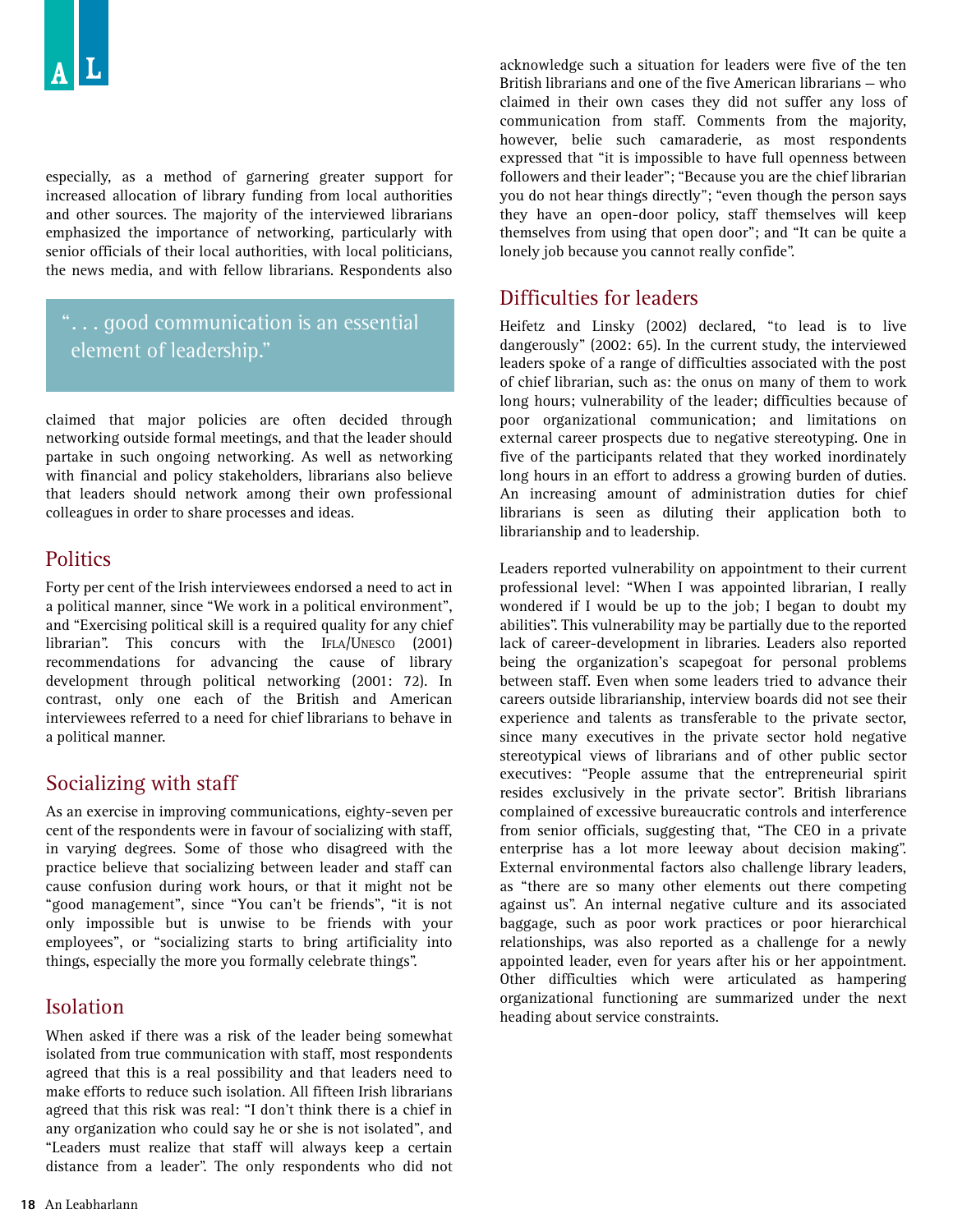#### Constraints on library service

All thirty respondents discussed constraints on their organizational leadership, but added that one of their functions was to challenge and overcome obstacles. One constraint common to all respondents was the lack of adequate financial resources and staffing levels. The participants argued that leadership ability counted for little in the absence of adequate resources. British librarians, especially, pointed to the increasing complexity and volume of their duties, some of them not directly related to librarianship. British respondents also reported a gratuitously conservative approach from their parent bodies, the local authority councils. Overall, librarians complained about an increasing amount of bureaucracy, regulation and administration. Apathy among the general public and elected officials was seen to be an issue that hampered greater investment in resources. Another reported difficulty was the lack of continuity arising from career changes among senior local authority personnel. Trade unions occasionally challenge leadership plans or decisions. Sometimes political constraint/interference can obstruct a librarian's leadership strategies. Respondents complained of inadequate time for attending to their workload. Staff incompetence was also seen as an issue that hampers organizational effectiveness. The apparent common acceptance of the relatively low public profile of libraries, despite libraries library leaders tended to discuss the effect of automation on organizational management/ administration and on communication. Those who did see a direct influence of information technology on leadership articulated views such as, "There is an increase in democracy now as everybody has access to the knowledge within the system", and "you are now leading a team that has access to all information which they would not have had before". Some of these leaders believed that "the effect on leadership of automation has been tremendous; it has opened up vistas that we could not have imagined", and "before automation we were really operating in a blind sense". A fundamental improvement in communication facilities for leaders and followers using information technology, such as word processing and e-mail, was widely acknowledged. Overall, the findings portray a positive view of the effect of technology on leadership effectiveness, even if it was not seen as central to leadership.

#### Gender

There was little unanimity on the role gender might play in leadership effectiveness or in leader relationships with other library stakeholders. Views ranged between "Gender has an influence" and "There is no difference". Forty per cent of interviewees, eleven males and one female, believed that gender clearly has an influence on leadership. While favouritism towards same-gender leadership qualities was widely expressed among respondents, one female Irish librarian was very critical of the competence of one third of the total complement of her fellow-Irish female peers, while she did not criticize any of her male peers. Two other female respondents suggested that male and female staff relate better to male

## "Networking was highlighted by respondents as a requisite for public library leadership."

being such a widely used public institution, was seen as an obstacle to the adequate financing and development of libraries. The ongoing necessity of having to repeatedly remind suppliers and other stakeholders to respond to administrative requests was described as an obstacle that wastes much time and effort for leaders. Libraries which did not provide sufficient numbers of strategic posts were also seen to limit organizational development and career-advancement strategies for prospective library leaders. Notwithstanding a multiplicity of constraints articulated in the empirical findings, all participants expressed optimism for overcoming most obstacles through leadership skills.

## E-leadership

Gurr (2004) argued that leadership in technology-mediated environments is significantly different to traditional leadership, as it places greater emphasis on the leaders' skills, including exemplary interpersonal skills, to cope with new organizational complexities. The majority of interviewees in the current study, however, suggested that information technology was not generally seen as central to leadership. Instead, the

bosses. Male participants sympathized with female chief librarians for networking difficulties they apparently encounter, since external decision-makers are mostly men, who typically networked with other men. Overall, far more negative comments were made about the perceived effect of female bosses than about the effect of male bosses on staff. About one quarter of the respondents (27%) reported cases of difficulties that followers had with individual female leaders: "Females tend to feel that their authority should be sacrosanct", "Females tend to have favourites", or "Females generally tend to be a lot harsher, and a lot more craving for power". On the other hand, male leaders were also criticized for tending to be autocratic. In summary, the views of the respondents on the role of gender in leadership were mixed. While no single consistent view was established, the majority views showed that males and females tended to be more critical of female bosses, particularly for their approach to interpersonal dealings with followers.

## Focus on people and books/information

When investigating the professional priorities of the library leaders, one respondent replied, "You can reduce all library  $\blacktriangleright$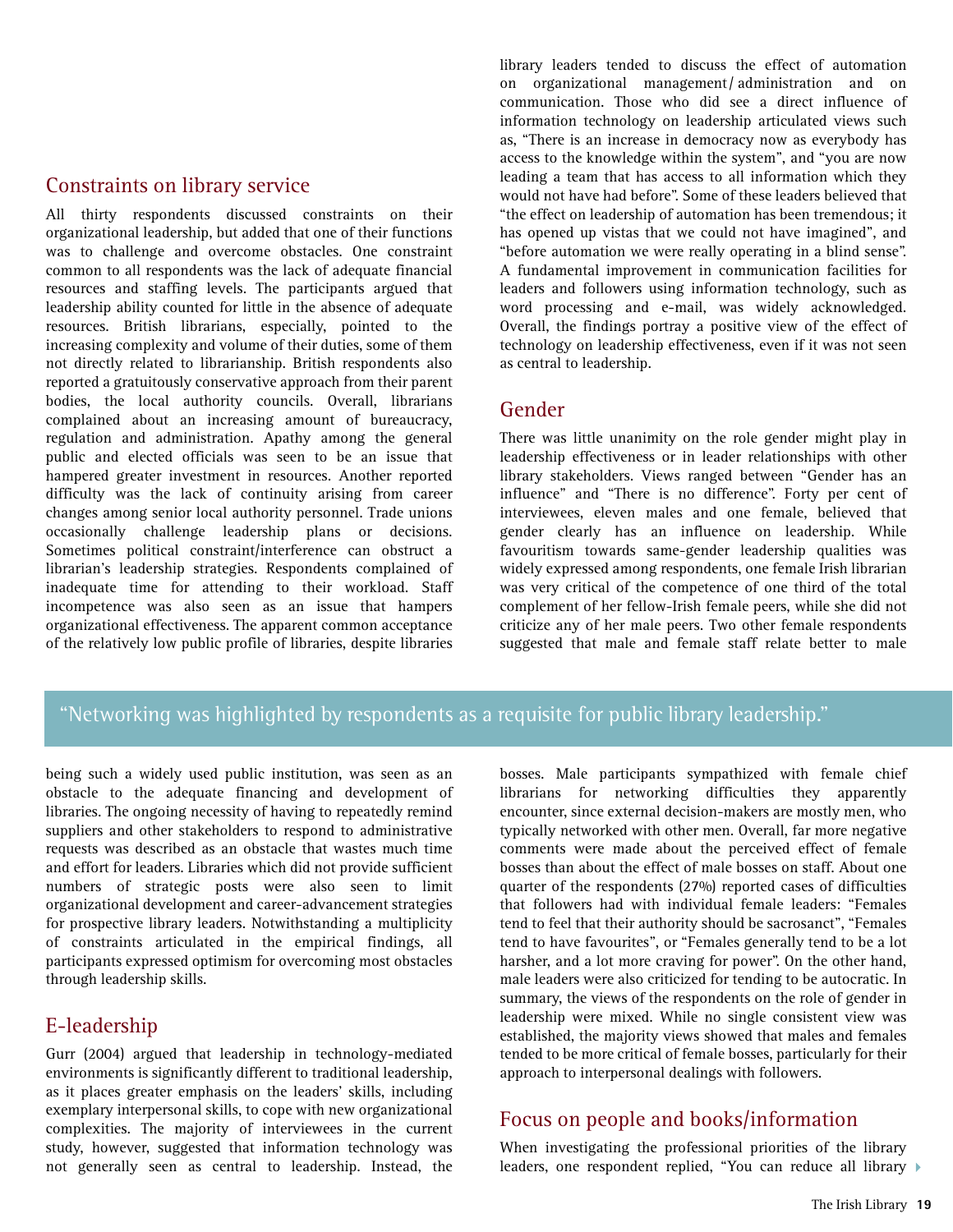management to two things: People working in the library must love books and love people". This view sums up the thrust of the responses from all thirty interviewees, who underlined that they focused on serving the public and on supporting staff. Participants saw the library's purpose primarily to enhance individuals and society: "by developing citizens", "practising social inclusion", "as a catalyst of positive cultural change in society", and "to serve national and council objectives of serving people's needs". Leader support for staff was another priority: "people do not work better because of remuneration; they work far better because of job satisfaction and recognition from seniors". While contributors agreed that "the two most important things about a library culture are delivery of service and inter-staff relations", a constant theme underlying these priorities was the library's traditional and staple service product: "Our core business is libraries, books, and information".

### Medium-term ambitions

Half of the contributors to the current study said their five-year vision would include the maintenance and development of the core services in which they were already engaged. Just over one in three said they would endeavour to improve access to the service, for example, through extending opening hours, providing online access to more services, and, in one case, providing barcode access to a twenty-four-hour kiosk for self-

## "... leadership in technology-mediated environments is significantly different to traditional leadership."

checkout of popular novels. More than one in four aimed to provide better premises, with modern and attractive décor, "reinventing the library image so that the interior has a modern, contemporary, informal feel", "to compete with people in the marketplace, as people will judge us on the quality of our buildings". Short-term vision for some respondents included raising the library's profile in their communities by drawing on surveys and marketing techniques, and continuing to impress on politicians the distinctions between libraries and bookshops. These medium-term strategies portrayed a blend of determination to develop established processes while introducing innovative expansion of services.

## Viewing public librarianship as a special service with a social role

The interviewed public library leaders repeatedly made the case that they are very different from leaders in the private sector and even from other public sector leaders. The participants

believe they are leaders of institutions that are fundamentally "making a difference" to the lives of people. Similar to findings reported by Budd (2007), the interviewed librarians believe they and their libraries are major catalysts of change in their social environments. They are not profit motivated; they are driven by a sense of mission to add value to the individuals and communities they serve; and they are passionate about making a contribution to the quality of society. Their views reflect those of the state librarian of California: "we are managing an institution that's very, very special. It's not a widget shop" (Gary Strong, in Sheldon, 1992: 400). The interviewed librarians saw public libraries, as "the bastions of social inclusion" and as a key contributor to the well-being and development of society. All thirty respondents shared these sentiments, affirming that libraries "can make a difference in people's lives in terms of improving their personal situation, whether that is in a better job, better health, or enhancing their lives generally". Libraries were also seen as agents of local cultural change. This effect was also viewed as a counter culture to possible negative social environments, such as localized criminal cultures among young citizens. A community's sense of ownership of the service was viewed as an important part of the overall effectiveness of libraries. In summary, public libraries were seen to profoundly add value to society.

## Passion for 'a career that matters'

Enthusiasm for the profession was the primary reason for leaders choosing to continue in the career of librarianship. This enthusiasm was bolstered by a deep belief, articulated by twothirds of the interviewees, in the significance of their role: "What we are doing really really matters". While each of the participants highlighted their reasons, such as the pleasure they receive from their careers, it was their general contribution to adding value to society that primarily continued to motivate library leaders, as reflected in comments such as, "I like my career; I am playing a little part in improving the world". Wedgeworth (1998) suggested that library leaders endeavour to 'make a difference' rather than just being the 'head of something'. The enthusiasm of public library leaders for their careers in the current study was very evident: "This is a fascinating profession", "I get a buzz from it", "I am as interested and as committed and as tuned into the career now as I ever was", "I love it; I would not be doing anything else", "I feel very passionate about it", and "people within library services everywhere treat it as a vocation". Most interviewees developed their interest in the profession *during* their careers, e.g., "I did not have a vocation for librarianship but I grew into the service; I love the service; I feel very passionate about it". Passion for their careers was directly linked to the intrinsic significance of public libraries: "I am extremely lucky to be a librarian; the library service can really make a difference", "I have got a lot out of life and life has been richer for me because I work in a library rather than in other jobs", "I remain in the career because I find it enjoyable and because there is an opportunity to make a difference in a non-profit organization", and "Why I remained in the career is because I really get a great buzz out of how we can help people, the amount of assistance that we can give them and in some way show them that great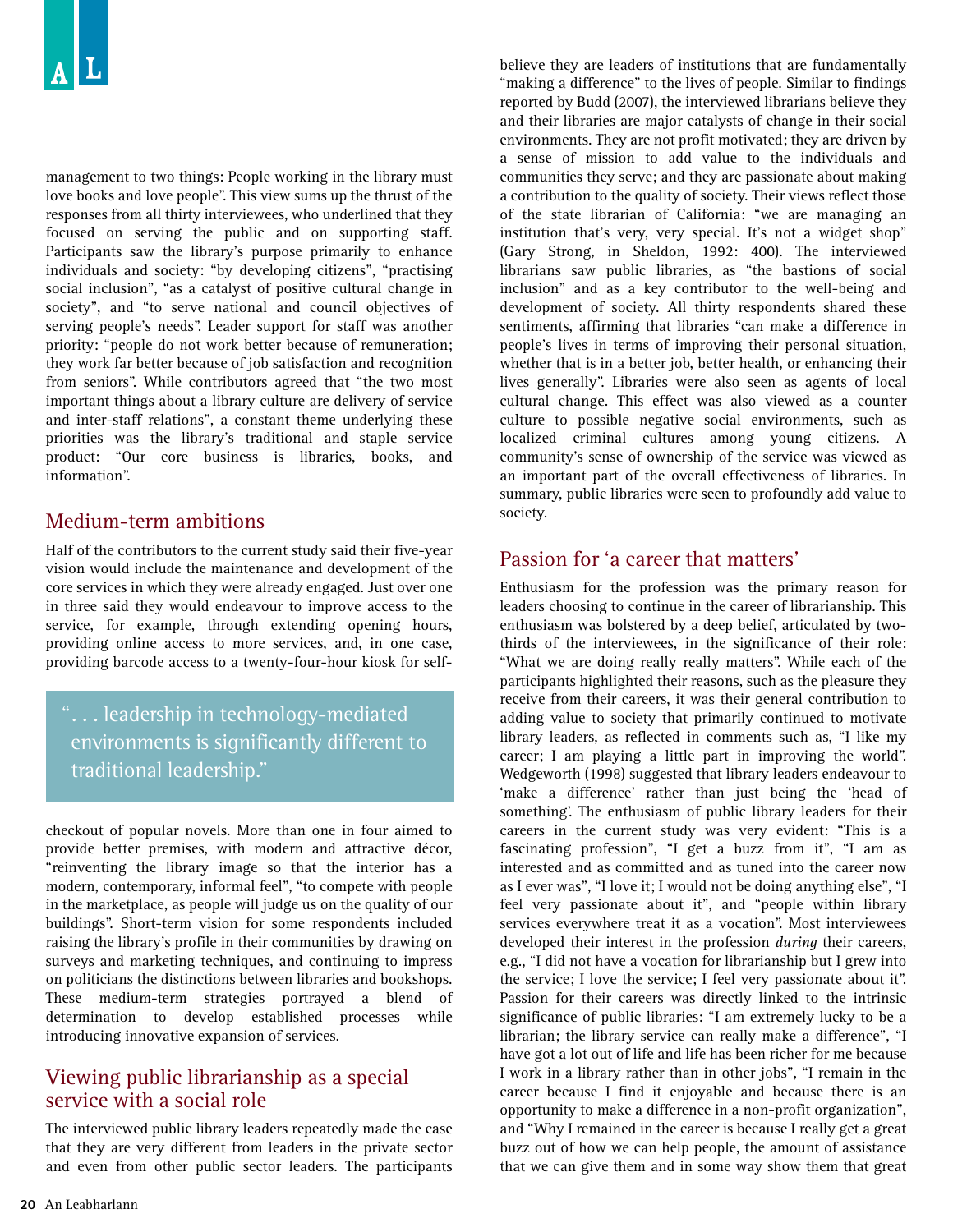books can change their minds". At the same time, the interviewees saw that more needs to be done: "there is a role for making libraries matter more".

## Future of public library services

At the end of each research interview, the thirty leaders were asked to speculate on the likely status of library services in the year 2050. While approximately one in four (23%) remarked on the unreliability of predictions, speculative views can illustrate current degrees of optimism or pessimism about the long-term direction of the field in which the interviewed librarians are currently leaders. Ninety per cent of the respondents expressed optimism for the survival of public library services into the middle of the twenty-first century. More than half (57%) explicitly expressed a belief that the public library would continue to provide important premises or space to support social or community requirements in the middle of the twentyfirst century, affirming that, "Libraries as social and cultural centres will still be important", or that, "One of the librarian's roles is in providing social space and this will become more and more important as the library will become *the* most important community meeting place". Participants predicted that both online and premises-based services would continue to be provided: "There will be two library spaces: a virtual and actual space". Three of the ten British librarians suggested that the public library service might not survive into the middle of the current century. Seventy per cent of the interviewees speculated that books would continue to be published in paper format, particularly fiction books: "Fiction will always be in the form of a book", "The intimacy of the book will always remain", "I firmly believe that books will always be there", "The novel as a medium will prevail, but I don't see it being disseminated electronically", and "more and more books are being published". For one respondent, the survival of the book underscored the survival of libraries, because, "Clearly, our core public purpose is to provide books". In contrast to the majority view, two (one British and one American) among the thirty librarians expressed doubts about the survival of books: "Maybe there won't be books?", and "by 2050 the book may be gone". On the topic of the survival of public libraries, fifty per cent of respondents presented a variety of speculations on future technology developments, such as on-demand downloading of data or books, either in libraries or at home. Overall, the dominant view of the interviewees was optimistic that public libraries should survive and prosper, with new demands placed on them, e.g., as intermediaries dealing with the accelerating amount of online data, and especially as neutral and inclusive locations contributing to the social and cultural well-being of citizens into the future.

## Conclusion

The wide variety of qualities articulated above by the thirty respondents portrays leaders who, overall, profess a positive outlook for their career in librarianship, a career they value more than just as a means of employment. The wide range of leadership qualities illustrate a range of varying combinations of personal and professional qualities, reflecting Scholtes (1998) who suggested, "Leadership is an art", and therefore a phenomenon without a formula (1998: 372). While a limited number of distinctive aspects of leadership style was apparent between national groupings among the interviewees, the wide range and combinations of personal leadership styles was very apparent throughout. Notwithstanding such variety, general agreement on some core leadership attributes were agreed on, including the view that leadership is about influence, "bringing people with you", as the interviewees equated leadership (phenomenon) with motivation, just as they saw the leader

"... the two most important things about a library culture are delivery of service and inter-staff relations"

(agent) as a motivator. Regardless of many of the interviewees' apparent lack of awareness of a distinction between classic leadership and routine management, the interviewed librarians shared the view that good leadership and leaders are catalysts for motivation.

The librarians in the current study were optimistic that one of their functions was to address and overcome a range of challenges associated with library leadership, reflecting Glogoff's (2001) view that skilful leadership will be required to steer public library services through increasingly changing environments. Overall, the interviewed public library leaders in the current study articulated a strong belief in their leadership skills for sharing their vision through staff motivation. They also articulated a commitment or passion to act as catalysts for the ongoing improvement of the quality of life of citizens, through their own role as leaders of a public library service, a service which, regardless of technological developments, they are convinced will continue to play a positive and essential community role into the future.

*John Mullins, PhD, DLT is Senior Executive Librarian, Cork City Libraries. This article is based on the author's thesis: J Mullins, 'Perceptions of leadership in the public library: a transnational study', PhD thesis. (National University of Ireland, Cork, 2004). john\_mullins@corkcity.ie.* 

"... there is a role for making libraries matter more."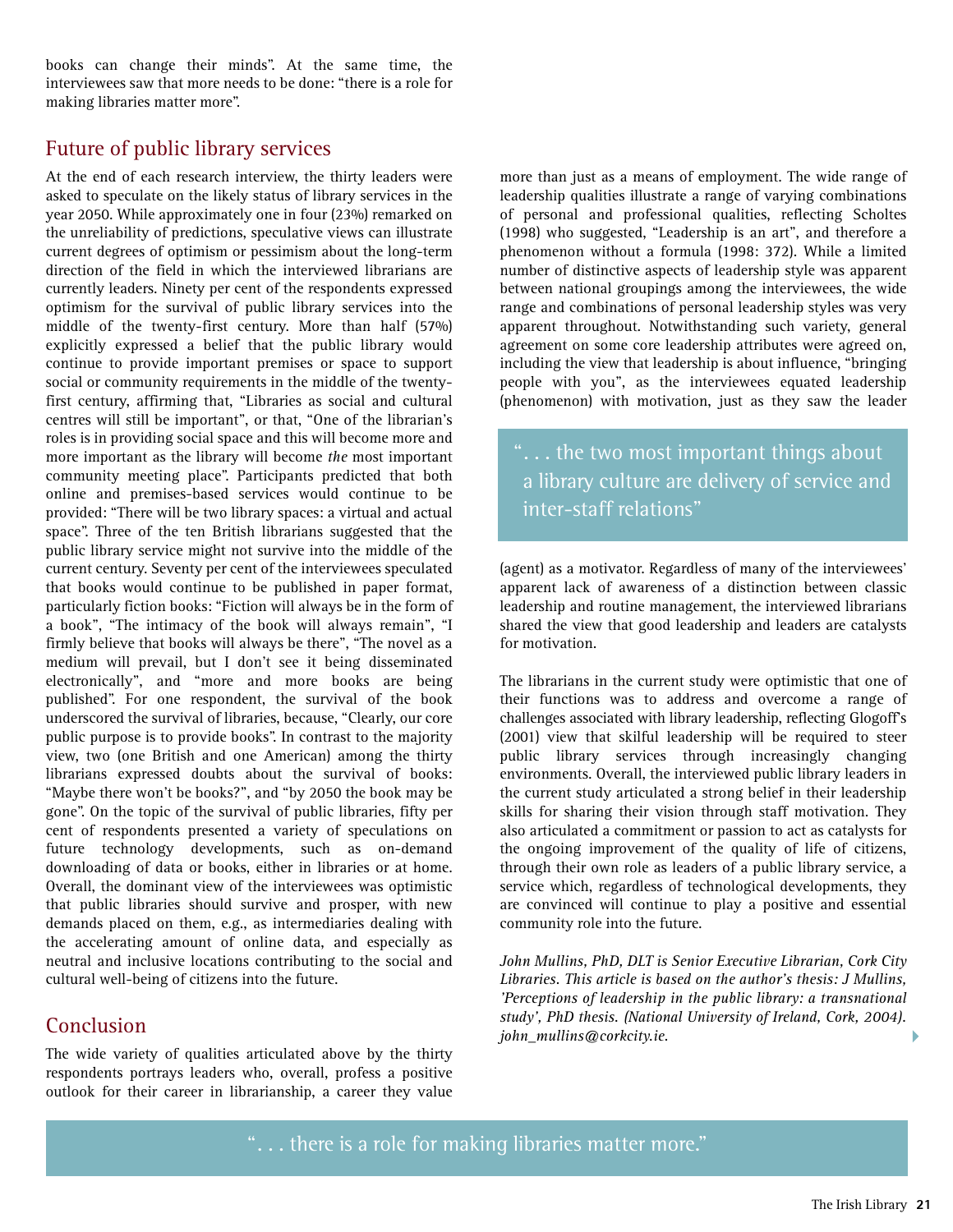## References

Bennis, Warren G. (2003) *On becoming a leader*. Updated edition. Oxford: Perseus.

Bennis, Warren G., & Thomas, Richard J. (2007) *Leading for a lifetime: how defining moments shape the leaders of today and tomorrow*. Boston: Harvard Business School Press.

Budd, John. (2007) 'Public Library Leaders and Changing Society'. *Public Library Quarterly*; 26 (3&4): 1-14.

Carson, Kerry David, Carson, Paula Phillips, & Phillips, Joyce Schouest. (1997) *The ABCs of collaborative change: the manager's guide to library renewal*. Chicago: American Library Association.

Collins, James C. & Porras, Jerry I. (1998) *Built to last: successful habits of visionary companies*. New ed. London: Century Business.

Day, David V. (2001) 'Assessment of leadership outcomes'. In: Stephen J Zaccaro & Richard J. Klimoski (Eds). *The nature of organizational leadership: understanding the performance imperatives confronting today's leaders*, pp. 384-410. San Francisco: Jossey–Bass.

Easterby-Smith, Mark, Thorpe, Richard, & Lowe, Andy. (2001) *Management research: an introduction*. 2nd ed. London: Sage.

Fitsimmons, Gary. (2007) 'Bottom Line: Managing Library Finances'. *Library Leadership* 20 (4): 172-3.

Gandossy, Robert & Verma, Nidhi. (2006) 'Passing the torch of leadership'. *Leader to Leader* 40 (Spring): 37-44

Glaser, Barney G. (2001) *The grounded theory perspective: conceptualization contrasted with description*. Mill Valley, California: Sociology Press.

Glogoff, Stuart. (2001) 'Information technology in the virtual library: leadership in times of change'. *Journal of Library Administration* 32 (3&4): 59-80.

Goffee, Robert, & Jones, Gareth. (2000) 'Why should anyone be led by you?'. *Harvard Business Review* 78 (5) (September-October): 62-70.

Goldberg Kent, Susan. (1996) 'American public libraries: a long transformative moment'. *Dedalus* [Boston] (Fall): 207-20.

Greenleaf, Robert K. (1996) *On becoming a servant leader*. San Francisco: Jossey–Bass.

Gurr, David. (2004) 'ICT, leadership in education and eleadership'. *Discourse: studies in the cultural politics of education* 25 (1) (March): 113-124.

Heifetz, R. A. & Linsky, M. (2002) 'A survival guide for leaders'. *Harvard Business Review* 80 (6) (June): 65-74.

Hernon, Peter, Pow, Ronald, & Young, Arthur P. (2003), *The next library leadership: attributes of academic and public library directors*. Westport, Connecticut: Libraries Unlimited.

Hersey, Paul, Blanchard, Kenneth H., & Johnson, Dewey H. (2008) *Management of organizational behavior: leading human resources*. Harlow: Prentice-Hall.

IFLA/UNESCO (2001) *The public library service: IFLA/UNESCO guidelines for development*. Edited by Philip Gill et al. The Hague: IFLA [International Federation of Library Associations and Institutions] publications no. 97.

Kellerman, Barbara & Webster, Scott W. (2001) 'The recent literature on public leadership reviewed and considered'. *Leadership Quarterly* 12: 485-514.

Knott, William. (1997) 'Public library leadership: meetings and the mechanics of growth'. *Colorado Libraries* 23 (summer): 30-2.

## Appendix: Interview Guide

- 1 "Leadership takes precedence over all other factors in determining organizational success" (Tichy & Cohen, 1997). Do you agree?
- 2 Do you believe that the organizational culture of your overall library service is largely determined by the leader?
- 3 What aspects of the organizational culture of your organization do you regard as most important?
- 4 What contribution are you most proud to have made to your organization?
- 5 How would you describe your style of leadership?
- 6 What qualities are most required by leaders in the field of public librarianship in general?
- 7 In your opinion, what are the worst traits/practices of a bad leader in public librarianship?
- 8 (i) Do you consider yourself to be a role model for your staff? (ii) If yes, how does playing a role model influence your own behaviour?
- 9 Do you think a leader's personal integrity (as a role model) is important for leading staff?
- 10 What links do you see between leadership and trust?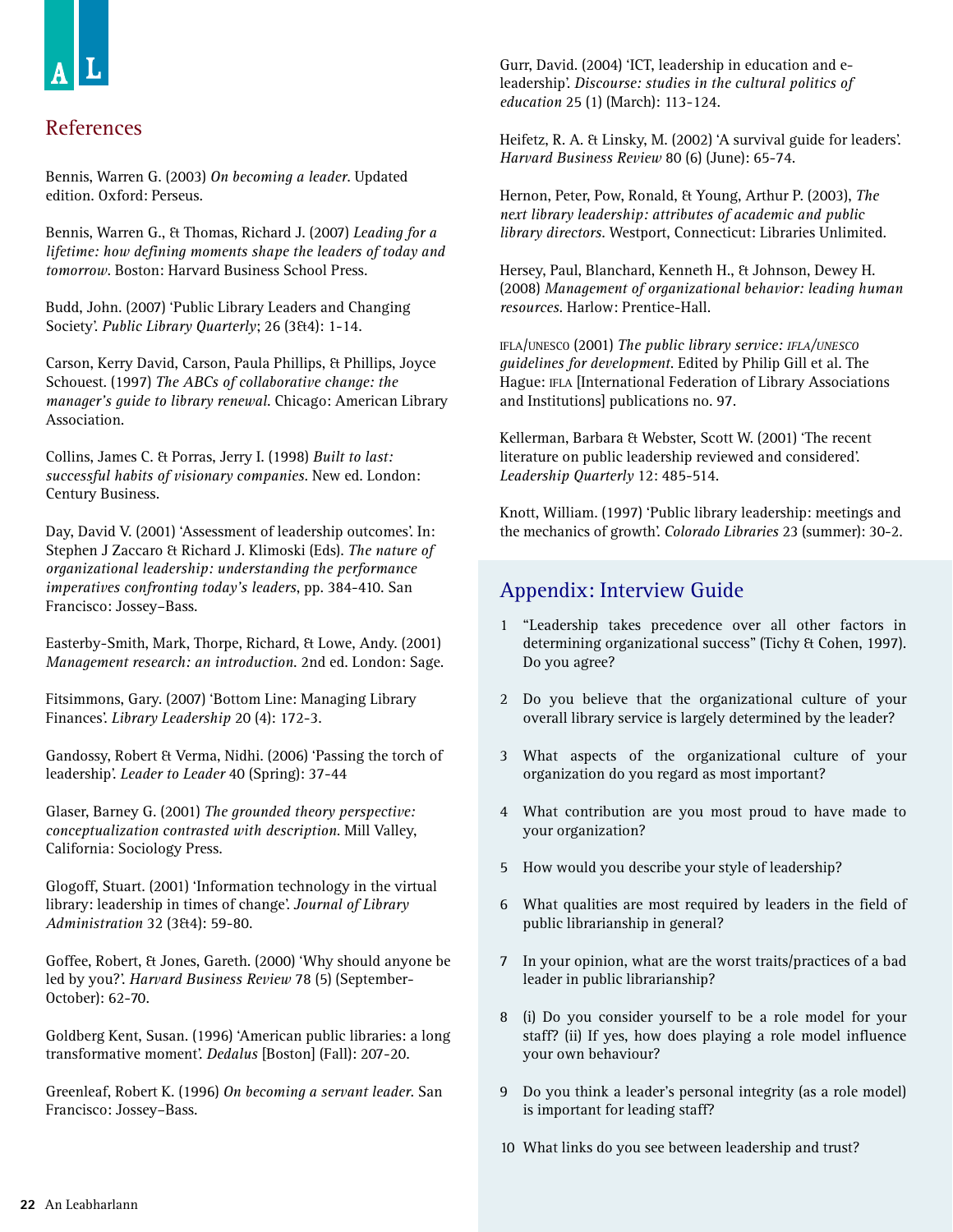Kotter, John P. (2001) 'What leaders really do'. *Harvard Business Review* 79 (12) (December): 85-96. Reprinted from *Harvard Business Review* 68 (3) (May-June 1990): 103-11.

OECD:PUMA (2000) *Developing public service leaders for the future: background paper by the Secretariat.* Human Resource Management Working Party meeting, Paris, 3-4 July 2000. PUMA/HRM (2000)1. Paris: OECD:PUMA (Organization for Economic Co-operation and Development: Public Management Committee/Service).

Pateman, John. (2001) 'Reasons to be wrathful'. *Public Library Journal* 16 (3): 87-90.

Pors, Niels Ole, Dixon, Pat, & Robson, Heather. (2004) 'The employment of quality measures in libraries: cultural differences, institutional imperatives and managerial profiles'. *Performance Measurement and Metrics*, 5(1) (January): 20-27.

Pors, Niels Ole, & Johannsen, Carl Gustav. (2002), 'Job satisfaction and motivational strategies among library directors'. *New Library World,* 103 (6): 199-209.

Riggs, Donald E. (2001) 'The crisis and opportunities in library leadership'. *Journal of Library Administration* 32 (3&4): 5-17.

11 Should leaders act as emotional/psychological supporters of staff? If yes, why?

- 12 Do you regard Teaching as one of the responsibilities of a leader? If yes, to what extent?
- 13 Do you tolerate/encourage dissent?
- 14 Do you hold formal meetings with staff? If yes, how frequently?
- 15 Does a leader's power, isolationism, and autonomy prevent him/her from receiving direct feedback or positive criticism from staff? (Kaplan et al., 1985)
- 16 What are the major constraints on your ambitions to develop the service?
- 17 How might future public library leaders be nurtured in the organization?
- 18 What are your general views on communication within an organization? Should a leader involve himself/herself with direct communication with frontline staff?
- 19 Do you think chief librarians should have a high profile in news media?
- 20 Would you authorize heads of departments to speak to the news media?

Scholtes, Peter R. (1998) *The leader's handbook: a guide to inspiring your people and managing the daily workflow*. New York: McGraw–Hill.

Sheldon, Brooke E. (1992) 'Library leaders: attributes compared to corporate leaders'. *Library Trends* 40 (3) (winter): 391-401.

Usherwood, Bob, Proctor, R., Bower, G., Coe, C., Cooper, J., & Stevens, T. (CEPLIS / Centre for the Public Library and Information in Society, Department of Information Studies, University of Sheffield). (2001) *Recruit, retain and lead: the public library workforce study*. Library and Information Commission research report 106. Sheffield: Resource: The Council for Museums, Archives and Libraries.

Wedgeworth, Robert. (1998) 'Nurturing leadership: a personal view'. In: Alice Gertzog & Jana Varlejs. eds. *Leadership in the library/information profession*. Jefferson, North Carolina: McFarland, pp. 35-41.

Williams, J. Linda. (2006) 'Leadership: Shaping the Future of the Profession'. *Knowledge Quest* 34 (5) (May-Jun): 4-6.

- 21 Do you encourage all heads of departments to participate in the formulation of policy?
- 22 What major effect has automation made on leadership?
- 23 Do you believe leaders should endeavour to occasionally meet staff on social occasions? If yes, what hierarchical levels should leaders socialize with?
- 24 In your view, what influence (if any) has a leader's gender on the role of leadership?
- 25 Did you have a mentor in your earlier career? If yes, what was the gender of the mentor, and what influence had the mentor on you?
- 26 Briefly, what is your vision for improving public library services within the next five years?
- 27 What prompted you to take up a career in librarianship?
- 28 Why do you remain in the career of librarianship?
- 29 Have you any additional comments on leadership that you would like to add?
- 30 Finally, stepping into the area of informed speculation, to the mid-21st century: How would you speculate that library services might best be made available to citizens in 2050?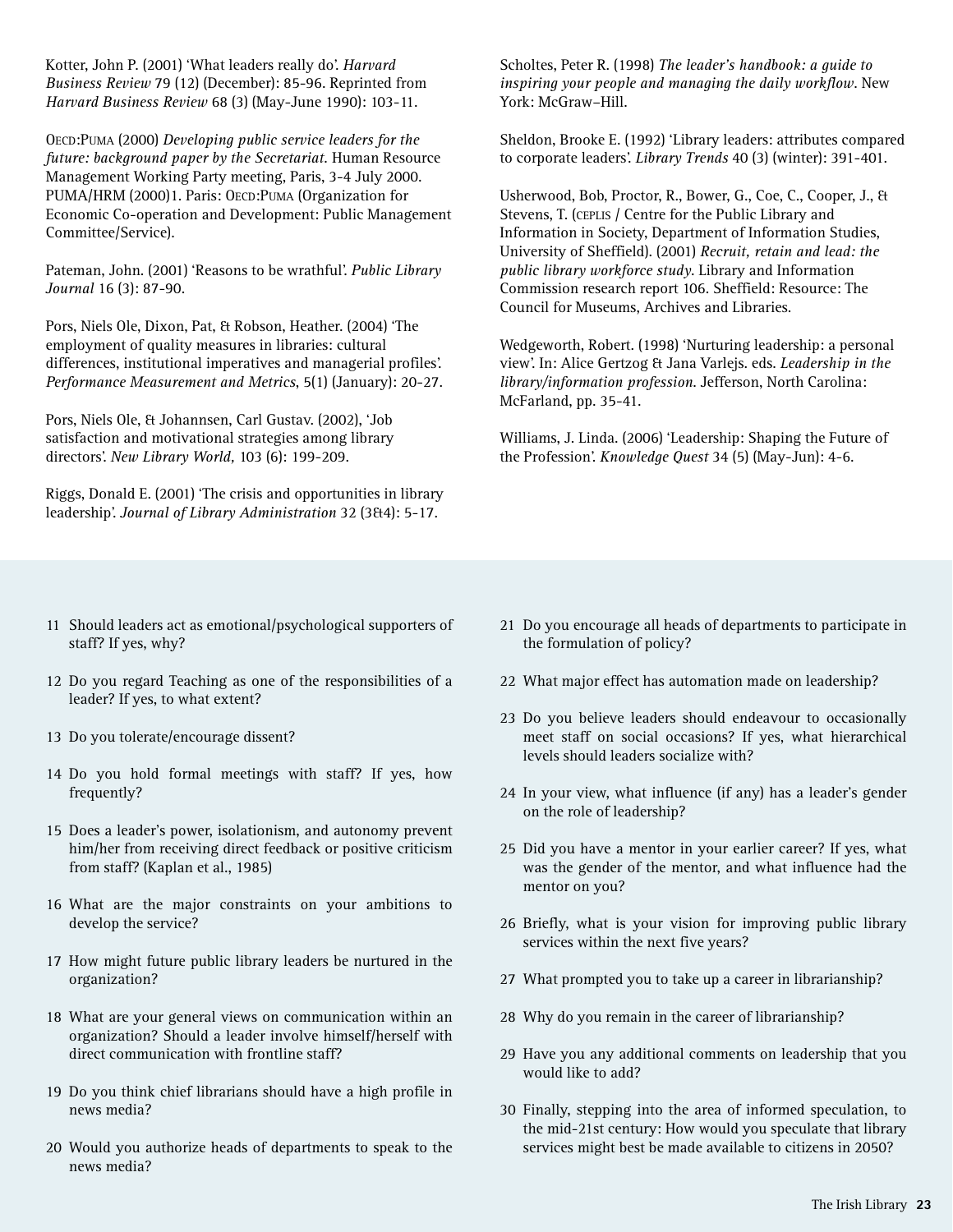## "Do na Glúine a Chuaigh Romhainn a Scríobhaimse"

File, aistritheoir, fear haiku agus eagarthóir é Gabriel Rosenstock. Rugadh i gCill Fhíonáin, Co. Luimnigh, é. Ba Éireannach í a mháthair agus ba Ghearmánach é a athair. I measc na leabhar is déanaí uaidh tá an leabhar taistil *Ólann mo Mhiúil as an nGainséis, Rogha Danta/Selected Poems* agus a rogha haiku Gaeilge, *Geaga Trí Thine*. Is eagarthóir cúnta sa Ghúm é.

#### **Cathain ar thuig tú gur mhaith leat a bheith i do scríbhneoir?**

**GR:** Sular rugadh mé. I bhfad siar. Bhíos im chloch. Ansin bhíos im chrann. Bhíos im phocaide gabhair ina dhiaidh sin. Go sábhála Dia sinn! Ansin rugadh i m'fhile mé. Ní thagann sé i gceist 'ar mhaith leat a bheith i do scríbhneoir' faoi mar nach dtagann sé i gceist ar mhaith leat a bheith i d'eilifint. Níl aon rogha agat. Bheith id scríbhneoir nó bheith id chloch, caithfidh tú do dhualgas a chomhlíonadh agus teacht ar d'fhíornádúr. I láthair na huaire tá eilifintí fadfhulangacha ag comhlíonadh a ndualgas agus iad ag glanadh suas i ndiaidh an tsúnámí … *Ganesha sharanam, sharanam Ganesha!* Ómós don dia-eilifint, sin cuid dem dhualgas-sa.

#### **An cuimhin leat an chéad dán a scríobh tú riamh?**

**GR:** Is cuimhin go maith mhuis'. Bhíos im leoithne. B'in é an dán. Ach níor thuigeas é, ar ndóigh. Caithfidh tú a bheith i do dhán i dtosach, ansin i d'fhile, agus i do dhán arís ansin más

#### Gabriel Rosenstock faoi agallamh ag Micheál Ó hAodha

féidir. Rothaí móra an tsaoil. Thóg sé tamall maith de bhlianta orm focail a aimsiú don dán ab ea mé, friotal, focalstór, stíl – teanga. Cad is teanga ann? Tír gan teanga tír gan anam, a deir siad. Ba mhaith liomsa cur leis an nath sin: teanga gan anam ní teanga í in aon chor. Tá an Béarla ag fáil bháis, an t-anam ann cniogtha. Tá Teamhair ina féar agus féach an Traí mar atá! Rothaí ag casadh. An Béarla cniogtha. Bímis buíoch den triúr is mó faoi deara sin, Bush, Bertie agus Blair. Beidh Éire buíoch díobh.

#### **An raibh leabhair agaibh sa bhaile?**

**GR:** Bhí an tigh lán de leabhraibh, sa Ghearmáinis. Is cuimhin liom carn mór irisí liteartha a bheith ann chomh maith – *Sinn und Form* mar shampla. Eagarthóir na hirise sin Peter Huchel. Blianta fada ina dhiaidh sin d'aistrigh mé a chuid dánta go Gaeilge, leabhar dar teideal *An Spealadóir Polannach.* Ba cheart go mbeadh sé i ngach leabharlann sa tír. Ach níl! Léaráidí breátha ann le B. Rosenheim.

#### **An mbaineann tú féin leas as an leabharlann?**

**GR:** Bainim mar is ball de chlub léitheoireachta mé. An leabhar is déanaí a roghnaíomar ná *Oracle Night* le Paul Auster. Is fiú é a léamh. Casadh bean orm an oíche cheana, Catherine McKenna, scoláire Breatnaise as Nua-Eabhrac. Scrígh sise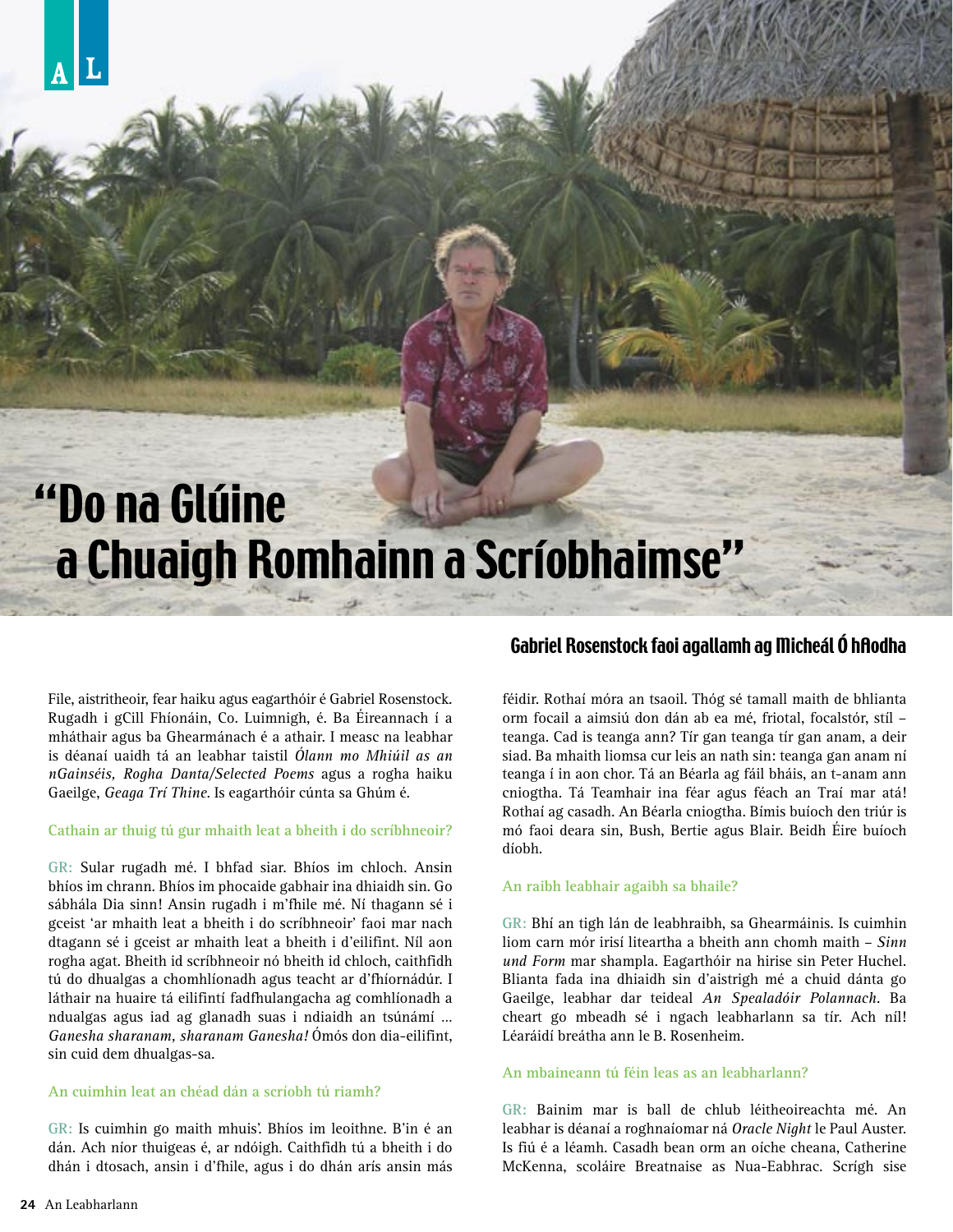blurba ar chúl *Portrait of the Artist as an Abominble Snowman,* rogha dánta dem chuid a aistríodh go Béarla. Níor bhuaileas léi go dtí sin. In Buswell's a bhíomar, scata againn, Liam Carson, Hans-Christian Oeser, mo bhean Eithne, is mise ag tabhairt amach mar gheall ar George W. Bush. Chas Catherine a cloigeann inár dtreo. An bhfuil a fhios agat cén fáth? Mar go raibh Paul Auster luaite agam. Dúirt sí go raibh sí chun dinnéar a bheith aici le Paul i gceann lá nó dhó – i Nua-Eabhrac. Rothaí an tsaoil ag casadh de shíor. Nach ait an rud é. Roghnaíomar leabhar a scríobh bean Phaul Auster dár gclub léitheoireachta chomh maith. Tá an saol breac le míorúiltí beaga.

#### **Cad iad na tréithe atá inmhianaithe le bheith i do scríbhneoir?**

**GR:** Braitheann sé. Is mór an chabhair é a bheith i do sheáman ó dhúchas.

An scríbhneoir nach seáman é (nó í) níl ann ach ceardaí proifisiúnta nó oirfideach a chuireann siamsaíocht ar fáil. Ach an seáman, tuigeann sé gur aistear síoraí is ea an saol agus gur féidir an t-am agus an spás a shárú agus do dhúchas síoraí a aimsiú agus a cheiliúradh. Gléas iontach chuige sin an haiku. Daingniú iontach ar an tuiscint sin is ea staidéar a dhéanamh ar Advaita, fealsúnacht neamhdhéach ar a dtugtar 'Nonduality' sa Bhéarla air. Tá fáil ar phéarlaí neamhdhéacha sa Chríostaíocht, sa Hiondúchas, sa Bhúdachas, sa Daochas agus in Ioslam ach dul á lorg.

#### **Cad iad na deacrachtaí a bhaineann le bheith i do scríbhneoir Gaeilge?**

**GR:** Deacracht ar bith. Tá an t-ádh dearg linn! Mise faoi duit! Níl dream is beannaithe ar domhan. Aon uair dá mbuailim le Cathal Ó Searcaigh bíonn straois go dtí an dá chluas air. É ag léimt as a chraiceann le háthas. Níl puinn léitheoirí againn agus is amhlaidh is fearr é! Ní bhíonn leabhair Ghaeilge sna siopaí leabhar, ná i mórán leabharlanna ach an oiread; ní bhíonn siad á bplé ag na meáin – *ergo*, tá saoirse iontach againn. Níl éinne ag rá faic mar gheall orainn, olc, maith ná donaí. Cá bhfaighfeá a leithéid de shaoirse! Bheadh imní orm dá dtosnódh daoine ag léamh leabhar Gaeilge ach níl aon bhaol go dtarlóidh sé sin. Táim cinnte de!

#### **Cé dó a scríobhann tú mar sin?**

GR: Ní don ghlúin atá suas faoi láthair, bí cinnte de sin! Ná do na glúine a thiocfaidh. Scríobhaimse do na glúine a chuaigh romhainn … Bhuel, ní fíor é sin ar fad. Tá léitheoir amháin agam san India, Bibi Baskin.

#### **Cad é do mheas ar scríbhneoireacht chomhaimseartha na hÉireann?**

**GR:** Fiafraíodh de Mhao cad a shíl sé de Réabhlóid na Fraince. 'Th'anam 'on ducs,' ar seisean, 'tá sé i bhfad róluath chun aon ní a rá ina thaobh sin.' Léimse Rumi. An duine a léann Rumi ní gá dó aon rud eile a léamh. Ní hin le rá nach léimse daoine eile. Bím ag léamh an t-am ar fad. I ndeireadh na dála áfach, is leor Rumi. Is ionann Rumi agus an t-iomlán, gach aon rud

eile is blogh atá ann nó sciar, nó cuid den iomlán má thuigeann tú leat mé. Rumi is ea an ghrian. Réaltaí beaga gach éinne eile, a bhformhór acu ag dul as. An mhíorúilt a bhaineann le Rumi ná gur dhúisigh sé as an mbrionglóid ama agus spáis agus shleamhnaigh isteach sa tsíoraíocht is baile ceart dúinn go léir.

#### **Cé eile a thaitníonn leat?**

**GR:** Ó scata mór. Ach cad is fiú taitneamh? Cad is fiú pléisiúr? Ní thugaim taitneamh don taitneamh a thuilleadh. Tar éis duit Mirabai nó Kabir a léamh nó file *bhakti* ar bith, tuigeann tú nach é an taitneamh is tábhachtaí in aon chor ach síormheisce ríméadach. Bíonn na mórfhilí Súifí ag caint air an ríméad sin gan stad – agus á chur in iúl go sáréifeachtach. Hafiz, cuir i gcás. Nádúr Dé is ea an ríméad. Maidir le gnáth-thaitneamh … N'fheadar cén fáth ach tá greim millteach ag I.B. Singer orm. Na gearrscéalta aige. Na húrscéalta. Ba bhreá liom a bheith in ann é a léamh sa bhunteanga, an Ghiúdais. Ach ní i dtuilleamaí na leabhar a bhím an t-am ar fad. Faighim go leor téacsanna gach lá sa ríomhphost ó dhreamanna ar nós an NONDUALITY SALON agus POETRY CHAIKHANA agus tugann na sleachta a léim ar na suímh sin an-mhisneach dom. Roinnim cuid den saibhreas sin sa cholún ócáidiúil atá agam ar an bpáipéar *Lá*. CLÓ ANAMA is teideal don cholún. An léamh is grinne ar fad a d'fhéadfá a dhéanamh ar théacs ar bith ná é a aistriú. É a shlogadh isteach i d'ionathar agus i d'anam. Níor thuigeas i gceart an saibhreas a bhaineann le ráitis Sri Ramana Maharshi, abair, go dtí gur thosnaíos ar é a ghaelú. Táim go mór faoi chomaoin ag na naomh Advaita agus na naomh *bhakti*. Murach iad bheinn in umar na haimléise ar fad ar fad. Ar an seachrán. Is iad na filí naofa *bhakti* agus Advaita, bail ó Dhia orthu, a shoilsigh an ród dom, i bhfocail eile is iad a shoilsigh an solas ionam féin, solas nach féidir a dhealú ón síorsholas – Solas na Soilse is sinne go léir léir.

Bíonn síorphlé agam chomh maith le cúrsaí haiku ar fud an domhain agus tá colún haiku agam ar *Lá* – mar is eol don saol Fódlach. (Ní áirím na saolta eile). Is ball de ghrúpaí idirnáisiúnta *renku* mé chomh maith – nascvéarsaíocht is foinse an haiku ann.

#### **Tá breis is céad leabhar i gcló agat. Insint dúinn mar gheall ar an leabhar dar teideal – NASRÚIDÍN a scróbh tú tamall gearr ó shin?**

**GR:** Tá muintir na hAfganastáine agus muintir na hIaráice ancheanúil ar Nasrúidín bocht. Deir siad liom gur leathamadán ab ea é ach sa leabhar seo agam deintear mórthaighde ar an leath eile. Nílim chun aon rud eile a rá ina thaobh.

#### **Agus an bhfuil leabhar eile fós beartaithe agat ina dhiaidh sin?**

**GR:** Tá Nasrúidín chun leabhar a scríobh mar gheall ormsa – ach ní dócha go mbeadh aga agam ar é a léamh. Is Eagarthóir Cúnta sa Ghúm mé chomh maith le gach aon rud eile agus coinníonn siad gnóthach go maith mé.

*Tá Micheál Ó hAodha, PhD., DipLib, ina Leabharlannaí Cúnta, Ollscoil Luimnigh*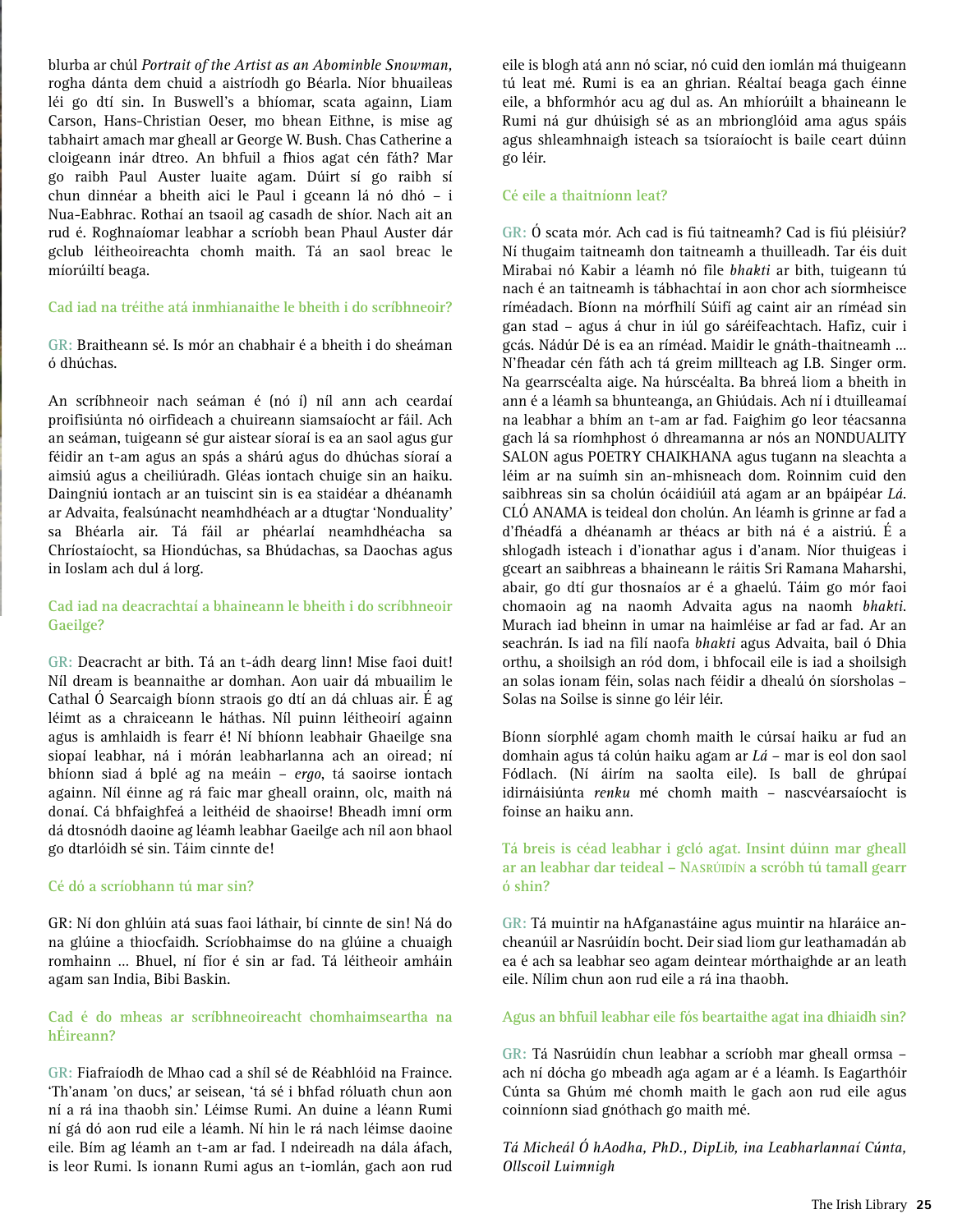## LIBRARY ASSOCIATION OF IRELAND

## CODE OF ETHICS

## Introduction to the Code of Ethics

A key objective of the **Library Association of Ireland** is "To maintain the profession of librarianship in a proper status among the learned and technical professions by requiring the observances of strict rules of personal professional conduct as a condition of membership…." (LAI :1998) In recent years, developments have led the Association to develop a formal Code of Ethics which is now published. These include

- Internet
- Effects of 9/11
- IFLA/FAIFE

The internet provides access to the World Wide Web and the virtual world of information contained therein. It also raises issues of censorship, confidentiality and privacy.

The events of 9/11 in the United States have seen various attempts around the world to limit access to information. Electronic information which patrons can access via public internet facilities in libraries was thought to have been used by potential terrorists. In the United States, the passing of the *Patriot Act* meant that the privacy of borrower/user transaction records was threatened (USA: 2001).

In 1997, the International Federation of Library Associations and Institutions (IFLA) established the Committee on Free Access to Information and Freedom of Expression (FAIFE) to defend and promote the basic human right to freedom of opinion and expression as defined in Article 19 of the UN Universal Declaration of Human Rights (UN:1948).

A first step in developing this Code was taken when the Association's *Policy on Intellectual Freedom* was adopted at the 2003 AGM. Of equal importance to Intellectual Freedom are the topics of Privacy and Professionalism. Privacy of user or borrower transactions has been central to the ethos of the Library and Information Studies profession. The section on professionalism codifies, gives guidance and supports the aspirations of members of the Library Association of Ireland.

*Marjory Sliney, Member, European and International Affairs Panel*

## References

LAI (1998): Library Association of Ireland, *Memorandum and Articles of Association.* Dublin: Library Association of Ireland.

USA (2001), *USA Patriot (Uniting and Strengthening America by providing appropriate tools required to Intercept and Obstruct Terrorism) Act.* 2001

United Nations (1948) *Universal Declaration of Human Rights* <http://www.un.org/Overview/rights.html> Accessed 27/05/2008

The Library Association of Ireland has adopted this Code of Ethics for its members

- To provide guidance to members of the Association, and to help them make informed ethical decisions;
- To assist new members of the profession to become acquainted with the values of the profession;
- To assure the users of library and information services that their rights are respected by professional librarians and those engaged in the profession of librarianship;\*
- To assure society at large that professional librarians in Ireland place considerations of the common good at the centre of their professional activities.

All members of the Library Association of Ireland undertake to abide by the *Code of Ethics*

## Intellectual Freedom

- 1 We facilitate access to a wide range of published material in many media, including access to the internet.
- 2 We uphold the right of individuals to hold ideas and express opinions.
- 2 We provide as wide a range of material as is practicable.
- 4 We resist acts of censorship except those which are required by current legislation.
- 5 We uphold the cultural, social and economic rights of individuals and society.
- *In article 24(i) (b), the term "profession of librarianship" is deemed to include all Librarians, Information Specialists and Library Assistants in the Republic of Ireland and Northern Ireland, including the staff of An Chomhairle Leabharlanna, and members of the teaching staff of the Department of Librarianship and Information Studies of University College Dublin and Queen's University Belfast*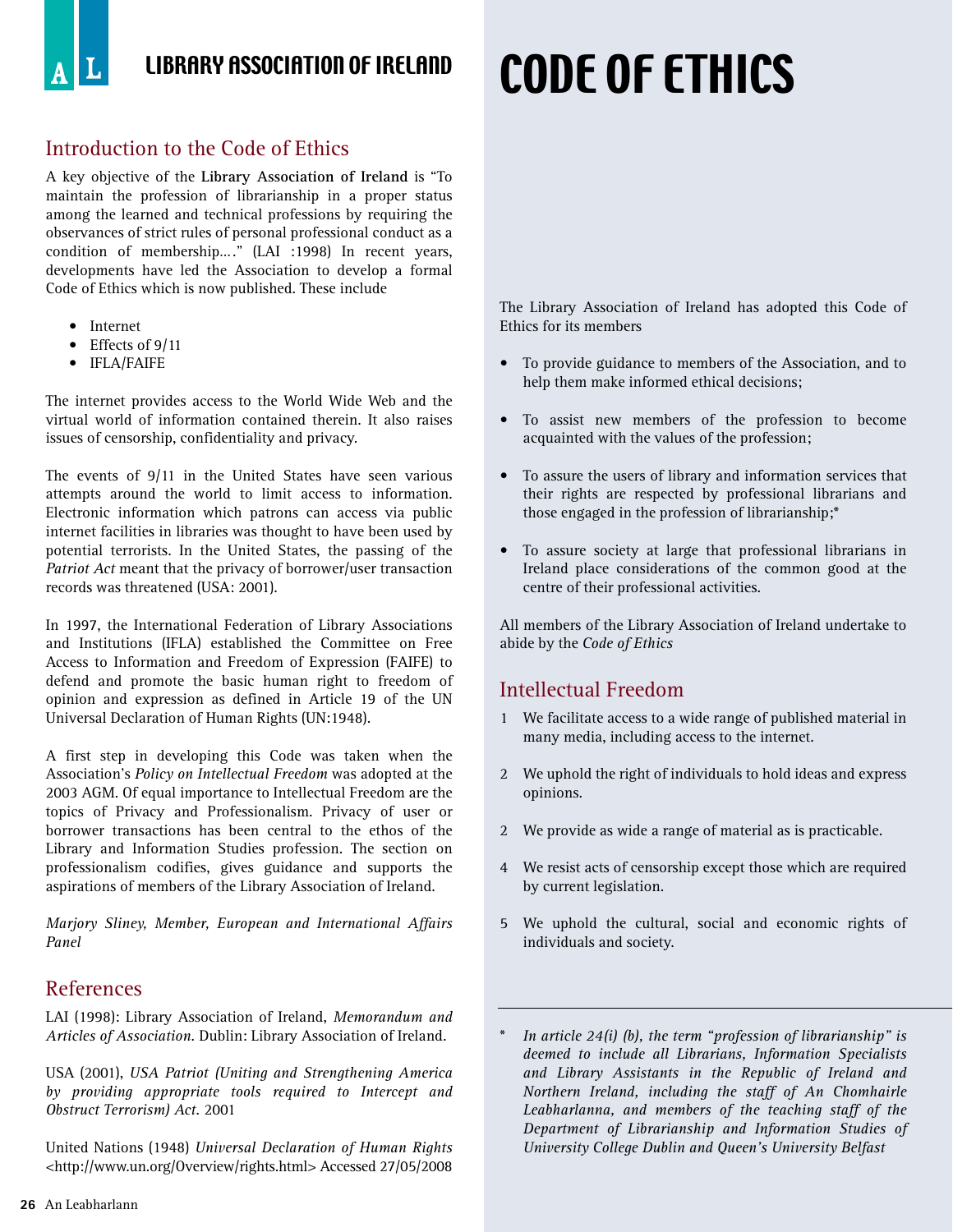## Privacy

- 1 We protect the confidentiality of all users of library and information services.
- 2 We protect the privacy of all identifying personal data which relate to individual users e.g., name, address, telephone numbers, email address.
- 3 We protect the privacy of all loan transaction records.
- 4 We ensure that any data gathered through loan transactions on reading interests, usage etc. are only used for research and statistical purposes, and in a manner which respects the privacy of users.
- 5 We ensure that only personnel authorized by the library have access to computerized records holding user or borrower information
- 6 All of the above are subject to the requirements of the law

## Professionalism

- 1 We promote the highest standards of librarianship.
- 2 We strive for the highest personal professional standards and knowledge.
- 3 We promote continuing professional development.
- 4 We ensure that all services offered by the library are provided in an egalitarian manner, and resist unfair discrimination against any group or section of the community.
- 5 We act with integrity, objectivity and impartiality in our dealings with users of our services and with colleagues.
- 6 We are objective and impartial in dealing with suppliers of goods and services to library institutions.
- 7 We inform employers of any possible conflict of interest in dealings with users or suppliers.
- 8 We select materials books and non-book based on best professional practice to meet the needs of users, rather than on personal preference.
- 9 We ensure that information provided to a user is the latest available (where quality up-to-date information is essential).
- 10 We ensure that users are directed to other library and information services if material they require is unavailable locally.

Prepared by the European and International Affairs Panel of the Library Association of Ireland.\*

January 17, 2005 Revised November 2005; October 2006; January 2007 Adopted AGM 2007

\* *Members of the Panel in 2005/07 included Denis Murphy, Liam Ronayne (Convenor), Marjory Sliney and Brendan Teeling.*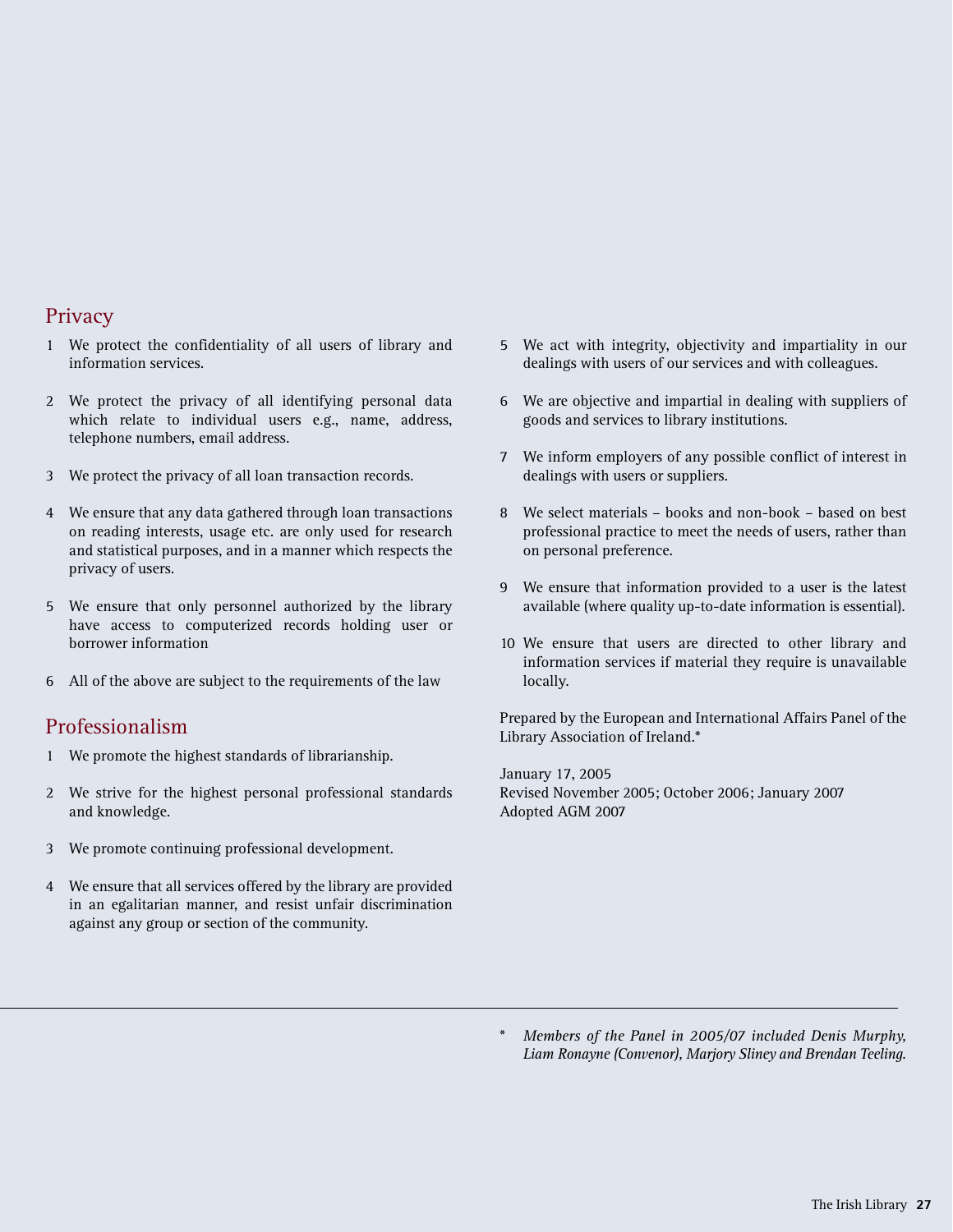## $\mathbf{A}$ | L National Library of Ireland W.B. Yeats Exhibition ENUE

Manager - Mr. C. T. H. HELMSLEY ON THURSDAY, March 29th, 1894.

**END ENLE** 

**AFTER LUNCH IFORE DINNER** 

**AFTER DINNER** 

TEE DRAWING-ROOM AT SOUTHWOOD MANOR

**ACT ACT IV** 



**Right: WB Yeats with his family (from left: Anne, George, WBY and Michael)**

**Top right: Aubrey Beardsley's poster design for a performance of THE LAND OF HEART'S DESIRE, 1891**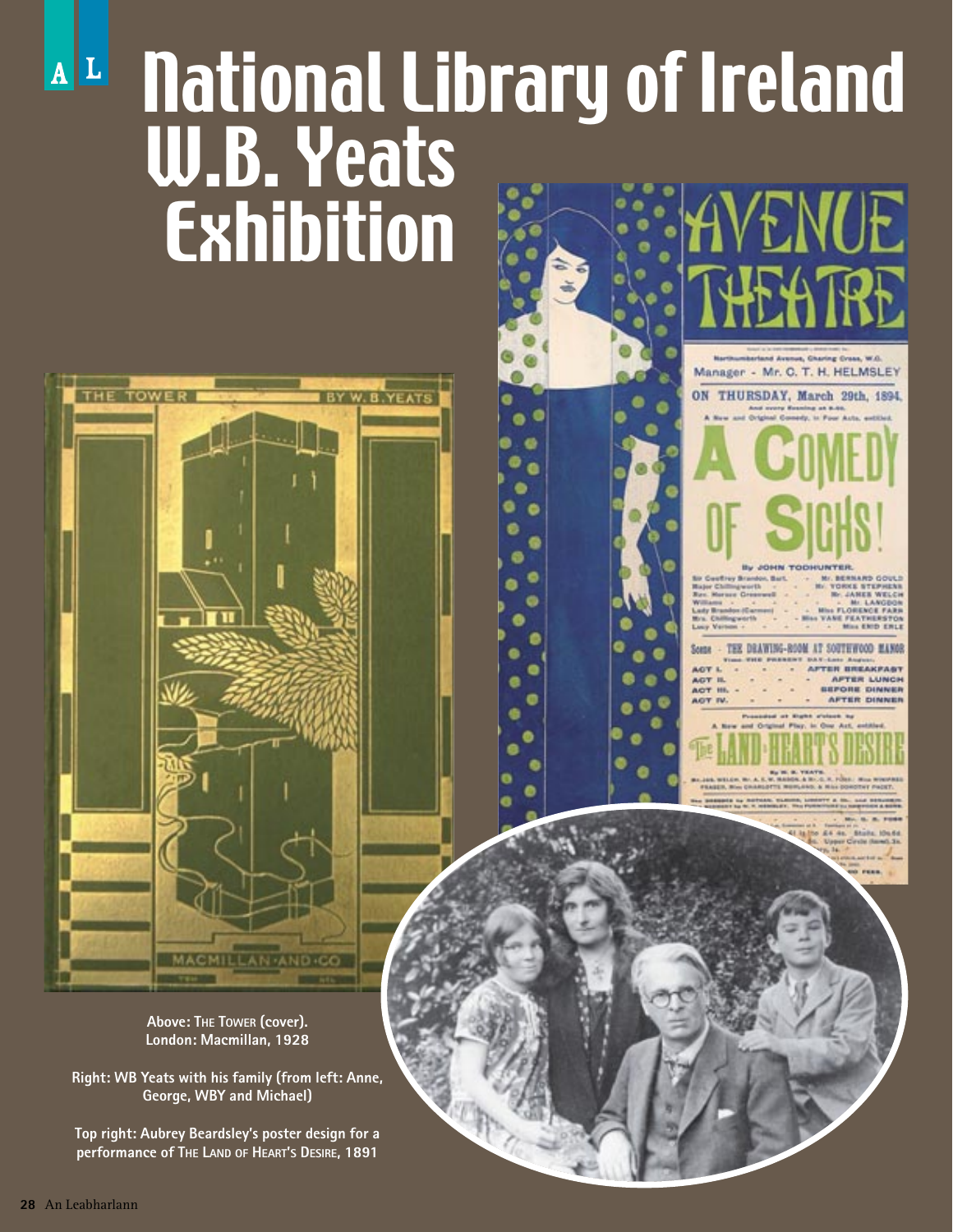## Ciara Kerrigan, Assistant Keeper, Manuscripts, describes the current exhibition at the National Library of Ireland on the life and work of William Butler Yeats

The National Library of Ireland's collection of Yeats manuscripts is one of its largest literary collections and is the largest collection of Yeats manuscripts in a single institution anywhere in the world. The collection, together with other material on the life and works of William Butler Yeats, forms the core of the National Library's exhibition on the poet. It is the first time much of this material has been seen and made accessible to a wide audience.

The Yeats Collection has been presented to the National Library in stages over many years since the poet's death in 1939. George Yeats, the poet's widow, made her first donation in that year, and in 1959 decided that the Library would receive the entire Yeats Collection. During the 1960s and 1980s the manuscripts of many of Yeats' poems and plays, as well as working notes, notebooks and correspondence were handed over. In 2000 and 2002 the Library received a substantial assortment of manuscripts relating to the occult and Yeats' personal library of more than 3,000 volumes. In staging this major exhibition the National Library acknowledges its debt of gratitude owed to William Butler Yeats' family and celebrates this wonderfully rich collection in a suitable style.

The structure of the exhibition is biographical. It presents a selection of manuscripts, books, photographs, paintings, and artefacts, designed to illustrate the journey of the 'pilgrim soul' of Yeats, the writer and the man, from his emergence as a poet in the 1880s to his death in 1939, by which time he had already achieved canonical status. The first part of the exhibition focuses on his early life, education and beginnings as a poet. Some of the manuscripts of his most well-known poems are displayed here such as 'The Stolen Child' and 'Aedh Wishes for the Cloths of Heaven' as well as 'The Lake Isle of Innisfree'. Visitors to the exhibition can learn about his involvement with Lady Gregory and the Abbey theatre and examine manuscripts, photographs and prompt scripts of his plays. Poems and plays inspired by his relationship with Maud Gonne can also be seen as well as original manuscripts of poems written about the 1916 Rising such as 'Easter, 1916', 'Sixteen Dead Men' and 'The Rose Tree'. Visitors can also learn about his marriage to Georgina Hyde Lees in 1917 and the occult studies they embarked on together.

In the 1920s Yeats became actively involved in the politics of the Irish Free State when he was appointed a Senator and some of his speeches and reports are on display, as well as his Nobel

Medal, with pictures and artefacts from the award ceremony in 1923.

Due to the large number of manuscripts on display, the Library has made varied use of interactive technology, whether to allow visitors to look at the exhibits more closely or to scroll though, magnify and read the manuscripts. Other highlights of the exhibition include readings of some of his better known poems including 'What then?' by Seamus Heaney and a recording of 'The Lake Isle of Innisfree' by Yeats himself. There are also four specially commissioned films on view, each focussing on different aspects of the poet's life: one of these features previously unseen footage of Yeats' re-interment at Drumcliffe, County Sligo in 1948.

One of the most interesting aspects of the exhibition is the opportunity to see the creative process at work. Some of the manuscripts selected demonstrate his drafting methods and give a clear insight into the way Yeats composed his poetry. Yeats continually revised his work and in this exhibition the visitor has the unique opportunity to examine how Yeats edited and compiled his work: from the careful crafting of a poem to its final arrangement in a published collection, to the artworks that were commissioned to visually represent his work. The creative process is explored in two very accessible interactive installations called *Poetry in Process: Building the Tower* and *Poetry in Print: Crafting the Book.* 

We are also delighted to have cooperated with the Primary Curriculum Support Programme (PCSP) in the development of an exhibition trail for families and schools and look forward to working with primary and post primary schools throughout the duration of the exhibition. In cooperation with Poetry Ireland, the library also runs a country-wide poetry speaking competition for post-primary school students. A recording of one of the winning entries is included in the exhibition.

Since opening over 80,000 people of all ages and nationalities have delighted in exploring the multimedia rich experience in the exhibition and it has received numerous awards and nominations. These include winner of the prestigious Association of Heritage Interpretation *Interpret Britain and Ireland Award* (2006), winner of the CLÉ Best Overall Production Award for the exhibition's companion book, *Yeats: Works and Days* (2007) and at the 2008 Irish Digital Media Awards, winner of the *Best Business to Consumer Innovation* and finalist in *Best e-Learning Product or Course* for the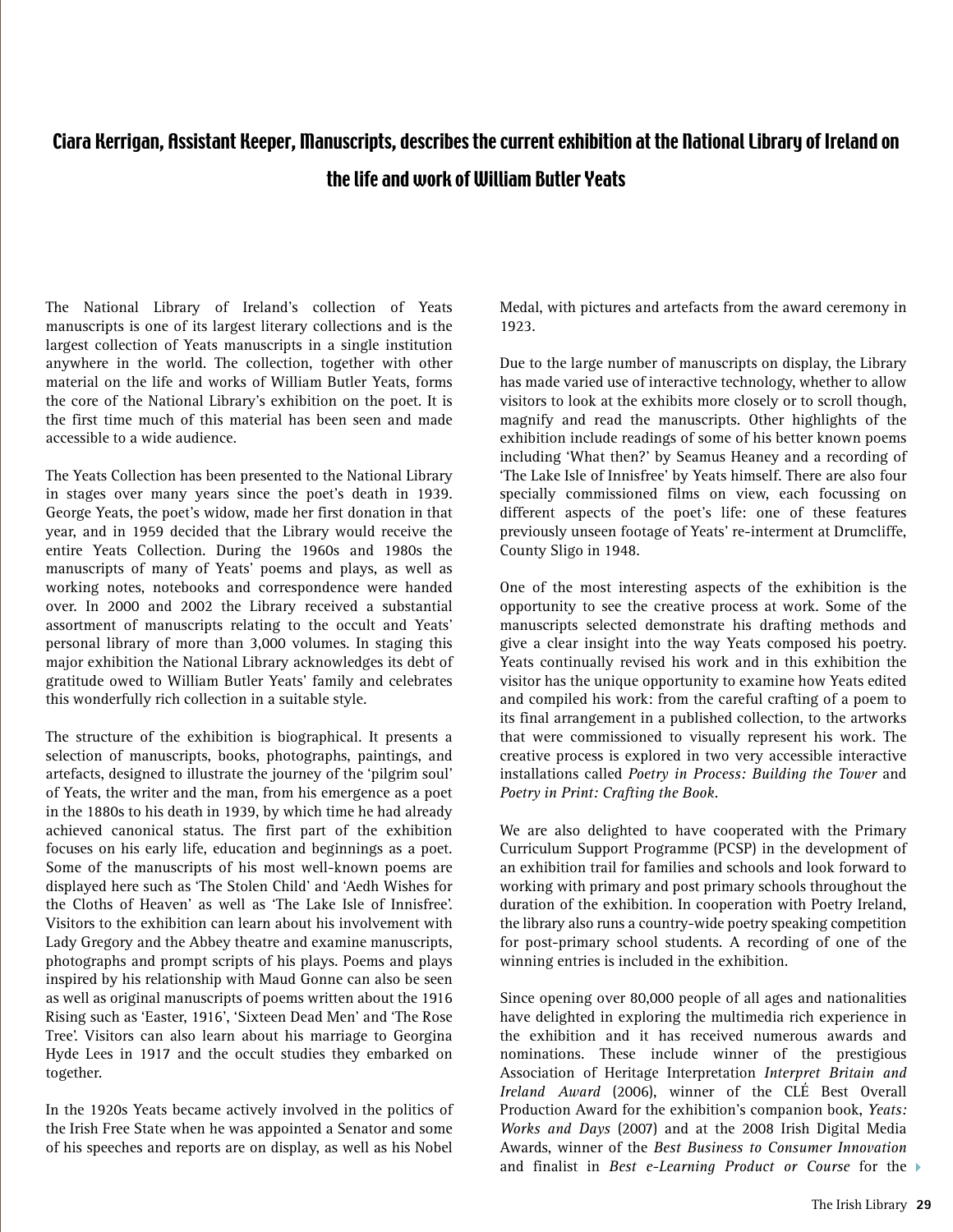interactive multimedia produced by the exhibition's designers Martello Media.

Throughout the year the National Library runs free events and activities focused around the exhibition, these include readings, lectures, music, interviews and workshops. *Yeats: the life and work of William Butler Yeats* is open six days a week and on three evenings with guided tours every day and now there is a new way to see the exhibition: a new online version on the library's website allows the user to travel around the exhibition and explore it in a highly interactive way. This latest development brings the work of our greatest poet and the outstanding collections of the National Library of Ireland to the virtual visitor.

*Yeats: the life and work of William Butler Yeats* is online at: http://www.nli.ie/yeats/

> For information about the exhibition contact: yeats@nli.ie / 01 6030277



**Architectural plan for the Abbey Theatre by Joseph Holloway, 1904**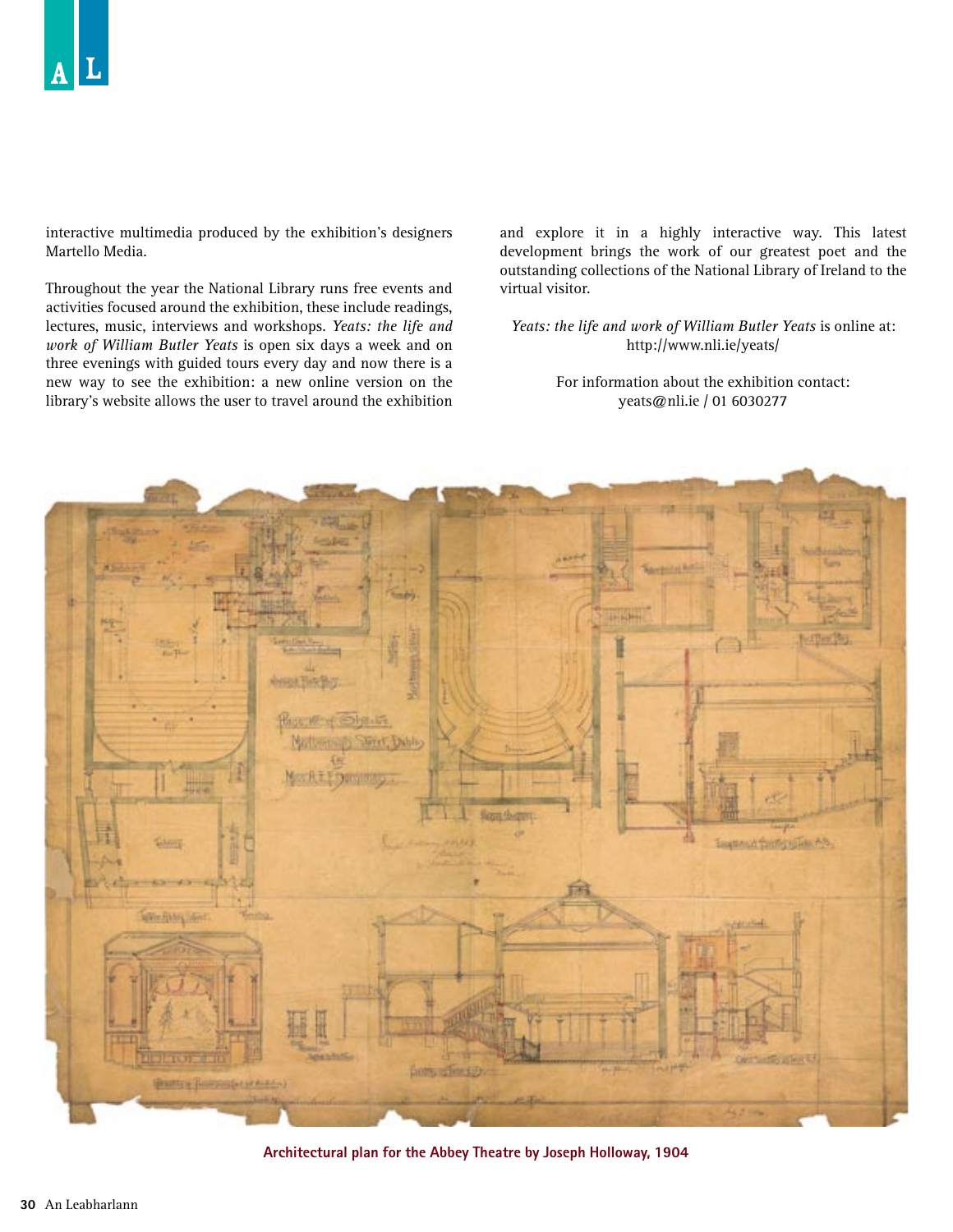**George Yeats by Edmund Dulac, c 1919-1920**



**WBY reading at Sorrento House, Lennox Robinson's house, c1930**

**Maud Gonne in her Paris apartment c 1890**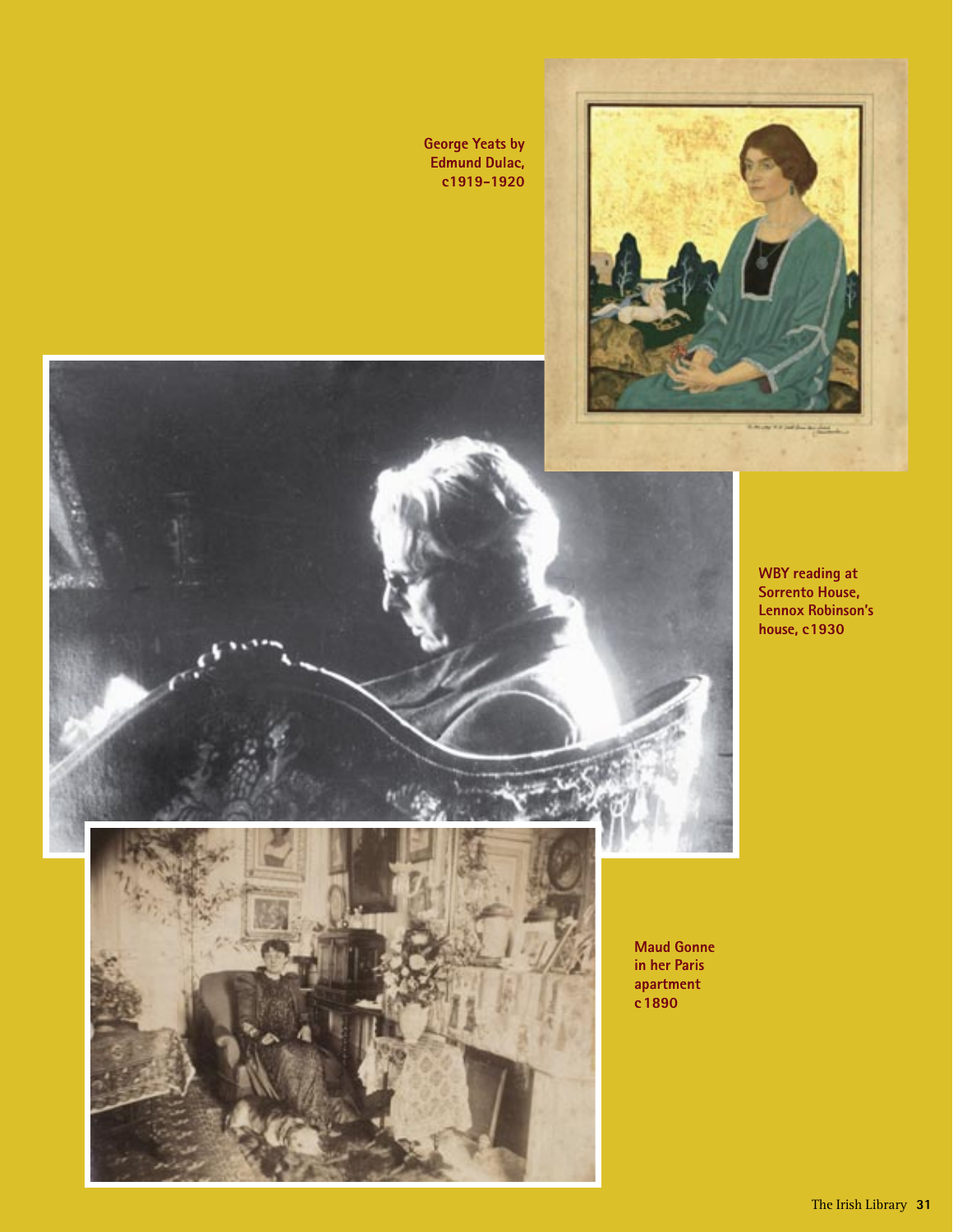## Recent Developments: People, Programmes, and Research

## Ian Cornelius, UCD School of Information and Library Studies

University College Dublin has been going through some organizational and structural changes in recent years, and the School of Information and Library Studies has felt the effect of these as much as other parts of the university, even though, beneath the organizational layer, much the same people are teaching similar subjects as before and within the same degree

programmes as previously. This article outlines some of the important changes that have occurred, recent significant events, and future plans.

## Staff Changes

The School has, in the past year, suffered two major losses through retirements. Professor Mary Burke, who took a sabbatical year through 2007, has decided to retire early, and she is now working part-time in the School until summer 2009, when she will retire fully. The School is very happy to have the benefit of her expertise, especially in the Digital Libraries module which she continues to teach to students on our professional programmes.

Professor Michael Casey has also taken early retirement. The School said its own farewell to Michael in February, bringing to an end thirty years of continuous central involvement in the School, its programmes, and the progress of its students. There can be few professional librarians in the country who did not have their first contact with Bibliographic Resources through Michael's classes, and there are many who benefited from his work on European Information Markets and Information Management in Small and Medium Sized Enterprises. Michael also steered a large number of MLIS students successfully through their theses. Quite apart from his record in the School he also played a role in university life, especially in his capacity as Associate Dean for Post-Graduate Studies in the Faculty of Arts in the 1990s.

These two retirements have led to recent advertisements, one for a new Professor of Library and Information Studies, to replace Mary Burke, and another lectureship to replace Michael Casey. These significant retirements – in addition to that of Noreen Hayes, secretary of the school for 27 years, who retired last year, not only bring to a close thirty years of the School and Library education in Ireland but also open up a new era. Noreen



Hayes will probably be the best known member of the School to former students for whom she provided comfort and advice and acted as the focal point for life in the School. Claire Nolan, appointed Administrator for the School last year, will be a central part of the new era and has already made herself an indispensable part of the School. By autumn 2009 the

personnel profile of the School will have changed significantly, ushering in an era of relative stability after the recent changes.

## **Graduates**

The School, despite these retirements and the strains on its operations that resulted from being short of two sevenths (28%) of our staff complement, has continued to evolve its programmes and course offerings, and continues to record successes among its students. This spring saw the largest ever cohort of MLIS graduates conferred with their degrees, and the 2009 university conferring will witness an even larger number of new MLIS graduates. Our Graduate Diploma students now enjoy the

same graduation ceremonies as our other graduates, and we are very proud of the high profile of some of our students at the UCD awards day in March each year. This year the School, for the first time, simultaneously graduated two PhD candidates: Dr. Jean Henefer, supervised in her doctoral work by Crystal Fulton, and Dr. Rosemarie Gannon, supervised by Lee Komito.

Maria Smyth, graduating with an MLIS this year, was also awarded the ET Bryant Prize in Music Librarianship. The Prize is awarded each year by IAML (International Association of Music Libraries, Archives and Documentation Centres, UK and Ireland), for the best dissertation produced by any of the professional Schools in Information and Library Science in the Universities of Britain and Ireland. Maria's detailed investigation of Music Information needs in Fingal was judged a significant research contribution to the literature of Music Librarianship. Maria's research will be published in *Brio*, the Association's journal.

## Research

The School's research interests are accommodated within the three research groups in the School – Information Behaviour and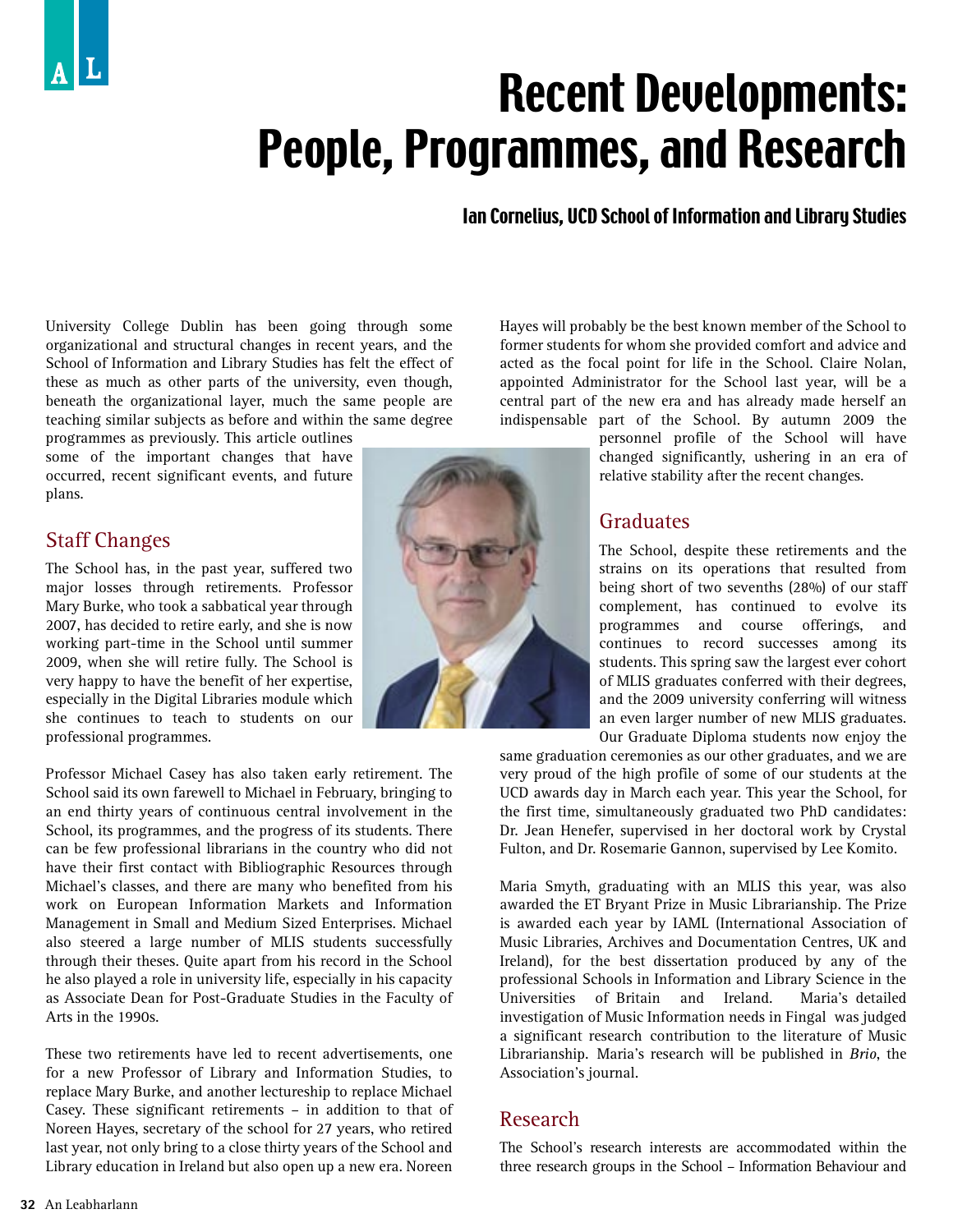Information Literacy, Information Society, and Digital Libraries and Collections. All students undertaking research are linked to one or another of these groups. A spectacular success in the last twelve months has been the award to Dr Judith Wusteman of a grant from Science Foundation Ireland for work on OJAX++, a next-generation Virtual Research Environment. The project will investigate

how concepts from the Social Web and recommender technology can be applied to the research environment in order to facilitate dynamic collaboration and the sharing of ideas among researchers.

Judith Wusteman has also been invited to be a European Science Foundation peer reviewer from May 2008 – April 2009. The European Science Foundation (ESF) is an association of 77 member organisations devoted to scientific research in 30 European countries, and Dr. Crystal Fulton has joined the



Editorial Board of *Information Research: An International Electronic Journal.*

A forthcoming issue of *Aslib Proceedings* will feature a range of research articles from members of the School.

### Recruitment

As these students graduate the School seeks new students to take their place, particularly at doctoral level. We are recruiting several students into the MLitt/ PhD programme this year, but most of these come from the Information Studies side of our School and there are opportunities for students with suitable projects who have already successfully completed the MLIS or GDLIS programmes to continue their contribution to the profession and their career development in the doctoral programme. As ever, we are grateful to those libraries offering work experience to candidates seeking place on our professional courses for the



**Top: Doctor Jean Henefer with Crystal Fulton and Doctor Rosemarie Gannon with Lee Komito**

**Left: Professor Michael Casey with Maria Smyth, MLIS**

contribution those placements make to the preparation and development of new recruits to the profession.

#### Extended MA Programme / Pathway in Publishing

The programmes on offer to students continue to develop. For the coming academic year there are several new developments that will offer a greater choice to students, strengthen our relationship with practising professionals, and keep our programmes abreast of the constant changes in the information world. For students who have already completed a professional qualification at undergraduate or Graduate Diploma level we have broadened our MA programme to give them the chance to develop more research skills in a wider range of subject areas than was previously possible within the post-Diploma MLIS. In keeping with the move for many libraries to run their own publishing programmes, electronic or otherwise, and in recognition of the increased vertical integration between the generation of information and its

consumption, we are offering a pathway in the MA programme in Publishing. There will be a new module next year, involving practising professionals in publishing, in Publishing Dynamics, and a new year-long seminar that will enable students to gain familiarity with developments in Europe and world-wide in electronic publishing and large scale library digitization projects. This development in publishing will also help the interests of those who want to make careers in traditional publishing or in book production in large organizations, or in related activities such as indexing.

### New PhD programme

The School has also been the lead School, along with other schools in UCD, in the establishment of a thematic doctoral programme in the History of the Book, and within that programme we propose to develop a programme for intending rare-book librarians.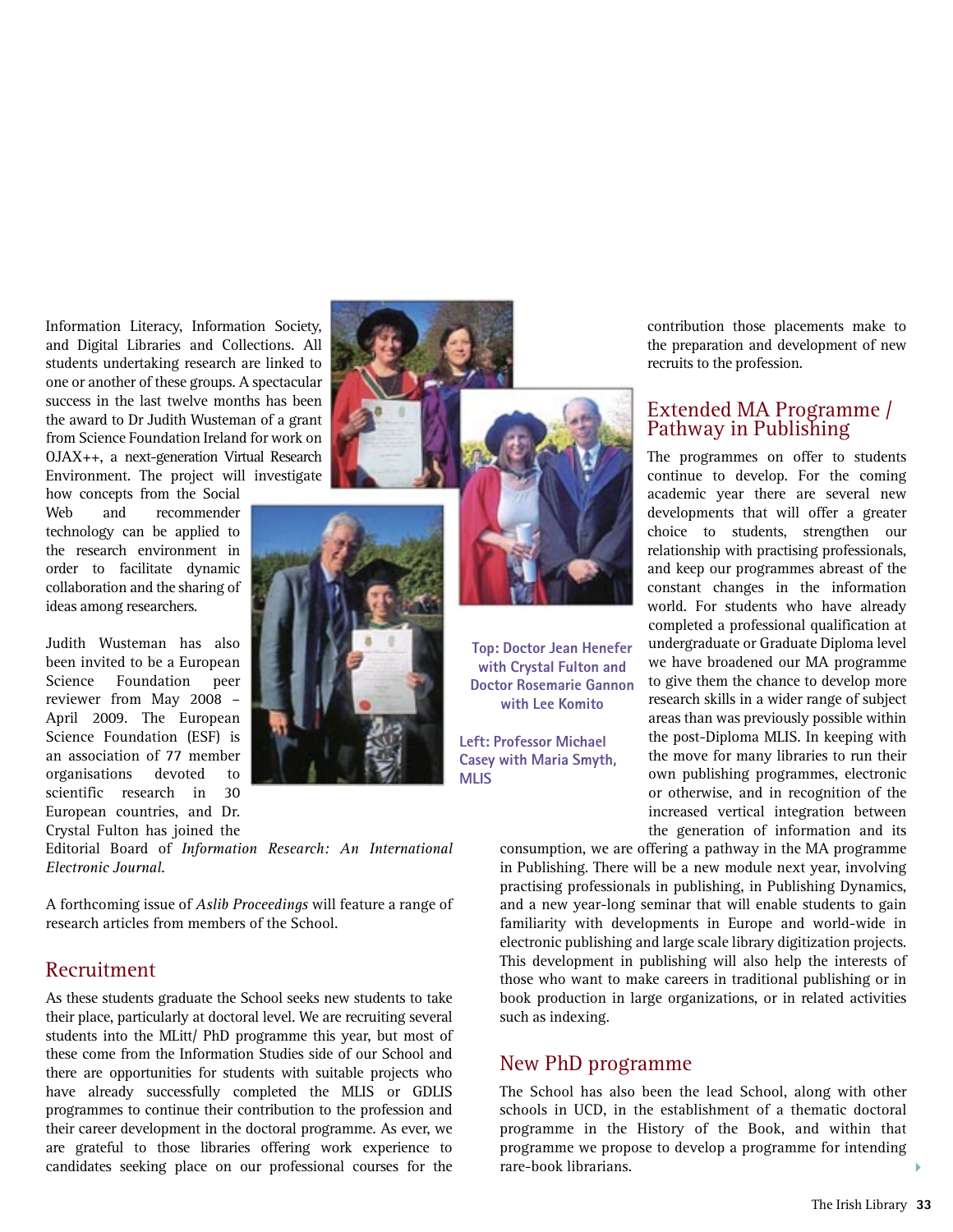## New Modules

In the academic year just ended we incorporated options in our programme to cover Political Information and Media, and Information Technology in Organizations. These optional modules will continue to be available next year, as will a new module, to be taught by Dr Clare Thornley, on Advanced Information Retrieval. We will also be offering a module on the Bibliography of Irish Studies, primarily for PhD students working on projects within the new UCD John Hume Institute for Global Irish Studies but also for some of our own students. The content of other modules has changed significantly to reflect new developments in technology and practice.

The School, as always, is very grateful for the efforts of those people in the profession who give up their time to lecture or tutor in the School, and particularly to those who teach complete modules for us.

## Occasional Students / CPD

The School also this year enrolled the first continuing education student within the newly established facility that allows students who are already qualified librarians to enrol in a single module. The university will offer certificates for students who successfully complete single modules within this CPD facility. We hope to enrol more students this way in the coming year, and to extend the range of modules on offer. The new registration arrangement that allows students to take the MLIS and the GDLIS part-time is also proving very popular.

### Recognising Student Achievement

The School continues to award the two H W Wilson medals, generously endowed by the H W Wilson foundation, for the best performance by students in the MLIS and GDLIS programmes, and also the John Dean medal, set up by our first professor, John Dean, for the best performance by a student in either programme over the age of 35.

In the coming year there will be two more medals to award, the Professor Michael Casey medal and the PLR medal. Professor Michael Casey has very generously endowed a medal for the best student in our undergraduate programmes majoring in a subject taught in the School.

The PLR Medal was established as a result of a grant received by University College Dublin (UCD) under the Public Libraries Research (PLR) Programme, which is co-funded by the Department of the Environment, Heritage and Local Government and Library Authorities, and managed by An Chomhairle Leabharlanna. The medal is intended to promote research of relevance to public libraries and to recognise the research achievements of students undertaking Masters programmes at the School.

It will give all staff in the School great pleasure to see students win these new awards alongside those already established.

### **Contact**

If you want to know more about the School, enquire or enrol in any of the programmes, or if you want to volunteer to contribute to the teaching programmes, or discuss research collaboration, please contact us through our website, www.ucd.ie/sils, or directly to: Claire Nolan, School Administrator, UCD School of Information and Library Studies, University College Dublin, Belfield, Dublin 4. Tel 01-716-7055. e-mail: claire.nolan@ucd.ie or sils@ucd.ie

*Ian Cornelius, PhD, GradDipLib, is Head, UCD School of Information and Library Studies.*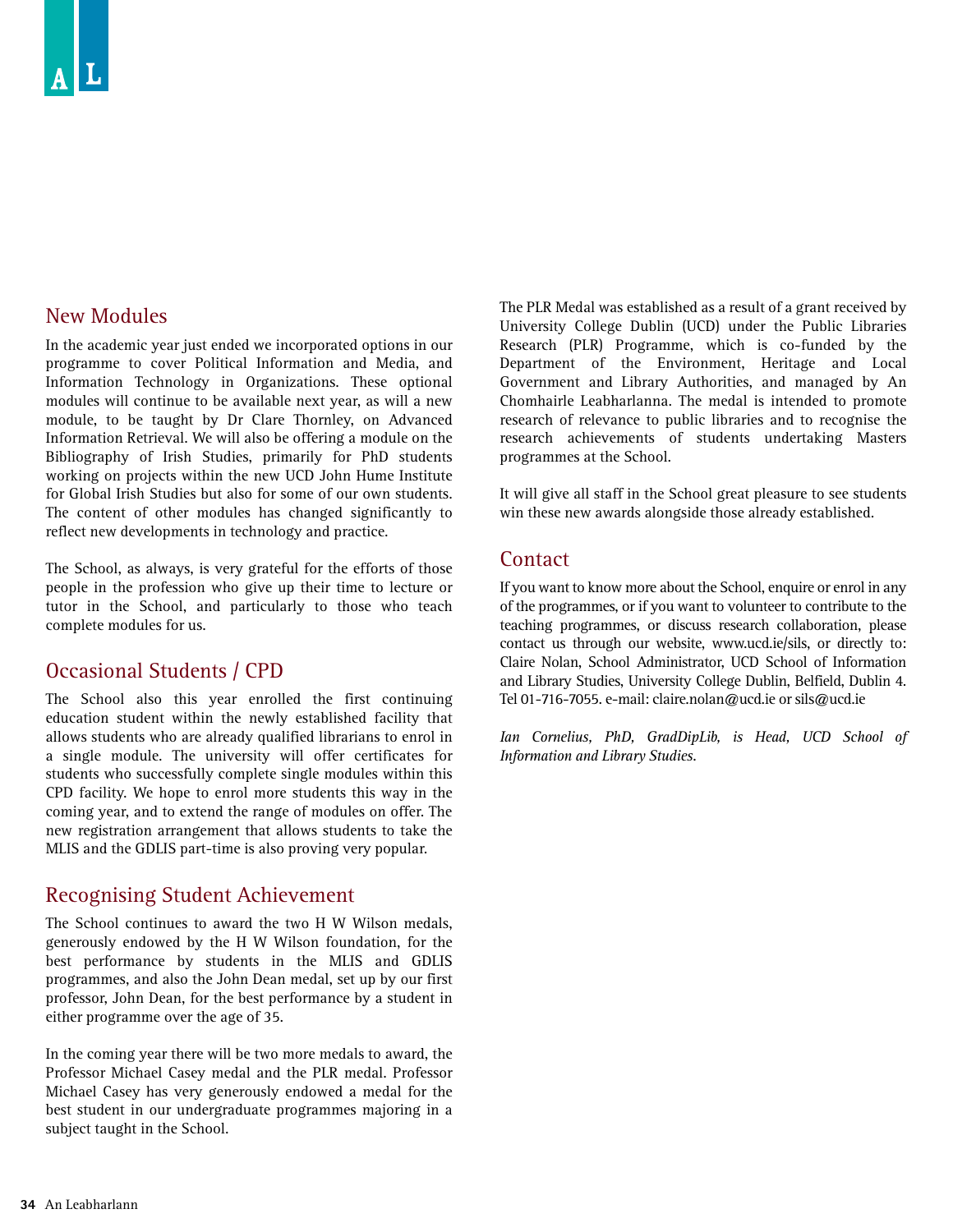## Inspiring, Leading, Innovating

## The Welsh Libraries, Archives and Museums Conference

2008

The conference held in the Hotel Metropole, Llandindrod Wells (Powys) from 15th – 16th May 2008 attracted 220 delegates as well as a large number of trade representatives. Representing the Library Association of Ireland, I was a guest of CILIP Wales.

The proceedings began with a welcome address by Rhys Bebb Jones, Chairperson, CILIP Wales.

Keynote speaker Rhodri Glyn Thomas AC/AM Minister for Heritage, spoke about the fact that creating a network of Welsh libraries fit for the twenty first century is a priority for the Government.

He stated that the programme *Libraries for Life: Delivering a Modern Library Service for Wales,* a three year plan for Welsh libraries, which sees a record level of investment and support for services designed around modern lifestyles, was evidence of this. The Assembly Government will be investing £10.5 million over the next three years to help deliver the programme, which includes increased funding to modernise facilities in over 20 percent of public libraries open 10 hours or more a week by 2011.

The Minister said that 'Libraries enrich the lives of people in Wales at all life stages so it is very important that we look after the network and make the right investments in facilities, staff development and marketing to keep libraries vibrant, relevant and accessible. He went on to say, 'This programme provides a framework for the Assembly Government, local authorities and all types of libraries across Wales to come together to create a truly 21st century library network'.

Among a host of fascinating speakers at Thursday's parallel sessions, Grace Kempster provided an example of some of the conference themes with her talk on the innovations that have developed under her leadership in Northamptonshire Libraries. Among these was the library's 'Personal Knowledge Advisers' service. This made use of the individual expertise of staff members, and for a small fee, members of the public could book a private advice session with staff members on areas like ICT, family history research, music, government information and other targeted information areas. The library service also runs a 'Friends of the library scheme' where members of the public can support their local service by becoming members of the scheme.

The guest speaker at the conference dinner, Dr. Rhidian Griffiths, gave an extremely witty, erudite speech on his career  $\rightarrow$ 

## **CONFERENCE** REPORTS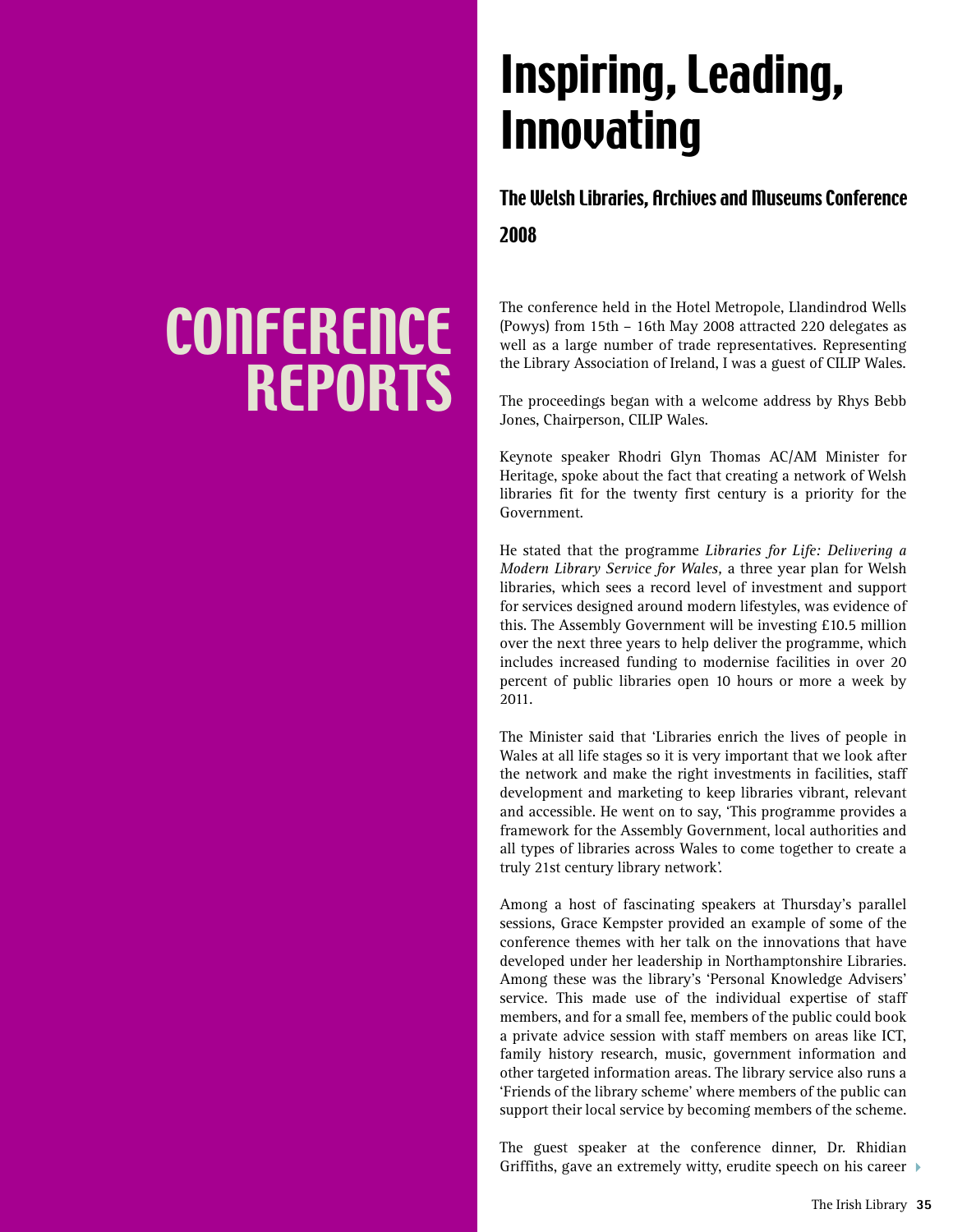as a librarian, on Welsh libraries, and on the National Library of Wales, of which he is the Director of Public Services.

Speakers on the second day continued the theme of leadership in the library world.

The first speaker, Irene Knox, is the Chief Executive (Designate) of the new Northern Ireland Library Authority. She spoke of the inspiration she had drawn from the earlier speakers over the previous day, and of the history of the library service in Northern Ireland.

Ms. Knox outlined the huge task being undertaken by the northern service in its current restructuring process. The logistical implications, of the amalgamation of the previous boards, as well as the service priorities of the new service were outlined in her talk. She spoke about her leadership role as the Chief Executive of such a large organisation, the task of guiding organisational change on such a significant scale, and the methods she used to make the team she was leading participate fully in the new structures.

Rebecca Davies (Head, Assembly Library Service, Welsh Assembly Government) gave a light-hearted but very illuminating talk on her personal journey in leadership. Like many of the speakers, she spoke of the continuing ingenuity needed to provide quality services to a more demanding and technologically aware public, on ever constricting budgets. The balancing act required to achieve this was an informal theme



with many of the delegates during the conference discussions also.

One of the strands of the closing session of the conference included parallel sessions on partnership and community engagement, with Aileen Cahill's talk on transforming her library as part of the Love Libraries programme. This ran parallel to more technological topics like, *RFID* and *The impact of new-media interpretation.* The human aspect received attention with a session on *Social networking: making it work for you.*

This proved an appropriate note on which to finish a packed conference programme, a programme which allowed opportunities for colleagues from across borders to share views, learn about innovations, and be inspired.

*Michael Plaice, Hon. Secretary, Library Association of Ireland*



**Delegates enjoying the Conference dinner**

**Mr Geraint Lewis, Honorary Secretary of the Welsh Books Council presenting the Tir na n-Og Children's Book Awards.**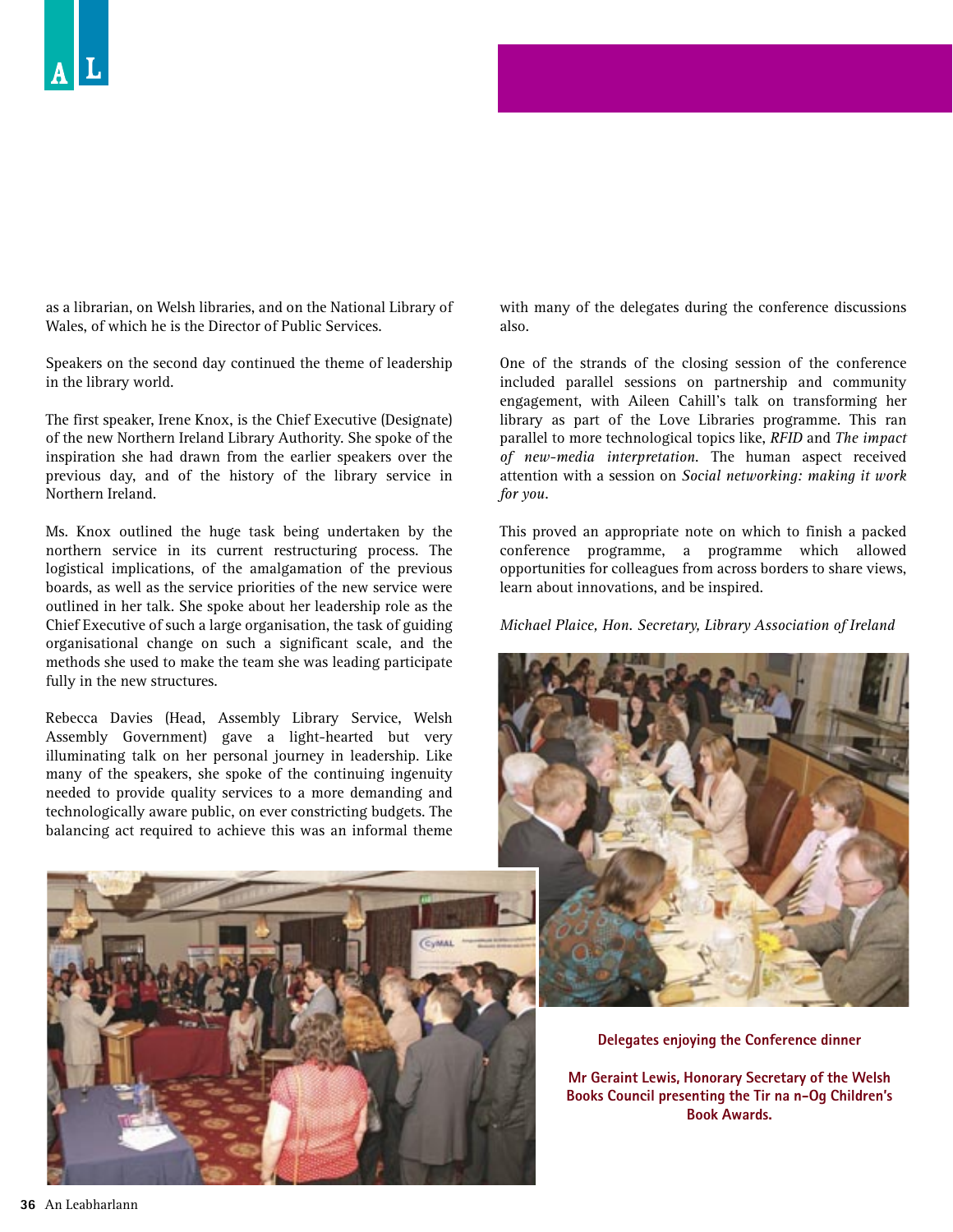## CONFERENCE REPORTS

## EBLIDA Annual Council Meeting

## The Hague, Netherlands 8 May 2008

Founded in 1992, the European Bureau for Library, Information and Documentation Associations (EBLIDA) includes national library associations and institutions from across Europe. The mission of EBLIDA is to establish access for all to the benefits of the information society. In pursuit of this, EBLIDA has lobbied at the European level especially with the Commission. The Library Association of Ireland is a founding member of EBLIDA and I represented the Association at the Annual Council Meeting in The Hague.

The main business of the meeting considered the development of the EBLIDA Knowledge and Information Centre (KIC).This idea was first considered by the Executive Committee at its October 2007 meeting and has been developed since then.

EBLIDA has identified five strategic areas which cover the main elements of its work:

- Information law
- Digitisation and online access
- Professional LIS education
- Lifelong learning and education
- Culture and information society

These correspond closely with the expert groups which have been part of EBLIDA's structure for some time. The expertise of the expert groups is the basis of the professional profile of the KIC. The aim is that the Knowledge and Information Centre (virtual) will:

- bring together information which will be useful to all stakeholders (central and local governments, library associations and library professionals);
- be a tool to strengthen and encourage communication between European library associations;
- be a networking facility which will bring experts in specific areas together;



**Peace Palace, The Hague, where meeting was held**

- incorporate country editors/contacts to contribute country reports on the 5 strategic areas;
- provide statistical data leading to a "library map" together with information on Public Lending Right (PLR) schemes, legislation on each country;
- be a debating forum for library associations and other organisations.

In short, the Knowledge Information Centre (KIC) will collect, edit and disseminate information about the library, information and documentation sector in Europe.

During the meeting delegates discussed the five strategic areas in small groups. The following is a brief summary of the main points from these discussions:

Information Law

- Awareness of anti-terrorist laws
- Awareness of the possible impact on public services in trade agreements

Digitisation and Online Access

- Overview of national policies in terms of best practice
- Possible tension between national and European priorities

Professional LIS education

- Need for clarity in relation to qualifications and recognition
- Need for standardisation in terms of levels
- Need to build knowledge of what exists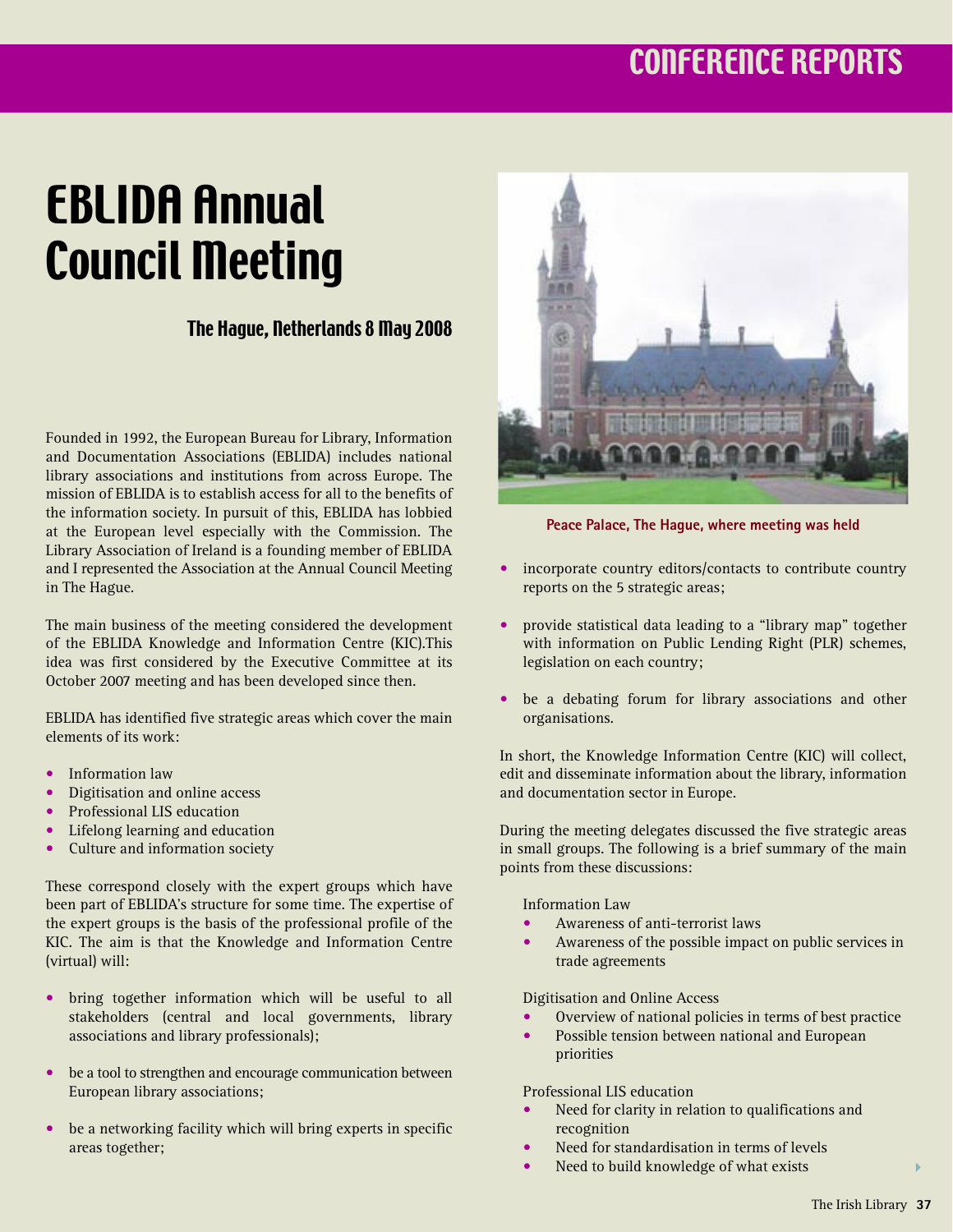As I participated in this discussion group, it is appropriate to mention that the discussion took place within the context of the Bologna Process and the European Qualifications Framework. Reference was also made to Certification in Documentation (CERTIDOC) and the idea of having something like ENGCARD\* in the LIS field.

Lifelong learning and education

Effective lobbying is dependent on knowledge of best practice in other countries

Culture and Information society

- Definition of culture
- Need for a clear and simple manifesto on topic

The proposed extension, by Internal Market and Services Commissioner Charlie McCreevy, of copyright protection for recorded sound from 50 years to 95 years was noted. EBLIDA has already reacted to this announcement. It was agreed that individual library associations should take appropriate action.

A promotional brochure – *EBLIDA lobbying for libraries* – was launched. (www.eblida.org) Copies of this will be sent to all EBLIDA members and circulated widely at European level. It will also be useful for national library and information associations as it sets out clearly the current concerns of librarians.

The meeting took place in the library building of the Peace Palace in The Hague (photo previous page). Afterwards, there was the opportunity to visit the Peace Palace and its library.

The choice of venue was appropriate for librarians as Andrew Carnegie financed the Peace Palace in the first decade of the last century on condition that it housed a legal library. The building opened in 1913, just a year before the outbreak of the First World War. The library is now housed in a modern building on the same complex. The Palace, library and grounds are owned by the Carnegie Foundation of New York.

*Marjory Sliney, Convenor, European & International Panel, Library Association of Ireland.*

\* ENGCARD is a Professional Mobility Pass for Engineers which recognizes professional engineering qualifications in different countries.

## Advocacy and Libraries

#### Amsterdam Public Library, 9th May 2008

This conference, co-hosted by Netherlands Library Forum (FOBID), Dutch Library Association (VOB) and EBLIDA, was one of the events to mark the centenary of the Netherlands Public Library Association. Founded in 1908, this body is similar to An Chomhairle Leabharlanna in that it is a support and policy organization for public libraries in the Netherlands. Institutions rather than individuals are members.

The morning session dealt with *Advocacy and libraries on the agenda.* Gerald Leitner (President, EBLIDA) considered the notion of *A Library policy for Europe*?

He suggested that the recently formulated Knowledge and Information Centre by EBLIDA might be the means through which a library policy could be developed.

In considering *Innovation and setting the agenda for the future,* Rolf Hapel (Arhus Public Library) noted that societal trends mean that libraries will change. Some interesting figures were given for Denmark. While IT penetration is very high, some 15-20% of the population is illiterate. Physical libraries are less than 50% of those which existed in the 1980s. Some 5,000 people visit Arhus Public Library each week day with this figure rising to 7,000 at weekends.

Media movements over time have led to changes in collection format – text to sound, analogue to digital and physical to virtual. With the change in media formats, the market coverage has changed.

Hapel suggested that there are three reasons for innovation in Danish libraries:

- Tradition of cooperation
- Focus on user-centered development
- Leadership

The accompanying slides showed a vibrant library responding to peoples' needs – democratic, educational and cultural.

Professor Bernt Hugenholtz (Institute for Information Law, Amsterdam) brought the meeting up-to-date on *Current copyright issues relevant to the European library community.* A number of topics were addressed: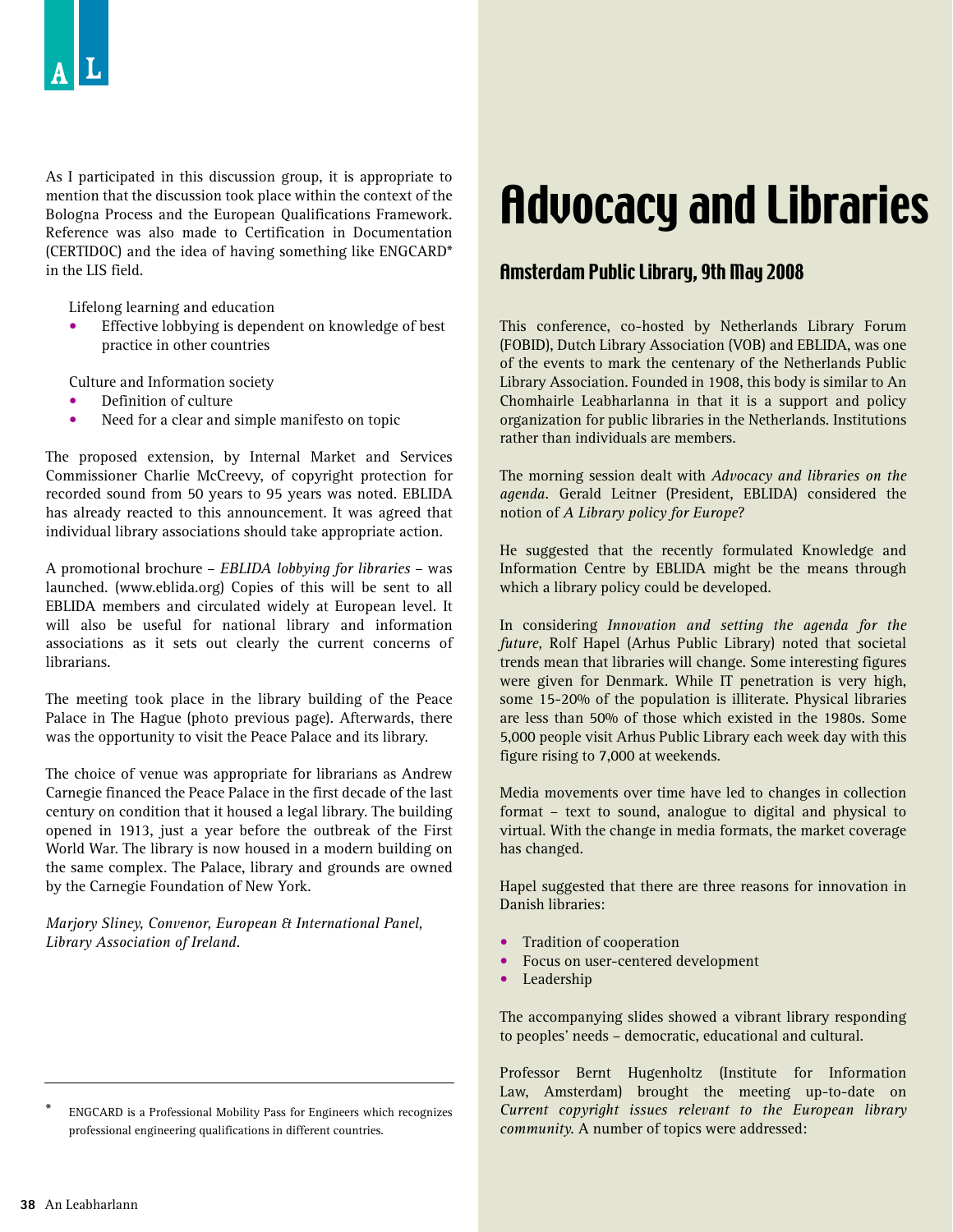- Mass scale digitization of library holdings and archives
- Harmonisation of limits and exceptions for libraries
- Evaluation of the EU Database Directive (1996)
- Term extension of sound recordings

Bert Mulder (Director, Information Workshop) considered the topic *Five star libraries at the heart of the vital society: Advocacy is creating visibility.* The author noted that in a changing world, our minds must change and be open to change. This changing world has brought us quantities of newspapers, especially the free sheets. But, increased quantity does not bring greater quality. In this changing world, he argued that new competencies are needed – imagination, creativity and inspiration. Creativity and culture are at the heart of a vital society. Culture is at the heart of the knowledge economy. The author sees three uses of culture in society:

- Strategic use of the cultural paradigm as a tool for transformation
- Tactical use of cultural activities in other domains within society
- Operational use of the cultural sector itself

In terms of advocacy, we should advocate for a changing library in a changing society. The challenge is to provide the 5 star library experience for users. Speaking from his own experience of using libraries, the speaker noted that the Library is an experience which

- Lets me value and enjoy quality
- Leaves me vitalized and inspired
- Lets me experience being taken care of.

In considering 5-star librarians, it was suggested that we need to decide who we are. Are we keepers of records or catalysts of transformation?

He concluded his address with

"Do not lead me, I may not follow. Do not follow me, I may not lead. Just walk beside me and be my friend." (Albert Camus) \*

Thus, the notion of leadership in libraries was addressed. Do libraries lead or do they tend to follow?

A panel session concluded the proceedings.

*Advocacy: working for Five Star Libraries in Europe* was the topic of the afternoon session. An international round-table of European library historians looked at the development of public libraries in their countries over the last 100 years. Speakers included Alistair Black (Britain), Illka Mäkinen (Finland), Paul Schneiders (Netherlands), Laura Skouvig (Denmark), Magnus Torstensson (Sweden) and Peter Vodosek (Germany). Presentations were based on their contributions to a publication which was launched at the end of the conference: *Working for Five Star Libraries: international perspectives on a century of public library advocacy and development* (edited by Marian Koren).\*\*

The conference was held in the lecture theatre of the Amsterdam Public Library (opened July 2007) and concluded with a centennial drink. Delegates were able to avail of a guided tour of the library (www.oba.nl).

*Marjory Sliney, Convenor, European & International Panel*

Various translations consulted but meaning similar.

<sup>\*\*</sup> To be reviewed in October 2008 issue.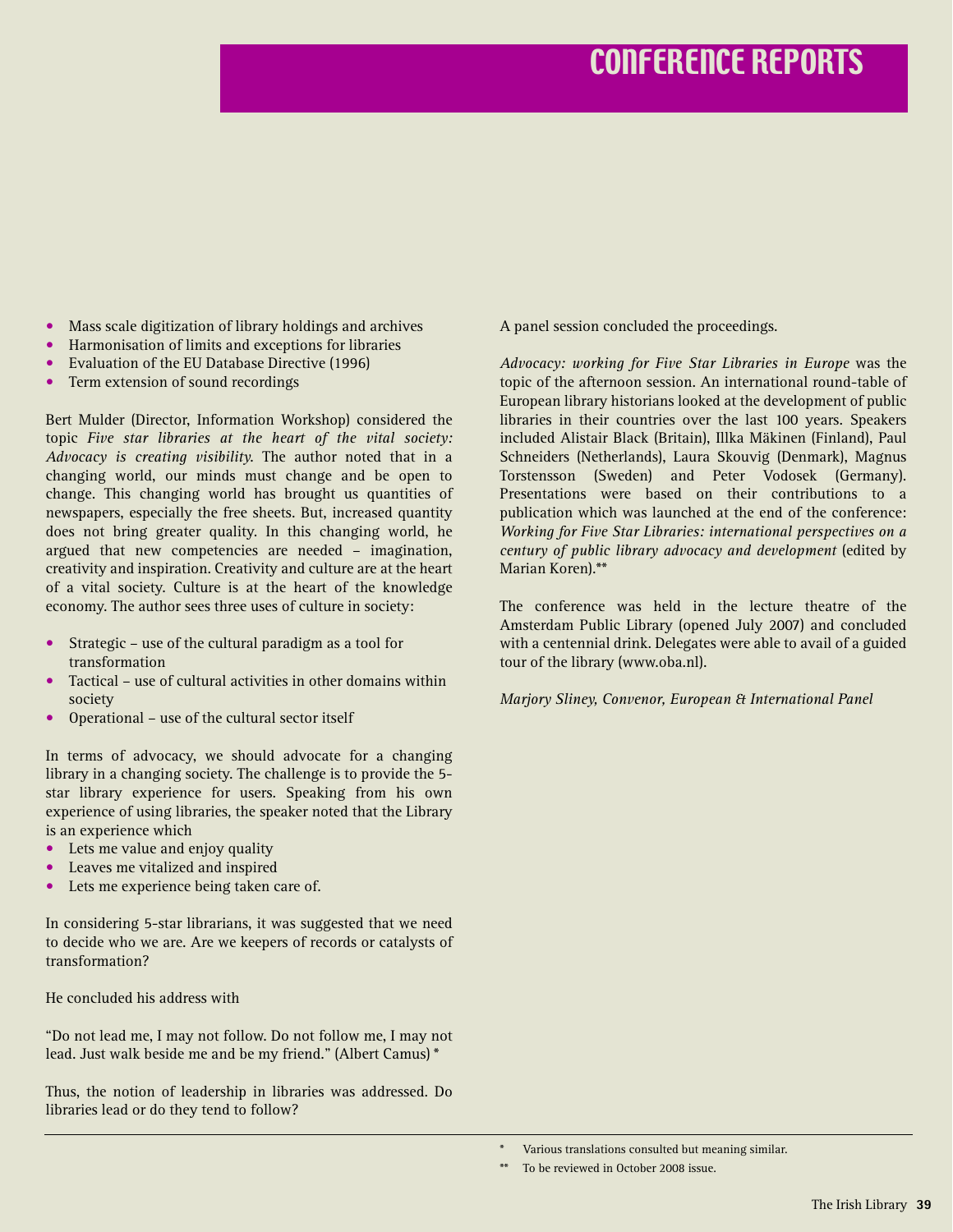## Book Reviews

## Writing Irish History: the four masters and their world

#### **Edel Bhreathnach and Bernadette Cunningham editors, Dublin, Wordwell, 2008. ISBN:978-1905569-12-0. 140pp, 60 colour and mono plates. €29. Pbk.**

This highly visual publication was produced to accompany an exhibition in the Long Room of Trinity College Library, Dublin, in 2007 to celebrate the 400th anniversary of the foundation of the Irish Franciscan college, St Anthony's, in Louvain. The exhibition concentrated on the writing of the first comprehensive history of Ireland, T*he Annals of the Four Masters,* bringing together all surviving original manuscript volumes compiled and written by four historians in Donegal in 1630s. Míchéal Ó Cléirigh, the principal historian, based at Louvain, returned to Ireland to work on the annals.

The book is divided into three parts: the first consists of eight essays by experts in seventeenth-century Irish history and literature; the second, the manuscript portfolio, comprises high quality reproductions of pages from relevant manuscripts, and the third is a catalogue of the exhibition. Fittingly its introductory material is in both Irish and English. This is a rare opportunity to get a fascinating glimpse of the manuscripts used in the compilation of the annals, and of the different volumes of the annals themselves.

This book is a must for all libraries, and for anyone interested in Irish history and early historiography.

*Máire Kennedy, Divisional Librarian (Special Collections), Dublin City Public Libraries.*

monel octent **IRIHIG ORWELCOM** edictensitionid monication scient 792000-8-5-02<br>Alexander Writing Irish History The Four Masters and their World

## Books On Fire: the tumultuous story of the world's great libraries

#### **Lucien X Polastron, London, Thames & Hudson, 2007. ISBN 978-0-51384-2. xii, 371pp. £16.95. Cased**

Translated by Jon E. Graham, this book details the destruction of libraries throughout history. From the ancient library of Alexandria through losses in Nazi-occupied Europe up to the recent invasions of Afghanistan and Iraq, the author comprehensively details the destruction of libraries and their collections. Fires, warfare and even destruction by patrons are among the methods highlighted. The author's research and knowledge of libraries across the globe is impressive. However, the publication is not without fault. The book would have benefited from better editing as the narrative lacks continuity while knowledge of each period is presumed. Polastron claims that libraries face new threats today by modern practices, with weeding and digitisation of stock cited as examples. Little mention is made of the many advantages of microfilm or digitisation. It would seem to compare these practices to the dangers faced by libraries in the past is disingenuous and a weak argument. The apparent threat today through digitisation could have made an interesting provocative separate book. Nevertheless, this book is a fascinating read which many library staff will find interesting, thought-provoking, though at times depressing!

*Kevin Murphy, Senior Library Assistant, Kildare Library & Arts Service.* 

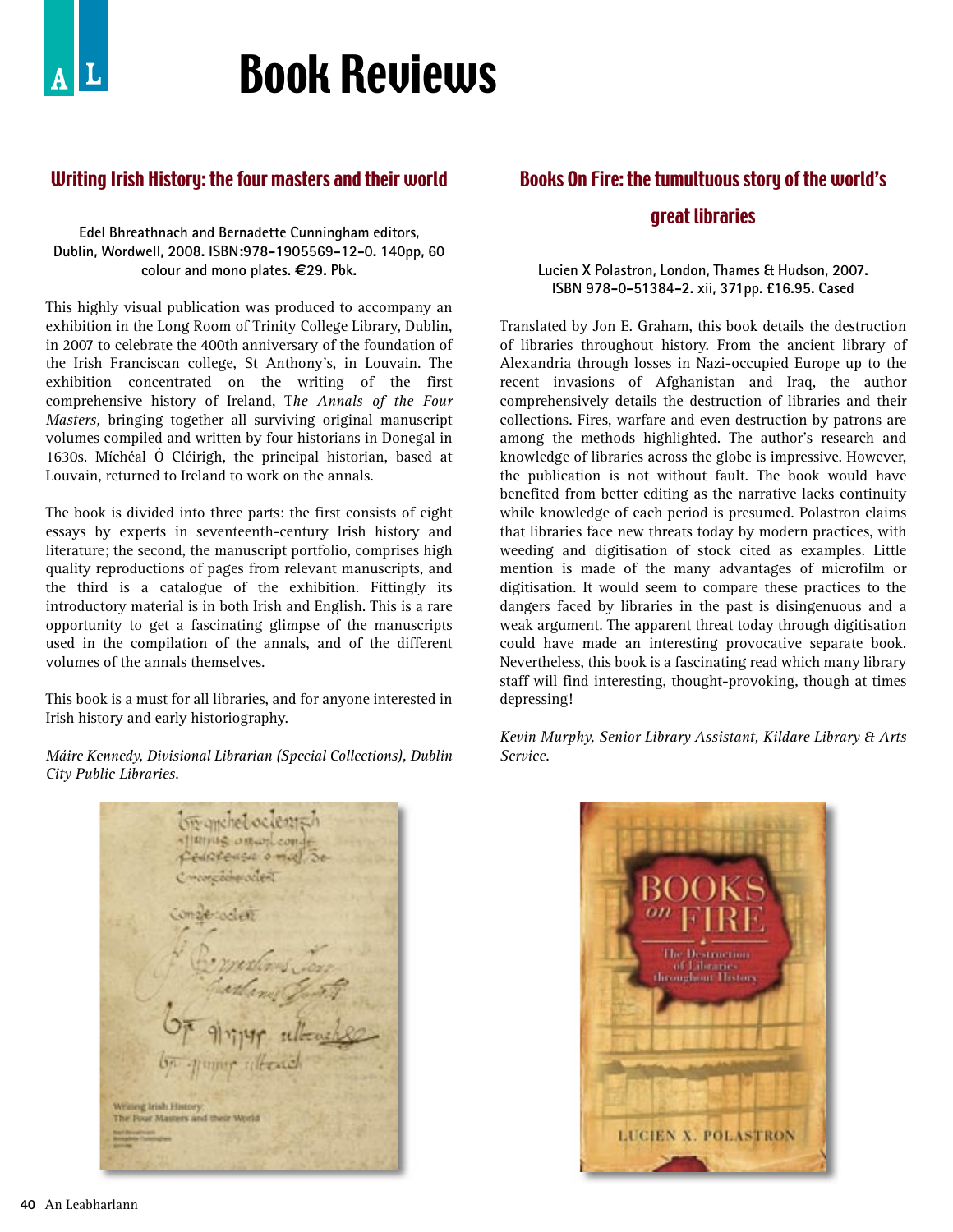## Trinity College Library Dublin - Descriptive Catalogue of the Mediaeval and Renaissance Latin Manuscripts – Supplement One

**Marvin L. Colker, Published for Trinity College Library Dublin by Four Courts Press, 2008. ISBN: 978-1-84682-095-3. 220pp. €55. Hardback**

It is with great delight that we welcome the first supplement to Prof. Colker's *Trinity College Library Dublin : Descriptive Catalogue of the Mediaeval and Renaissance Latin Manuscripts* which was published for Trinity by Scolar in two volumes in 1991. Prof. Colker's catalogue replaced the 1900 published catalogue of the whole manuscript collection compiled by T.K. Abbott. This supplement to the 1991 catalogue describes in detail Latin manuscripts acquired by Trinity College Dublin from 1990 to 2003 which span from the ninth to sixteenth centuries. The supplement is divided into two parts. Part I describes in detail the Latin manuscripts and Part II consists of corrigenda and addenda to the 1991 catalogue.

The catalogue entries in Part I list the accession number, the date and localization, the contents, the physical description, provenance and bibliography of the manuscript. The manuscripts will appeal to researchers in history, literature, art and music. Some of the most interesting acquisitions include a register of Clairvaux monastery (TCD 10708), the unique text of Michael of Belluno attacking luxury and superstition (TCD 10994) and Seneca the Younger's letters with amusing drawings (TCD 11174). The catalogue includes thirty two colour plates which handsomely illustrate the richness of the Latin manuscripts at Trinity College Dublin.

Part II of the descriptive catalogue is essentially bibliographical in nature and the addenda mainly go up to 2005 but some later publications are included. The bibliographical lists provide a valuable resource to the literature concerned with the Trinity Latin manuscripts. Prof. Colker has also included a provenance index to the collection which provides a fascinating insight into the history of the manuscripts. Marvin L. Colker has published five books on medieval texts and manuscripts and it is the reviewer's hope that this essential catalogue of Mediaeval and Renaissance manuscripts does not go out of print as did his 1991 work!

*Ken Bergin, Special Collections Librarian, Glucksman Library, University of Limerick.*

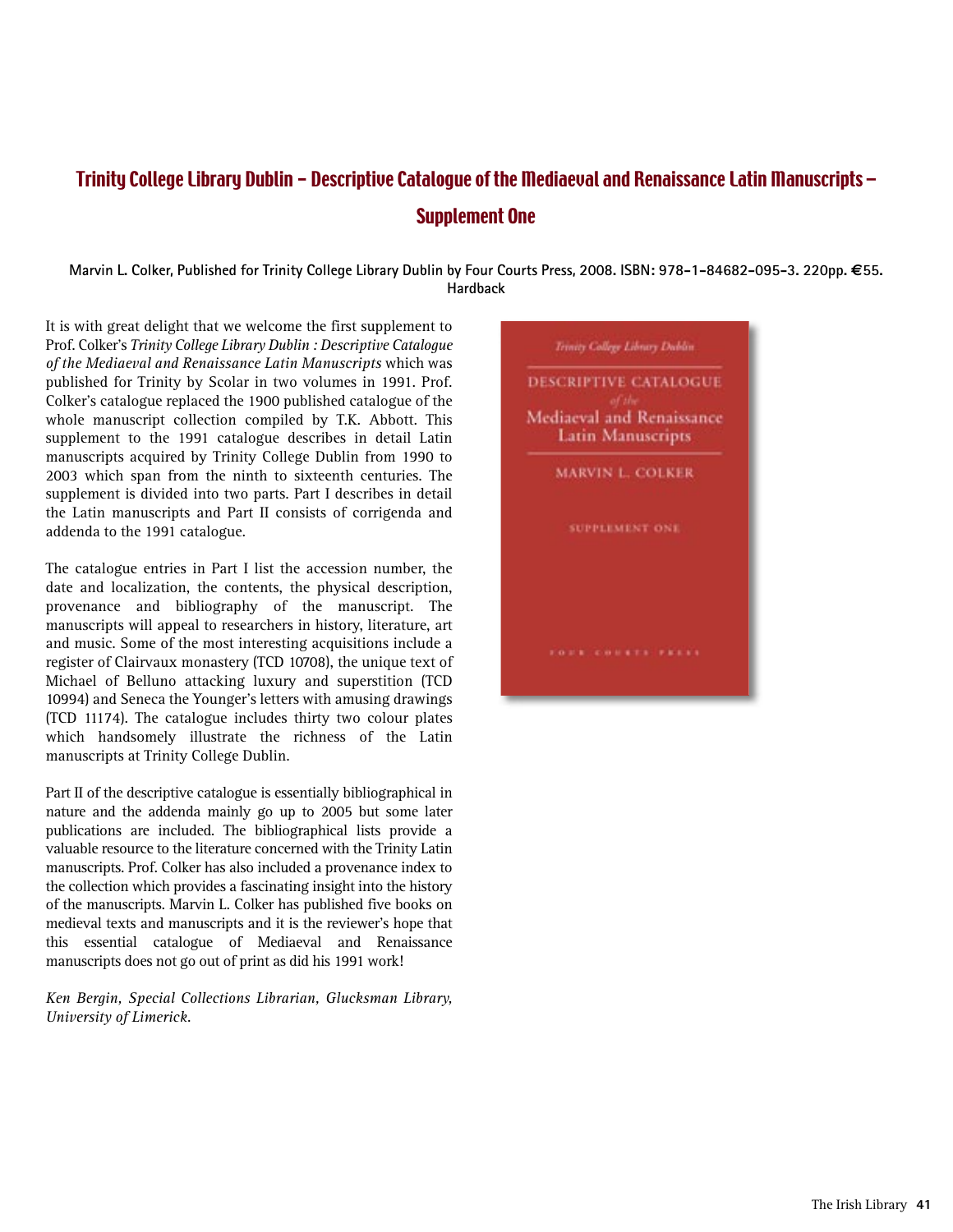## **Associateship**

of the Library Association of Ireland ALAI

## **Recognising Achievement Promoting Professionalism**

## Continuing Professional Development in a dynamic information environment

The Library Association of Ireland is the professional association for librarians in Ireland and represents librarians working in all types of libraries and information centres. The Association aims: *To promote a high standard of education for librarianship in Ireland by evaluating and giving recognition to degrees, diplomas or other professional qualifications in librarianship, and by conducting courses of study, setting examination to test the proficiency of candidates, and issuing diplomas*

## What is Associateship?

Associateship is open to members of the Association who satisfy the requirements in relation to academic qualifications in Library and Information Studies and relevant post-qualification practical experience.

### What would the ALAI mean to me?

Advantages of Associateship include:

- Professional recognition of relevant academic courses
- Evidence of continuing professional development
- Evidence of personal achievement
- Election to Register of Associates
- Inclusion as Associate in annual Professional Register
- Use of post-nominals ALAI

## Who can apply for ALAI?

Application is open to any personal member of the Library Association of Ireland who:

- Has been a personal member for at least one year
- Is a personal member in good standing at the time of application
- Holds an academic qualification in Library and Information Studies which is recognised by the Library Association of Ireland
- Has at least two years post-qualification relevant experience

## How can I apply?

Applicants should submit the following to the Education Committee

- Completed Application Form
- Outline of continuing Professional Development (not more than 500 words)
- Supporting relevant documentation
- Fee of  $\in$ 100

Full details are available on the LAI website at: www.libraryassociation.ie

Or contact: The Secretary, Education Committee,

Library Association of Ireland, 53 Upper Mount St., Dublin 2 Email: education@libraryassociation.ie

*Library Association of Ireland Education Committee*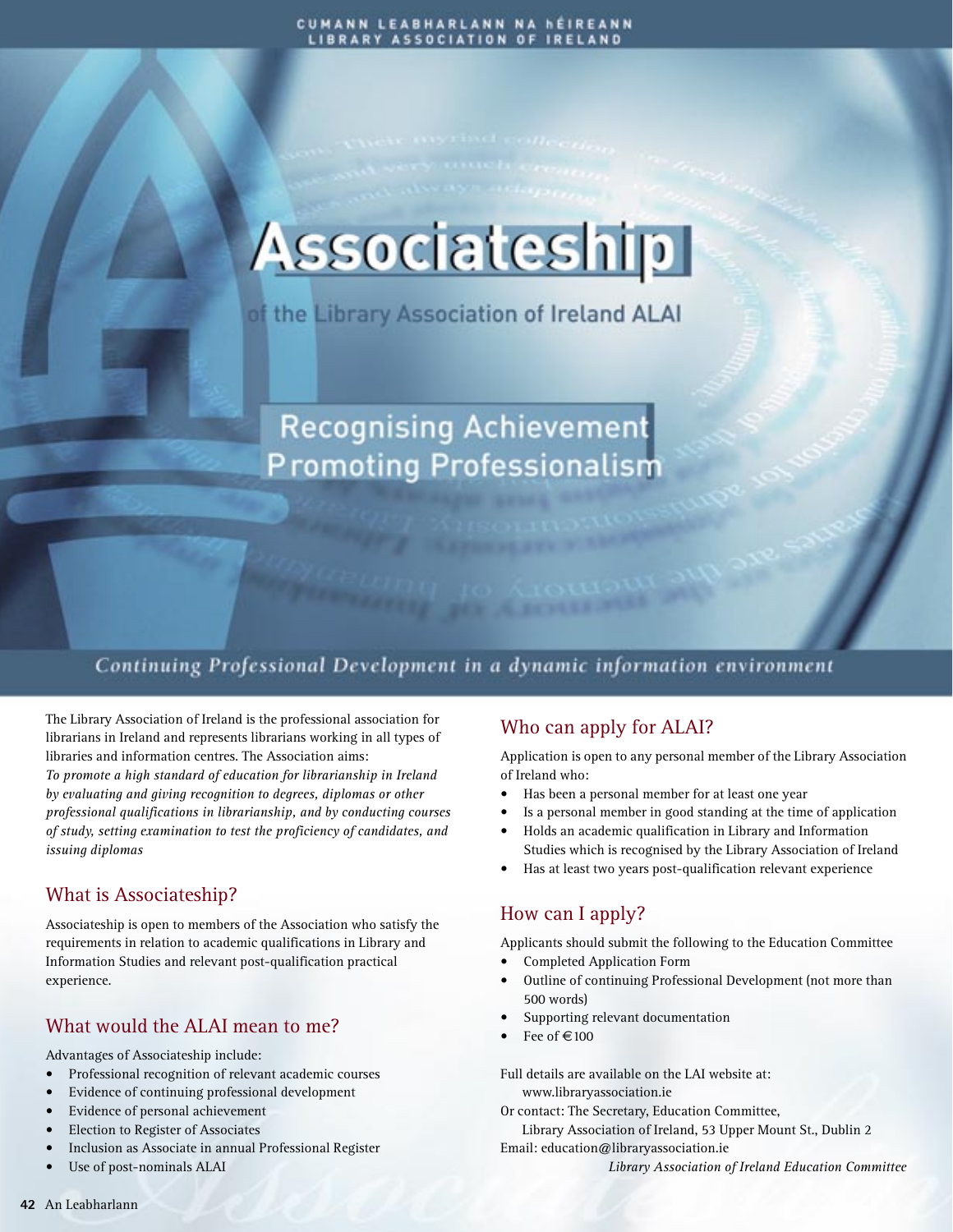53 Upper Mount Street, Dublin 2 www.libraryassociation.ie

## 2008 Membership Application Form

| Name                                                                                                                                                                                                       | 2. How do you wish to pay?                                                                                                                                                                                                                                                                                                                                                                 |
|------------------------------------------------------------------------------------------------------------------------------------------------------------------------------------------------------------|--------------------------------------------------------------------------------------------------------------------------------------------------------------------------------------------------------------------------------------------------------------------------------------------------------------------------------------------------------------------------------------------|
| <b>Address</b>                                                                                                                                                                                             | A. Personal Members (Local) whose annual salary or income:<br>1. does not exceed €20,000 pay €20<br>2. is between €20,000 and €29,999 pay €45<br>3. is between €30,000 and €39,999 pay €55<br>4. is between €40,000 and €49,999 pay €75<br>5. is €50,000 or over pay €95                                                                                                                   |
| Professional/Academic Qualifications:<br>Where employed:<br>Position/Grade:                                                                                                                                | 6. Unemployed or Retired members pay $€20$<br>7. Students (of recognised LIS course) pay $\epsilon$ 10 and a<br>discounted personal members rate of 75% for the first two<br>years of continuous postgraduate membership<br><b>B. Personal Members Overseas</b><br>(i.e. Members who work outside the Republic of Ireland and are<br>also members of a sister Library Association) pay €55 |
| E-Mail or Daytime Phone Number:                                                                                                                                                                            | I enclose a cheque for<br>payable to the<br>Library Association of Ireland                                                                                                                                                                                                                                                                                                                 |
| 1. What Section/Groups do you wish to join?<br>Academic & Special Libraries Section<br><b>Cataloguing &amp; Indexing Group</b>                                                                             | Please charge my credit card for<br>Visa $\Box$<br>Mastercard $\Box$<br>Card No<br><b>Expiry Date</b>                                                                                                                                                                                                                                                                                      |
| Digital Libraries Group<br>Genealogy and Local Studies Group<br><b>Government Libraries Section</b><br><b>Health Sciences Libraries Section</b><br>Irish Language Group<br><b>Munster Regional Section</b> | <b>Billing Address</b>                                                                                                                                                                                                                                                                                                                                                                     |
| <b>Prison Libraries Group</b><br><b>T</b> Public Libraries Section<br><b>Rare Books Group</b><br><b>Western Regional Section</b><br>$\blacksquare$<br><b>Youth Libraries Group</b>                         | Signature<br>Date                                                                                                                                                                                                                                                                                                                                                                          |
| Subscription rates, listed in next column, include membership<br>of TWO special interest sections/groups. Membership of<br>additional sections/groups is at a rate of $\epsilon$ 5 per section/group.      | 3. Do you require a receipt?<br>Yes $\Box$<br>No                                                                                                                                                                                                                                                                                                                                           |

## For Office Use Only

Monies Received Ex B Ratified Database Updated Membership No

## N.B. post application to

**Secretary Library Association of Ireland 53 Upper Mount Street Dublin 2**